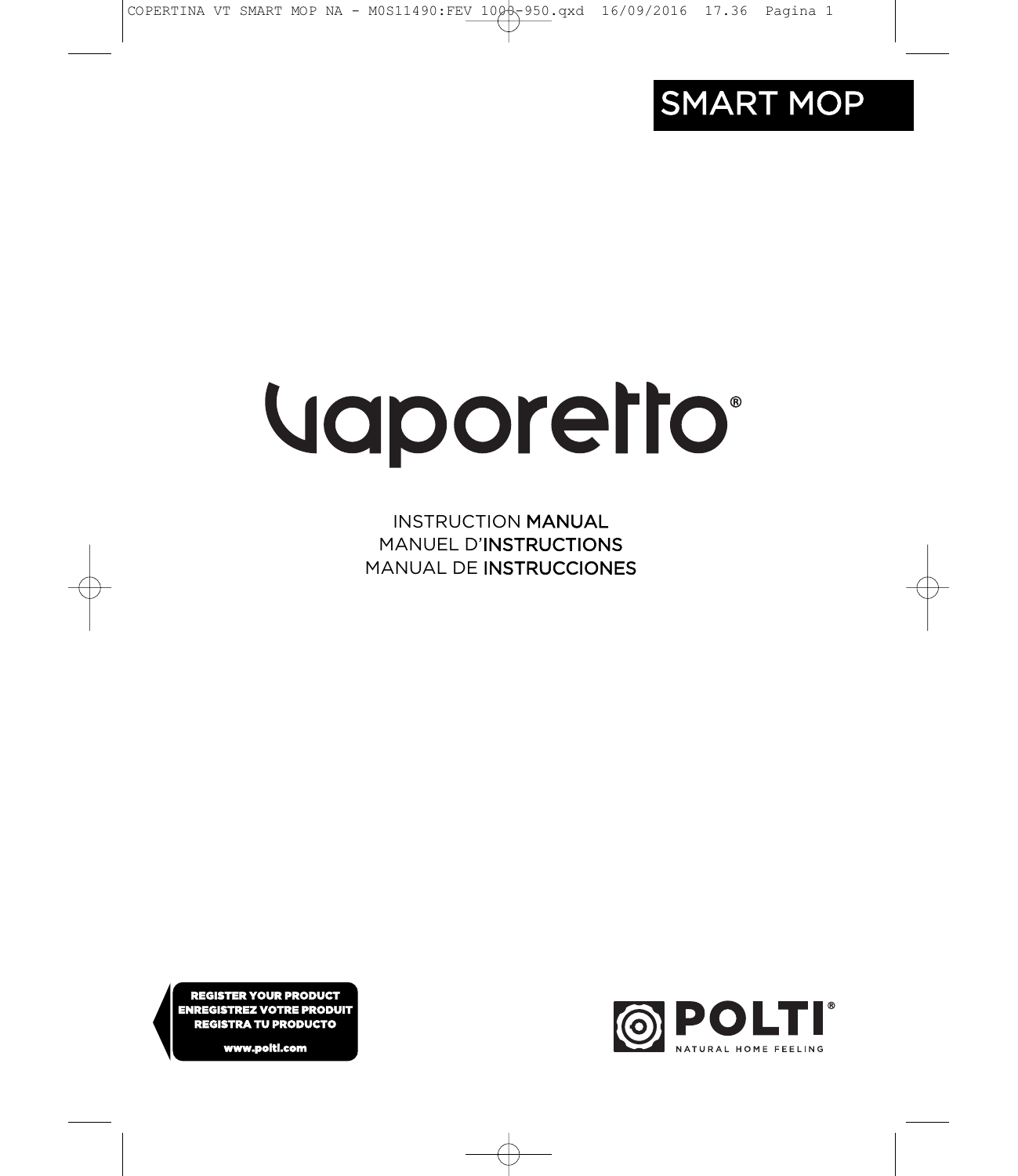FUNNEL<br>ENTONNOIR EMBUDO TRICHTER

PETITE BROSSE ROUGE RONDE AVEC POILS EN NYLON CEPILLO ROJO REDONDO PEQUEÑO CON CERDAS DE NYLON

SMALL ROUND RED BRUSH WITH NYLON BRISTLES

SMALL BLACK ROUND BRUSH WITH NYLON BRISTLES PETITE BROSSE NOIRE RONDE AVEC POILS EN NYLON CEPILLO NEGRO REDONDO PEQUEÑO CON CERDAS DE NYLON

CEPILLO REDONDO GRANDE CON CERDAS DE NYLON

LARGE ROUND BRUSH WITH NYLON BRISTLES<br>GRANDE BROSSE RONDE AVEC SOIES EN LAITON

PETITE BROSSE AVEC RACLETTE CEPILLO PEQUEÑO CON LIMPIACRISTALES

SMALL BRUSH WITH WINDOW CLEANER







FRAME FOR RUGS / CARPETBRUSH CHADRE POUR TAPIS CHASIS PARA ALFOMBRAS



**CURVED STEAM CONCENTRATOR** BUSE VAPEUR CONCENTRADOR DE VAPOR







ACCESSORIES BAG<br>SAC POUR ACCESSOIRES BOLSA PORTA ACCESORIOS

SOCKETTE<br>BONNETTE FUNDA







FLEXIBLE STEAM HOSE FLESIBILE VAPEUR TUBO FLEXIBILE VAPOR

> EXTENSION TUBES<br>TUBES RALLONGE **TUBOS RÍGIDOS**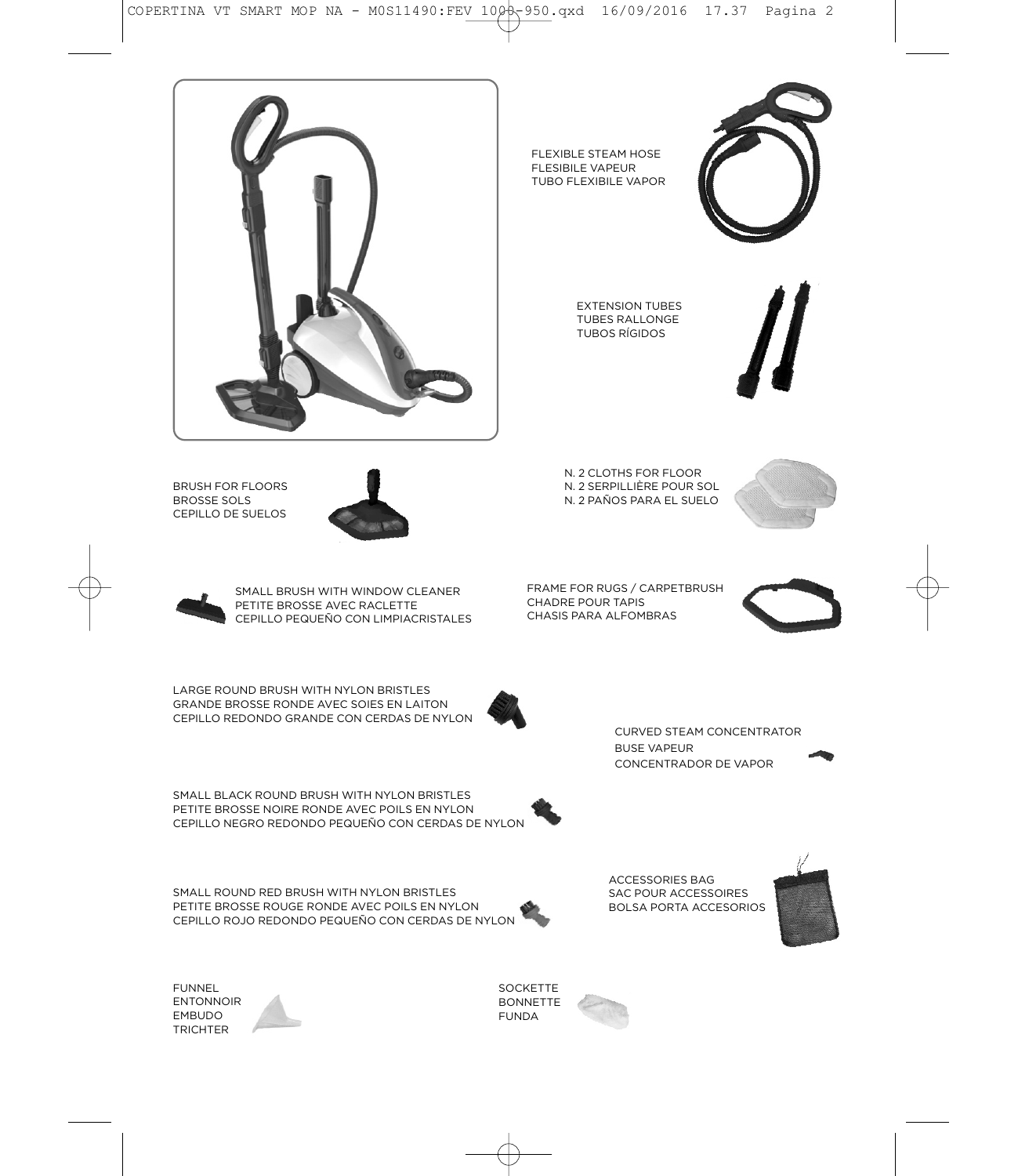# **OPTIONAL**



The optional accessories are on sale at all the best domestic appliance retailers or online at www.po**lti.com**.<br>Les accessoires en option sont vendus dans tous les meilleurs magasins d'électroménagers ou en ligne sur

www.polti.com.

Los accesorios opcionales están en venta en las mejores tiendas de electrodomésticos en la página web Los accesorios opcionales están en venta en las mejores tiendas de electrodomésticos en la página web ww.politica.com

*Copyright ©2016: The documents supplied with the machine, including this manual, are the property of POLTI S.p.A. All rights reserved.*

*Copyright ©2016 : Les documents fournis avec la machine, y compris le présent manuel, sont la propriété de POLTI S.p.A. Tous droits réservés.*

*Copyright ©2016 Los documentos suministrados con el aparato, incluido el presente manual, son propiedad de POLTI S.p.A. Todos los derechos reservados.*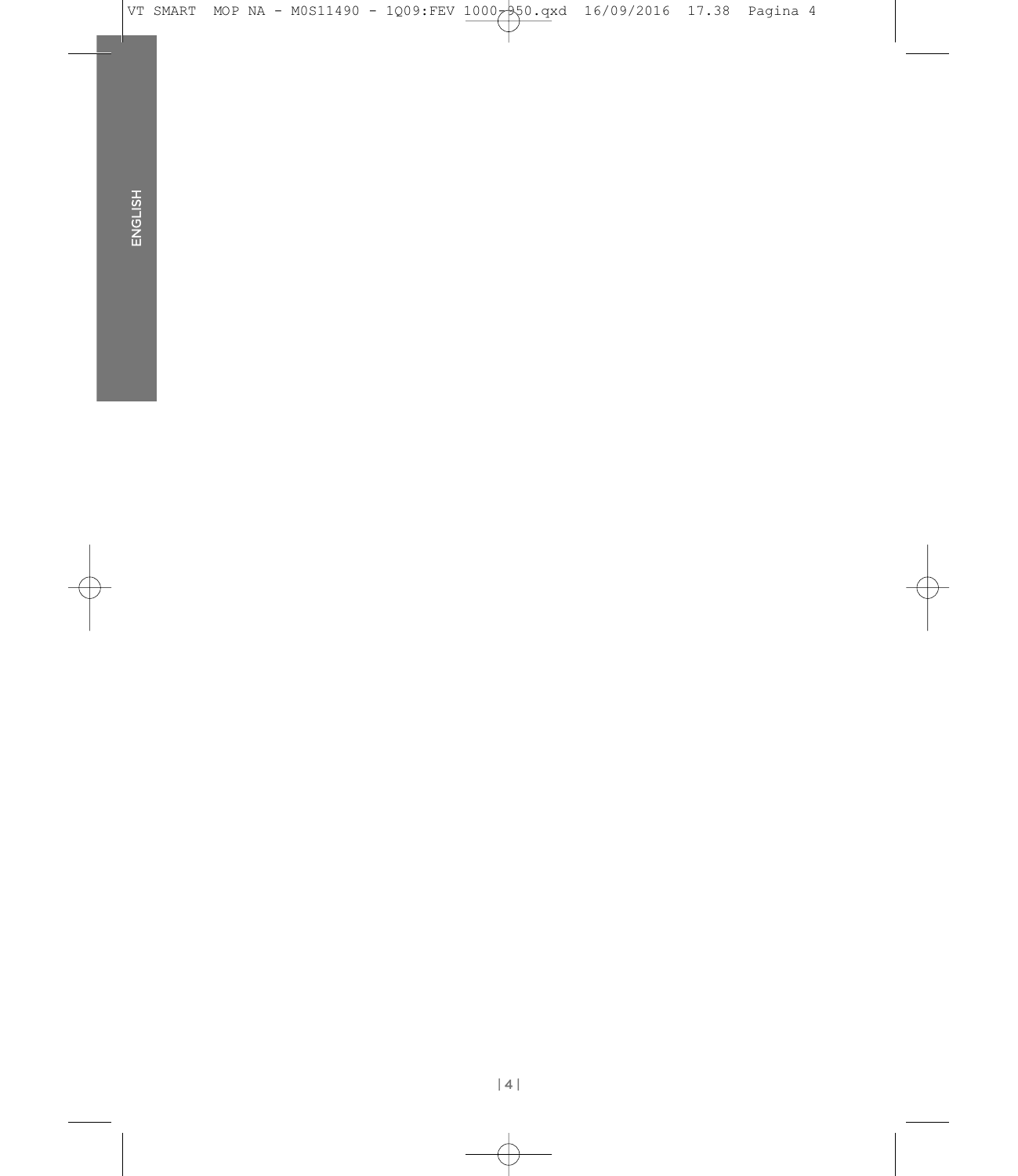# **WELCOME TO THE WORLD** OF VAPORETTO

THE CLEANING SYSTEM FOR ALL DOMESTIC SURFACES: ELIMINATE MITES, GERMS AND BACTERIA WITHOUT CHEMICAL DETERGENTS.



#### **ACCESSORIES FOR ALL NFFDS** NEEDS

On our web site **www.polti.com**<br>vou will find a wide range of accessories to increase the performance and the practical applications of your appliances to make home cleaning even easier.

home cleaning even easier.

To check the compatibility of an accessory with your appliance, search the code PANAXXXX listed next to each accessory on page 3.

If the accessory code you wish to buy is not listed in this manual, please contact our Customer Service team for more information.

#### **REGISTER YOUR PRODUCT** REGISTER YOUR PRODUCT

Visit our website www.polti.com or call our Customer Services department to register your product.

You can benefit from a special welcome offer, in participating countries, and keep up to date on all the latest Polti news, as well as buy accessories and consumables.

To register your product, in addition to your personal informa-

tion, you must enter the serial number (SN) which you will find on the silver label. located on the box and underneath the

appliance. To save time and have your serial number to hand, write it in the space provided on the back cover of this manual.

# **You Tube**

#### **OFFICIAL YOUTUBE** CHANNEL <u>CHANNEL</u>

Want to know more? Visit our official channel: www.youtube.com/poltispa. We will demonstrate the effectiyeness of the natural and ecological power of steam both for ironing and cleaning, with many videos of the Vaporetto and all the other products from the world of Polti.

Sign up to the official channel to keep yourself updated about our video contents! ATTENTION: The safety warhings are only indicated on this manual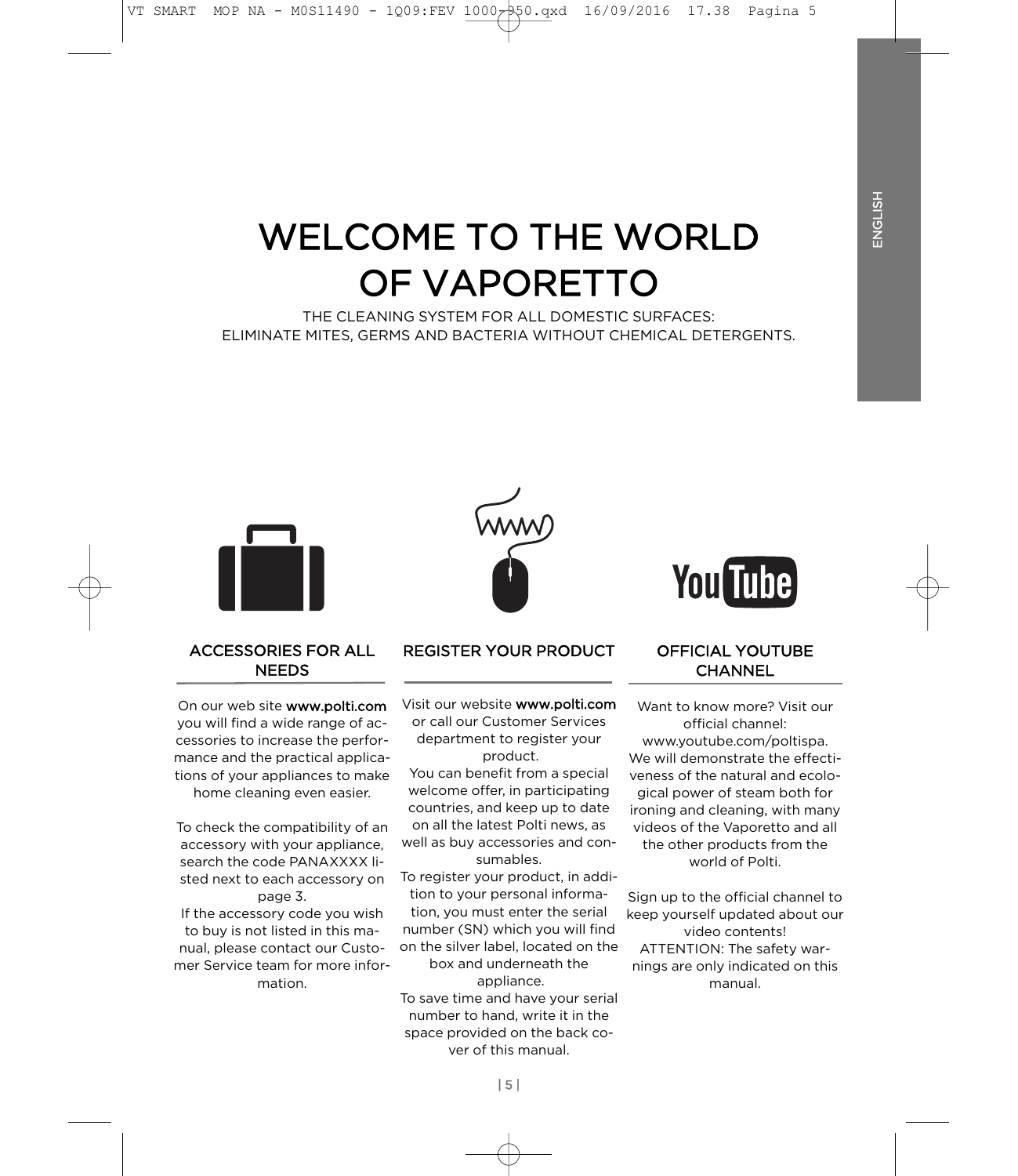# **IMPORTANT SAFETY INSTRUCTIONS**

PLEASE READ ALL INSTRUCTIONS AND WARNINGS AND MAKE SURE YOU UNDERSTAND THEM BEFORE USING THIS APPLIANCE



SAFETY ALERT SYMBOL: This symbol indicates that a potential risk of injury exists. The safety messages will follow the safety alert symbol with the words "DANGER" "WARNING" or "CAUTION"



DANGER SIGN: This sign indicates an imminently hazardous situation which, if not avoided, will result in death or serious injury. situation which, if not avoided, will result in death or serious injury.



WARNING SIGN: Indicates a potentially hazardous situation which, if not avoided, could result in death or serious injury. It highlights conditions that are a serious risk for personal safety. highlights conditions that are a serious risk for personal safety.



CAUTION SIGN: Indicates a potentially hazardous situation which, if not avoided, may result in a minor or moderate injury, and to alert against unsafe practices. and to alert against unsafe practices.

These safety messages will indicate the potential hazard and how to reduce the possibi-<br>lity of injury, and the risks if you do not follow the instructions. lity of injury, and the risks if you do not follow the instructions.

SAVE THESE INSTRUCTIONS FOR FUTURE REFERENCE Any use which does not comply with these instructions will void the warranty. Any use which does not comply with these instructions will void the warranty.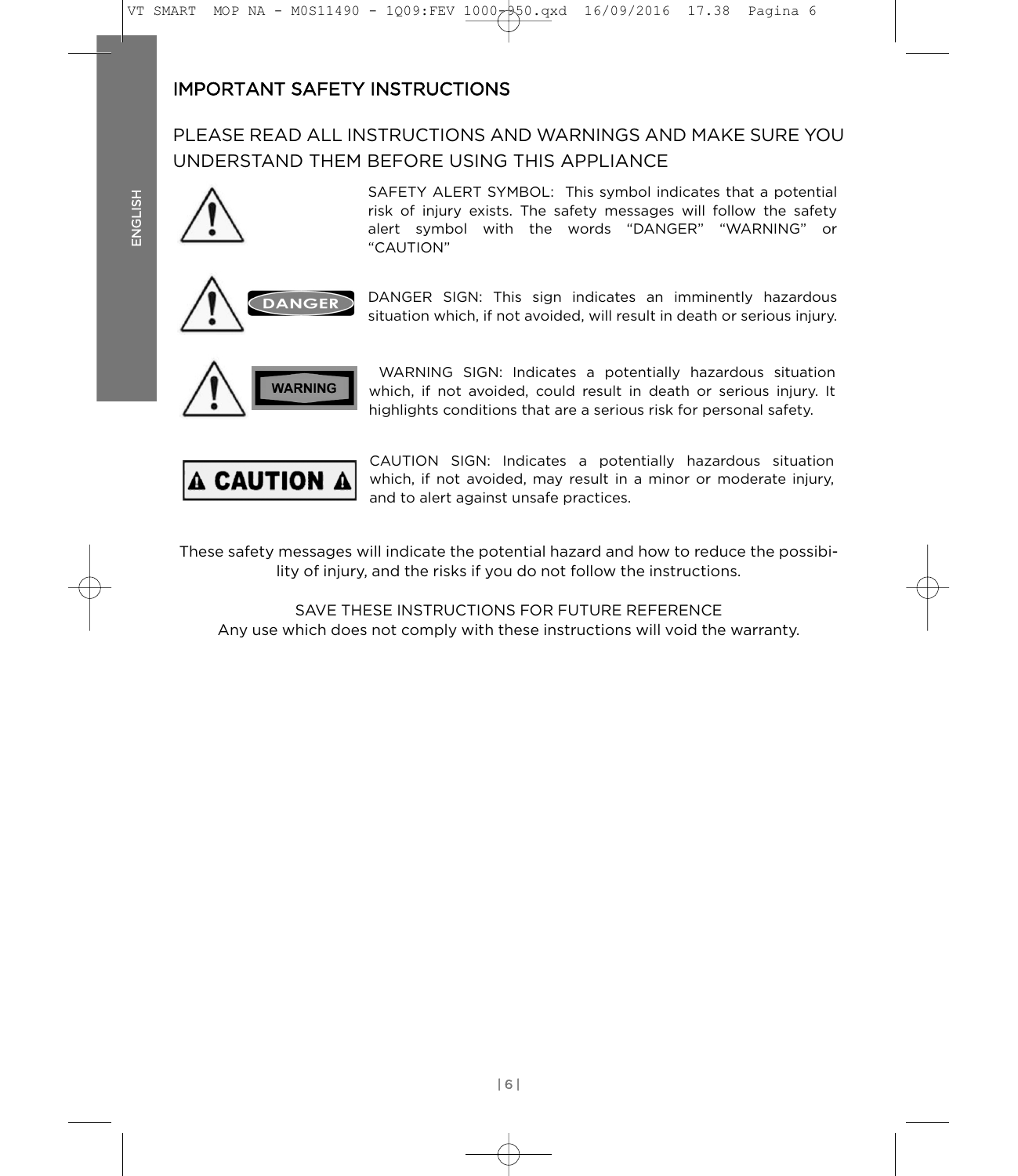#### **SAFETY INFORMATION** This product is intended for household use only. This product is intended for household use only.

# **GROUNDING INSTRUCTION**

This appliance must be grounded. If it should malfunction or breakdown, grounding provides a path of least resistance for electric current to reduce the risk of electric shock. This appliance is equipped with a cord having an equipment-grounding conductor and grounding plug. The plug must be inserted into an appropriate outlet that is properly installed and grounded in accordance with all local codes and ordinances.



IMPROPER CONNECTION OF THE EQUIPMENT-GROUNDING CONDUCTOR CAN RESULT IN A RISK OF ELECTRIC SHOCK. WHICH CAN CAUSE INJURY OR DEATH, CHECK WITH A QUALI-FIED ELECTRICIAN OR SERVICE PERSON IF YOU ARE IN DOUBT AS TO WHETHER THE OU-TLET IS PROPERLY GROUNDED. DO NOT MODIFY THE PLUG PROVIDED WITH THE AP-PLIANCE - IF IT WILL NOT FIT THE OUTLET, HAVE A PROPER OUTLET INSTALLED BY A QUALIFIED ELECTRICIAN.

This appliance is for use on a circuit having a nominal rating of 120 volts and is factory-equip-<br>ped with a specific electric cord and plug to permit connection to a proper electric circuit. Make sure that the appliance is connected to an outlet having the same configuration as the plug. No adaptor should be used with this appliance. If the appliance must be reconnected for use on a different type of electric circuit, the reconnection should be made by qualified service  $\mathsf{R}$  different type of electric circuit, the reconnection showled services showled services showled services services services services services services services services services services services services services personnel.

- WARNING To reduce the risk of fire, electric shock, or injury:<br>Not for space heating purposes  $\bullet$
- 
- To provide continued protection against risk of fire of electric shock, connect to properly grounded outlet
- For household use only
- To reduce the risk of electric shock Use indoor only
- Do not put any object into openings. Do not use with any opening blocked; keep free of dust, lint, hair, and any thing that may reduce air flow.
- Do not use to pick up flammable or combustible liquids, such as gasoline, or use in areas where they may be present.
- Do not use extention cords.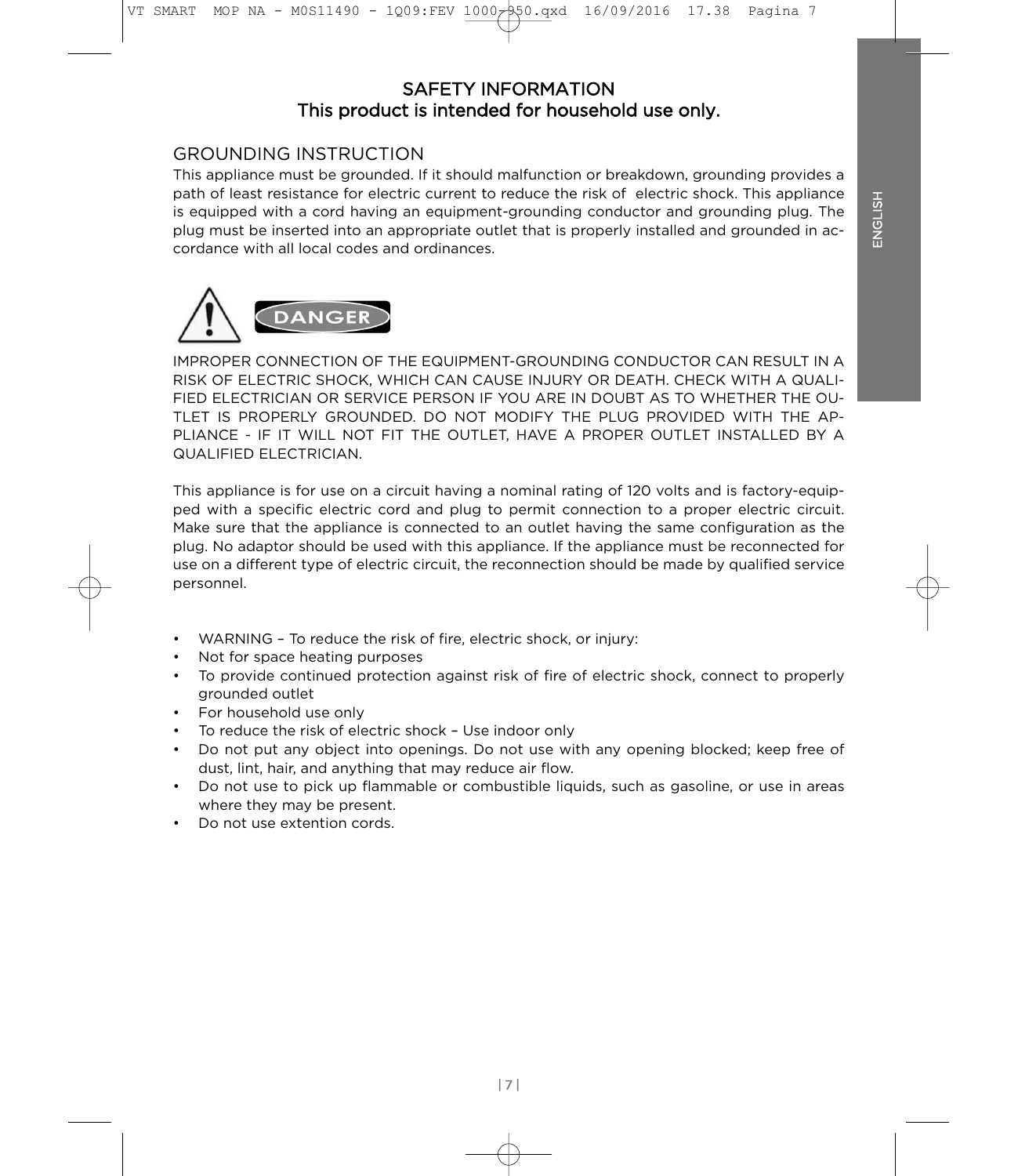# **PRECAUTIONS**



## **IMPORTANT SAFFTY INSTRUCTIONS**

TO REDUCE THE RISK OF ELECTRIC SHOCK. FIRE OR INJURY:

Read all instructions carefully before using the appliance. Read all instructions carefully before using the appliance.

• The wiring system to which the appliance is connected must always comply with applicable

• Always connect to properly grounded outlet (see "Grounding Instructions").

• Connecting the appliance to improper voltage may cause injury of fire or result in damage to the appliance. Before connecting the appliance, make sure that the voltage is the same as the voltage indicated on the data label of the appliance. No adapter should be used with this ap- $\nu$ iance. No adapter should be used on the application of the application be used with this application  $\mu$ 

• Always make sure the that appliance is unplugged before performing maintenance work of any kind, including adding water or cleaning the appliance.

• Do not unplug by pulling on the cord. Grasp the plug to avoid damaging the socket and risking a short-circuit.

• Do not allow the power cable to be twisted, crushed, stretched, or come into contact with sharp or hot surfaces.

• Do not use the appliance if the power cable or other parts of the appliance are frayed or damaged, and do not attempt repairs. If the supply cord is damaged, it must be replaced by the manufacturer, its service agent or similarly qualified persons in order to avoid a hazard.

- Never touch the appliance with wet hands or feet with the cable plugged into electric outlet.
- Do not use the appliance when barefoot.
- Do not use the appliance near sinks, bathtubs, showers or containers full of water.
- Never immerse the appliance, the cable or the plugs in water or another liquid.

• Use appliance only for its intended use as described in this manual. Do not use as a space heater or for any other purposes not specified.

- While refilling with water, switch off and unplug the appliance.
- Do not use a flammable or combustible liquid to clean a floor or other surface.
- Do not use the appliance where there is a danger of explosion.
- Use indoors only.

• Do not place the appliance near any other electrical appliance that is currently in use or near any heat source.

• Store the appliance in dry place. Do not expose to temperatures under  $32^{\circ}F$  (0°C) or over  $104^{\circ}$ F (40°C).

- Do not direct the steam jet at electrical and/or electronic equipment or at the appliance itself.
- Keep the appliance out of children's reach. It contains small parts.

• The appliance is not intended for use by persons (including children) with reduced physical,  $\epsilon$  appears  $\alpha$  mental canabilities. Do not use before reading and understanding these instructions  $s_{\rm obs}$ 

- High-pressure steam jets can be dangerous if used improperly.
- Do not direct the steam jet at people, pets or debris.
- Do not touch hot surfaces. Use handles or knobs.
- Unplug from outlet when not in use and before cleaning.

• The use of accessory attachments not recommended  $\epsilon$  accessory at the use of accessory attachment not recommended by the application manufacturer manufacturer manufacturer manufacturer manufacturer manufacturer manufacturer manufacturer manufacturer manufacturer manufa cause injuries.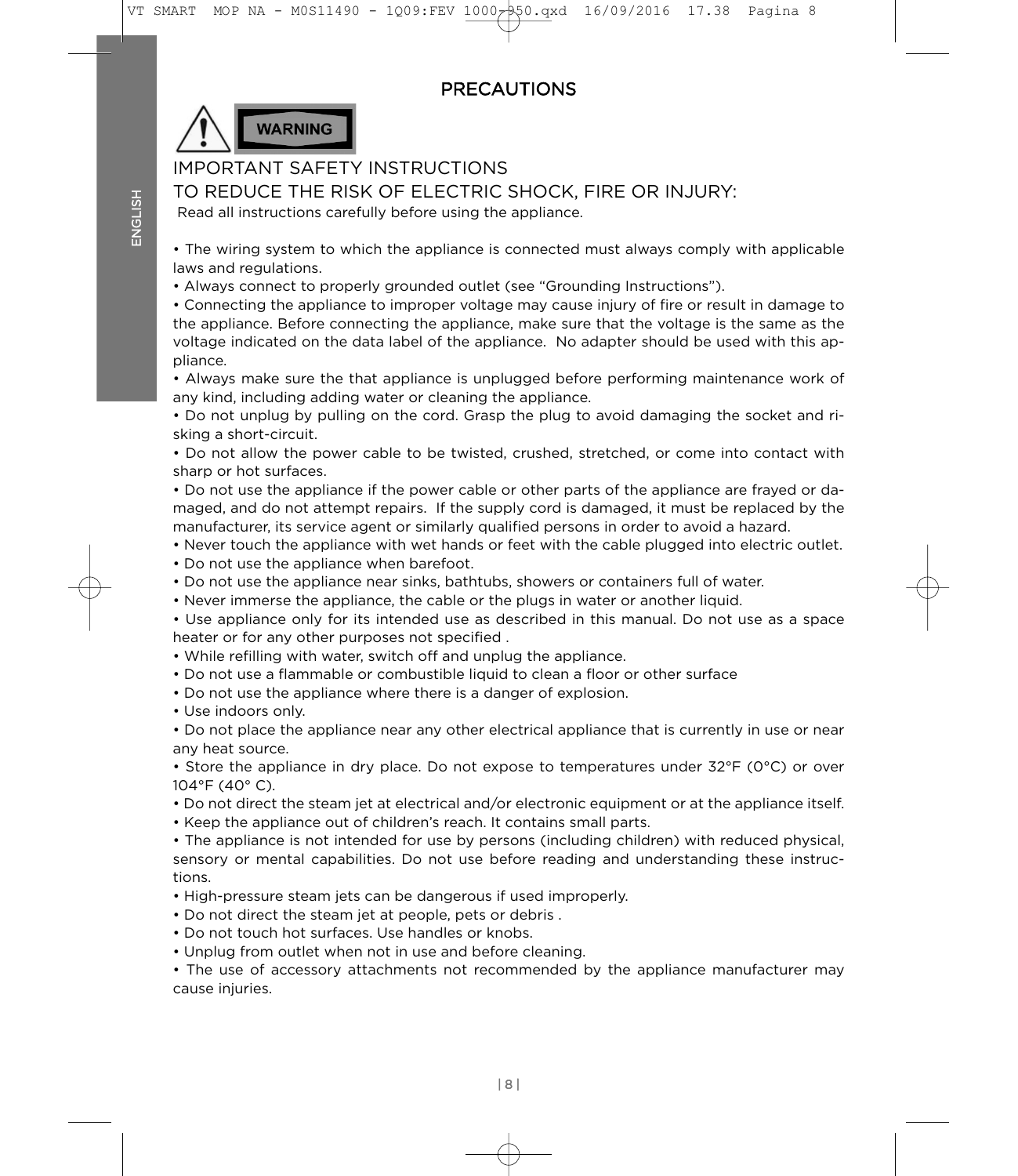**NARNING** 

# **IMPORTANT SAFETY INSTRUCTIONS ABOUT USING STEAM**



#### Steam may cause serious injury if in contact with body parts. Always allow the steamer to cool down before handling

- Do not direct the steam jet at electrical equipment or the appliance itself.
- Never place your hands or any body parts in the steam jet.

• Before refilling the appliance when it is hot, turn it off, unplug it, wait 10 minutes, unscrew the safety cap and allow it to cool for at least other 10 minutes, to avoid scalding.

• Keep your face and any body parts away if you fill the boiler when it is still hot, as a few drops of water can evaporate on contact with the hot boiler, causing a jet of steam.

- Do not empty the appliance when the water inside the boiler is still hot.
- Do not unscrew the cap when the appliance is in operation.
- Do not use to treat clothes being worn on the body.
- Use extra care when cleaning on stairs.
- Do not wind the power cable around the appliance, especially when the appliance is still hot.
- Care should be used to arrange the cord so as not to trip over it.
- Steam through the hose will cause it to get hot. Avoid contact with hot areas.

• If the appliance has been dropped, damaged, or immersed in water, or leaks, do not use and contact the customer care as the internal safety features may have been affected.

• In case of breakdown or malfunction switch off the appliance and never attempt to disassemble it, but contact the customer care.

• This appliance is equipped with safety devices which are to be replaced only by a qualified  $\mathbf{r}$  this applicance is equipped with safety devices which are to be replaced on  $\mathbf{r}$  and  $\mathbf{r}$ 

- Regularly check the status of the safety cap and seal, replace with original parts as necessary.
- Let the appliance cool down before cleaning it or carrying out any maintenance.
- Before storing the appliance make sure that it has completely cooled down.
- If the appliance is left unused, disconnect it from electrical outlet. Never leave the appliance unattended with the cable plugged-in.

Before storing the appliance make sure that it has completely cooled down.

Steam may be released even if the appliance is disconnected from the mains. Before put the appliance away, please first press the lever until the steam flow ceases.

The steam lock on the handle guarantees greater safety, as it prevents the accidental activation of steam delivery by children or people who are unaware of the function of the appliance.

When steam is not being used, engage the steam lock. To continue steam delivery, return the switch to its original position.

# switch to its original position. A CAUTION A

## IMPORTANT SAFFGUARDS USING THE APPI IANCE:

- Never use distilled water or scented water.
- Do not put any detergent or chemical substance in the boiler tank.

• For best results, use original Polti accessories only, as products of other brands may not be suitable for use in Polti appliances and could cause damage.

• Press the buttons only with a finger, without excessive force and avoid using pointed objects such as a pen or a screwdriver.

- To avoid compromising the safety of the appliance use only original spare parts.
- Do not overfill the boiler tank.
- Do not place the hot appliance on heat-sensitive surfaces.

#### **SAVE THESE INSTRUCTIONS** SAVE THESE INSTRUCTIONS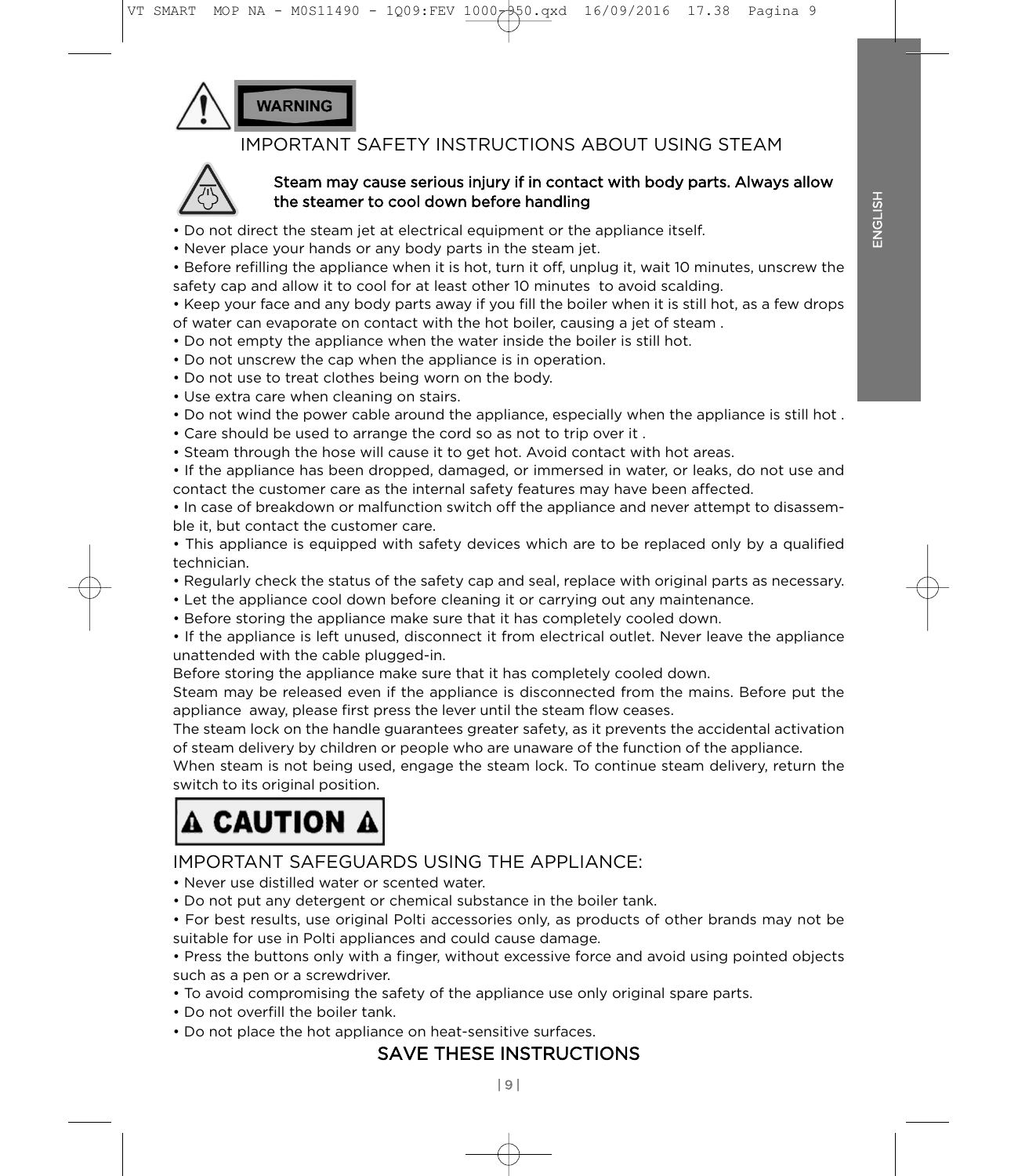# PROPER USE OF THE PRODUCT

This appliance is intended for home use as a steam generator as described and in accordance with the instructions provided in this manual. Please read these instructions carefully and keep them, as you may find them useful in the future.

Polti declines liability for any damage or accident derived from any use of Vaporetto that does not conform to the instructions contained in this booklet.

## **IMPORTANT**

Before leaving our factory all our products are rigorously tested. Your Vaporetto may contain some residual water in the boiler tank from the factory testing. from the factory testing.

#### **1. PREPARATION FOR USE**  $\sim$  PREPARATION FOR USE

**WARNING** 

Steam may cause serious injury if in<br>contact with body parts. Always allow the steamer to cool down before  $\theta$ 

handling. To reduce the risk of personal injury<br>unplug the power cord from the electrical outlet and let the appliance and the accessories cool down completely before handling.

Always make sure that the appliance is unplugged before performing maintenance work of any kind, including adding water or cleaning the appliance.



1.1 Unscrew the safety cap.



1.2 Fill the boiler with 1.6 I of water (if completely  $|$ empty), making sure it does not overflow, using the special funnel. Carefully screw the safety cap back  $\,$  on, checking that it is

 $\overline{a}$ completely closed.

Make sure that the safety cap is correctly screwed on, otherwise steam could leak out.

WARNING: never exceed the maximum boiler fill level of 54 fl oz (1,6 l); always use the jug supplied.



21.3 Open the door of the one-piece socket and insert the moulded plug until a lclick is heard. Make sure that it is firmly connected before proceeding any further. To release the

sheath, simply press the release keys and at the same time remove the moulded plug.



 $tanh$  1.4 The steam gun has a safety switch that prevents the accidental starting of the steam delivery by kchildren or people unfamiliar with how the lappliance works . To

prevent accidental steam delivery push the button to the OFF position. To continue steam delivery, push the button to the ON position.

1.5 Unwind the power cable completely and connect it to an appropriate socket that is<br>earthed. Use the appliance with the power cable completely unwound.



1.6 Connect the power cord into an electrical outlet of the correct voltage. the correct voltage.



 $1.7$ Press the ON/OFF switch. The power indicator llight will come on (red). Wait for the "steam ready"

indicator light (green) to come on (approx. 8 minutes). Vaporetto is now ready. tes).Vaporetto is now ready

for use

The "steam ready" (green) indicator light comes on and goes off during use. This means that the electrical resistance is working to maintain constant pressure: it is a normal phenomenon and you can continue with the cleaning operations.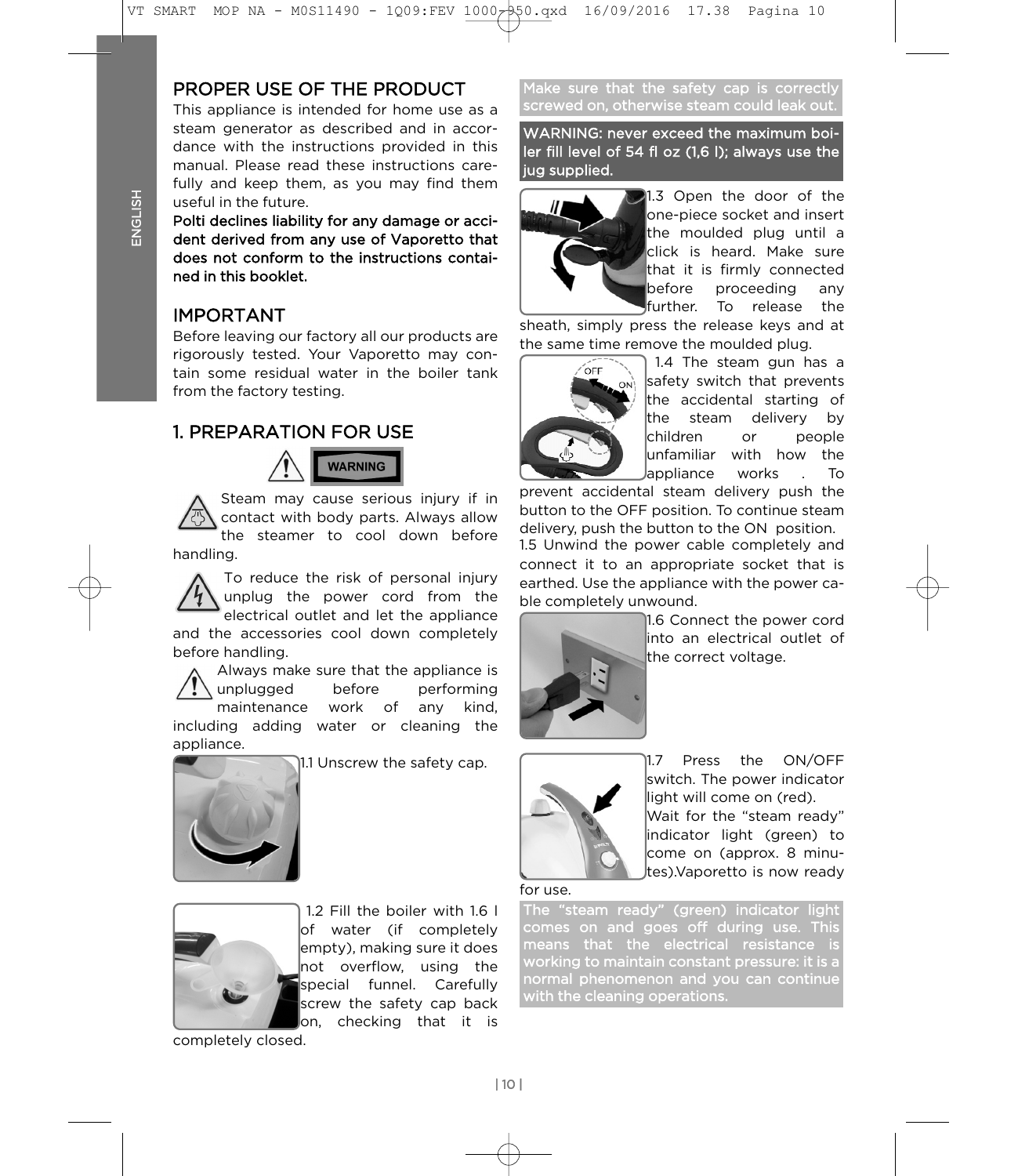WARNING: if steam is escaping from the safety cap, switch the appliance off and unplug it from the mains. Wait for two hours for the appliance to cool before unscrewing the cap and screwing it back on. and screwing it back on.

WARNING: When first operating steam, the-<br>re may be some drops of water mixed with the steam due to temperature imbalances. Direct the first steam jet onto a rag for a few seconds. seconds.

# 2. CONNECTION OF ACCESSORIES



2.1 To attach the extension hose to the flexible hose and the floor brush, simply insert until you hear the button click indicating that the accessory is locked in place. ITo release the accessories

simply hold the button down and separate the components. Before using the accessories, make sure that they are firmly in place.



2.2 To connect the small brush. the steam concentrator. the brushes to the flexible hose or to the extension tubes insert the accessories and then turn them until thev are turn them until they are

locked in place. locked in place.

## **3. STEAM ADJUSTMENT**



You can optimise the steam flow by means of the steam adjustment knob. You can increase the steam flow by turning the control lin anti-clockwise direction. JTurning it in a clockwise

direction reduces the steam flow. Here are some suggestions for the choice of steam flow level:

- . Maximum level: for encrusted dirt. stains. sanitizing, grease.
- Medium level: for carpets, rugs, glass, tiles etc.
- Minimum level: for vaporising plants and cleaning delicate fabrics, upholstery, wallpaper, parquet, laminate, etc.

WARNING: In case of excessive humidity, reduce the quantity of steam. reduce the quantity of steam.

# **4. CLEANING FLOORS**

Before using the appliance on delicate surfaces, ensure that the part in contact with the surface is free from foreign bodies that could cause scratches. could cause scratches.

lowed and connect the accessories as indicated in Chapter 2.

4.2 Connect the extension tubes to the steam hose and the floor brush to the extension tubes.



4.3 Attach the supplied cloth to the floor brush. To make it easier to attach, the lcloth has an easy llock/release system to lavoid having to bend over and use your hands. Just

place the cleaning side of the cloth on the floor and rest the brush on top.

4.4 Adiust the intensity of the steam by turning the adjustment knob; for this type of surface we recommend Medium level steam.

4.5 Deactivate the steam lock and continue with steam delivery, pressing the steam trigger on the handle of the steam hose.

4.6 Clean the floors by moving the brush.

The brush has a flexible joint that makes it possible to easily reach the most difficult-toreach areas (under furniture, under beds, etc.).



The brush has bristles built  $\frac{1}{10}$  into the rear side ideal for removing the most stubborn dirt. To use, return the handle to the vertical position locking the brush, then tilt until the bristels

are touching the floor and scrape off the dirt.

Before removing the cloth from the brush wait a few minutes to allow the cloth to cool. After which, rest a foot on the tab of the cloth sticking out and pull the brush upward.

WARNING: Do not use the appliance without the cloth.

WARNING: For additional safety, test steam<br>delivery on a hidden section of the flooring, leave the steamed part to dry to ensure that no changes in colour or deformations have occurred. occurred.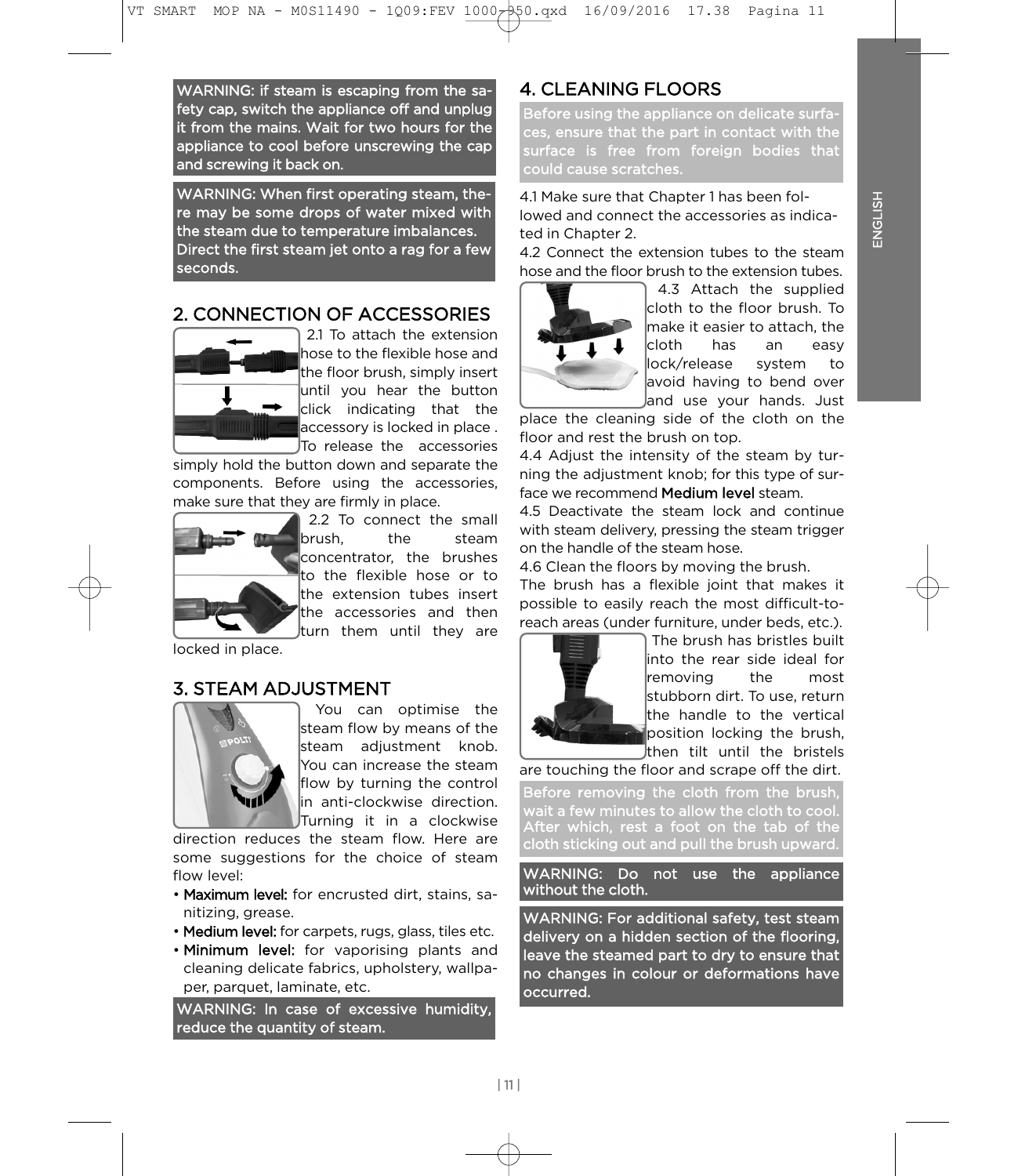# 5. CLEANING CARPETS AND RUGS

WARNING: Before cleaning fabrics with steam, consult the manufacturer's instructions and always carry out a test on a hidden section or on a sample of the material. Allow the steamed section to dry to make sure that no changes in colour or deformations have occurred.

and connect the accessories as indicated in Chanter 2. 5.1 Make sure that Chapter 1 has been followed

5.2 Connect the extension tubes to the steam hose and the floor brush to the extension tubes



Insert the brush with the cloth attached (see point  $\vert 4.3$ ) in the special frame for sliding on rugs. sliding on rugs.

5.3 Adjust the intensity of the steam by turning the adjustment knob: for this type of surface we recommend **Medium level** of steam.

5.4 Deactivate the steam lock and continue with steam delivery, pressing the steam trigger on the handle of the steam hose.

5.5 Pass the floor brush over the surface.

Before removing the cloth from the brush Before removing the cloth  $\frac{1}{2}$  and the coding the coding to coding the coding to coding the brush of  $\frac{1}{2}$ After which, remove the frame by resting the foot on the relative symbol and then remove the cloth by holding it firm with the foot resting on the tab and pulling the brush up.

# 6. CLEANING GLASS, WINDOWS **AND TILES**

WARNING: To clean glass surfaces during cold weather, preheat the windows starting to vacuum from a distance of about 50 cm from the surface.

lowed and connect the accessories as indicated in Chapter 2. 6.1 Make sure that Chapter 1 has been fol-

6.2 Adjust the intensity of the steam with the special handle; for this type of surface we recommend **Medium level** of steam.

6.3 Ensure that the steam lock on the handle is deactivated.

6.4 To clean windows and mirrors, steam the surface thoroughly to dissolve the dirt. Connect the small brush with window cleaner to the flexible hose and go back over the surface the flexible hose and go back over the surface

to remove the dirt, without dispensing steam.<br>The extension hoses can be connected to the flexible hose to reach high surfaces.

6.5 To clean tiles, attach the cap to the small brush and pass over the surface, dispensing steam, in order to eliminate the dirt. The extension hoses can be connected to the handle to reach high surfaces. to reach high surfaces.

# 7. CLEANING UPHOLSTERY (mattresses, sofas, car interiors, etc.)

WARNING: Before cleaning leather or fabrics with steam, consult the manufacturer's instructions and always carry out a test on a hidden section or on a sample of the material. Allow the steamed section to dry to make sure that no changes in colour or deformations have occurred.

and connect the accessories as indicated in Chapter 2. 7.1 Make sure that Chapter 1 has been followed

7.2 Connect the small brush to the steam hose.

7.3 Put on the sockette to the small brush.

7.4 Adjust the intensity of the steam by turning the adjustment knob; for this type of surface we recommend **Minimum level** of steam.

7.5 Ensure that the steam lock on the handle is deactivated.

7.6 Hold the steam trigger down on the handle and pass over the surface. le and pass over the surface.

## 8. CLEANING BATHROOM FIXTU-RES. GROUTING AND KITCHEN **WORKTOPS**

8.1 Make sure that Chapter 1 has been followed and connect the accessories as indicated in Chanter 2.

8.2 Adjust the intensity of the steam by turning the adjustment knob; for this type of surface we recommend Maximum level of steam.

8.3 Ensure that the steam lock on the handle is deactivated.

8.4 Press and hold the steam trigger on the handle and steam the surface abundantly to dissolve the dirt. Use a dry cloth to remove the dirt dissolved by the steam. It is possible to connect one of the following accessories, recommended for removing encrusted dirt from very narrow surfaces, to the flexible handle: steam concentrator, small round brushes or large round brush. ge round brush.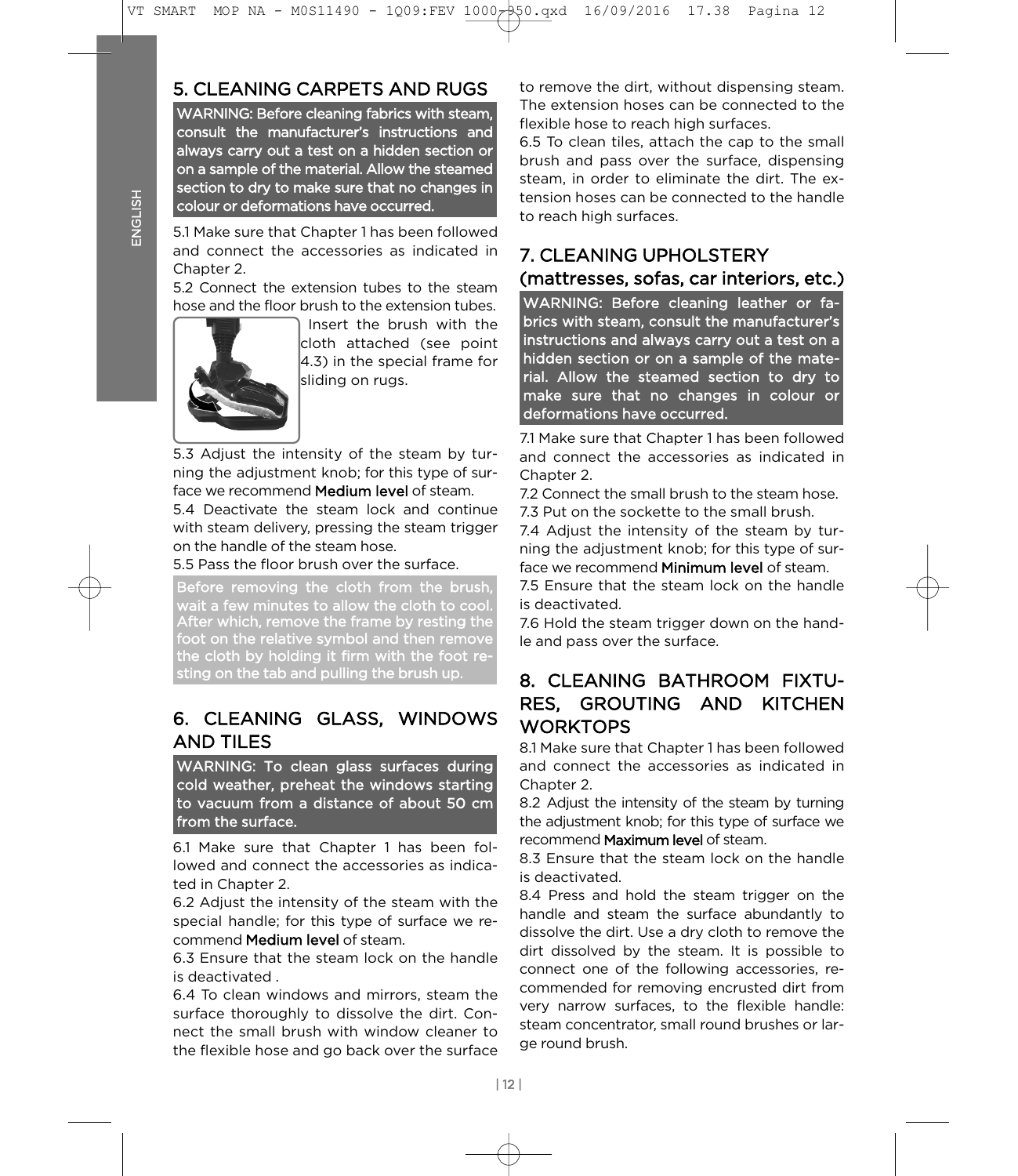For Vaporetto Smart Mop the different corent colour to be used for different surfaces or rooms. or rooms.

# 9. CLEANING FURNITURE AND DE-**LICATE SURFACES**

WARNING: Before cleaning fabrics with steam, consult the manufacturer's instructions and always carry out a test on a hidden section or on a sample of the material.

and connect the accessories as indicated in Chapter 2. 9.1 Make sure that Chapter 1 has been followed

9.2 Adjust the intensity of the steam by turning the adjustment knob; for this type of surface we recommend Minimum level of steam

9.3 Press and hold the steam trigger on the handle and direct the jet onto a cloth.

WARNING: Do not direct the steam jet directly onto surfaces.

the surface, avoiding prolonged use on the same spot. same spot. 9.4 Use the cloth previously steamed to clean

# **10. OTHER GENERAL USES**

WARNING: Before cleaning the surface. always do a test on a hidden section and see  $\overline{\phantom{a}}$  how it reacts to the annlication of steam how it reacts to the application of steam.

10.1 BRIGHTENING UP CURTAINS AND DRA- $10.1$  BRIGHTENING UP CURTAINS AND DRAMAN  $10.1$  BRIGHTENING UP CURTAINS AND DRAMAN  $10.1$  BRIGHTENING UP CURTAINS AND DRAMAN  $10.1$  BRIGHTENING UP CURTAINS AND DRAMAN  $10.1$  BRIGHTENING UP CURTAINS AND DRAMAN  $10.1$  BRIG

Mites and dust can be removed from curtains and drapes by steaming the fabric with just the handle. The steam is able to remove odours and brighten up colours, allowing the fabric to be washed less frequently.

For this surface, set the steam to level minimum. For this surface, set the steam to level minimum.

10.2 REMOVING STAINS FROM CARPETS **AND UPHOL STERY** AND UPHOLSTERY





**WARNING: Steam.** Risk of scalding! Risk of scalding!

Connect the lance, direct the steam directly onto the stain with the widest angle possible (never  $\mathbf{t}$  the statistical with the widest angle possible (nevertheless).

vertically with respect to the surface to be clea-<br>ned) and place a cloth beyond the stain to collect the dirt that has been "blown" away by the steam pressure.

For this surface, set the steam to **level minimum**.

#### 10.3 TAKING CARE OF PLANTS AND HUMI-**DIFYING ROOMS**

To care for your house plants, remove the dust from the leaves using the steam. Steam the surface directly from the handle, at a minimum distance of 1.6 ft  $(50 \text{ cm})$ , adjust the steam to the minimum level.

Plants breathe better and will be cleaner and brighter. Furthermore, you can also use the steam to refresh spaces, especially those frequented by smokers. quented by smokers.

# 11. OUT OF WATER

When the product no longer dispenses steam, it means that there is no water in the boiler.

WARNING: Never fill the boiler as soon as the safety cap is opened. The boiler is still hot, even if the appliance is unplugged. On contact with the hot, empty boiler, cold water will evaporate producing a spray of steam which could cause burns. Only fill the boiler when it is cold and always keep your face away from  $\frac{1}{2}$  is cold and always  $\frac{1}{2}$  is colored and  $\frac{1}{2}$  is colored and  $\frac{1}{2}$  is colored and  $\frac{1}{2}$  is contained and  $\frac{1}{2}$  is contained and  $\frac{1}{2}$  is contained and  $\frac{1}{2}$  is contained and  $\frac{1}{2}$ the boiler opening when filling.





WARNING: Steam. Risk of scalding! Risk of scalding!

To continue with use, proceed as follows:<br>• Unplug from the mains electricity.

- 
- Pull on the steam request lever  $\mu$  $f_{\text{DW}}$  cosese
- Wait 10 minutes and remove the safety cap. unscrewing it without force.
- Leave the appliance to cool for at least other 10 minutes.
- Filling the boiler as indicated on chapter 1.
- Carefully screw the safety cap back on, checking that it is completely closed. checking that it is completely closed.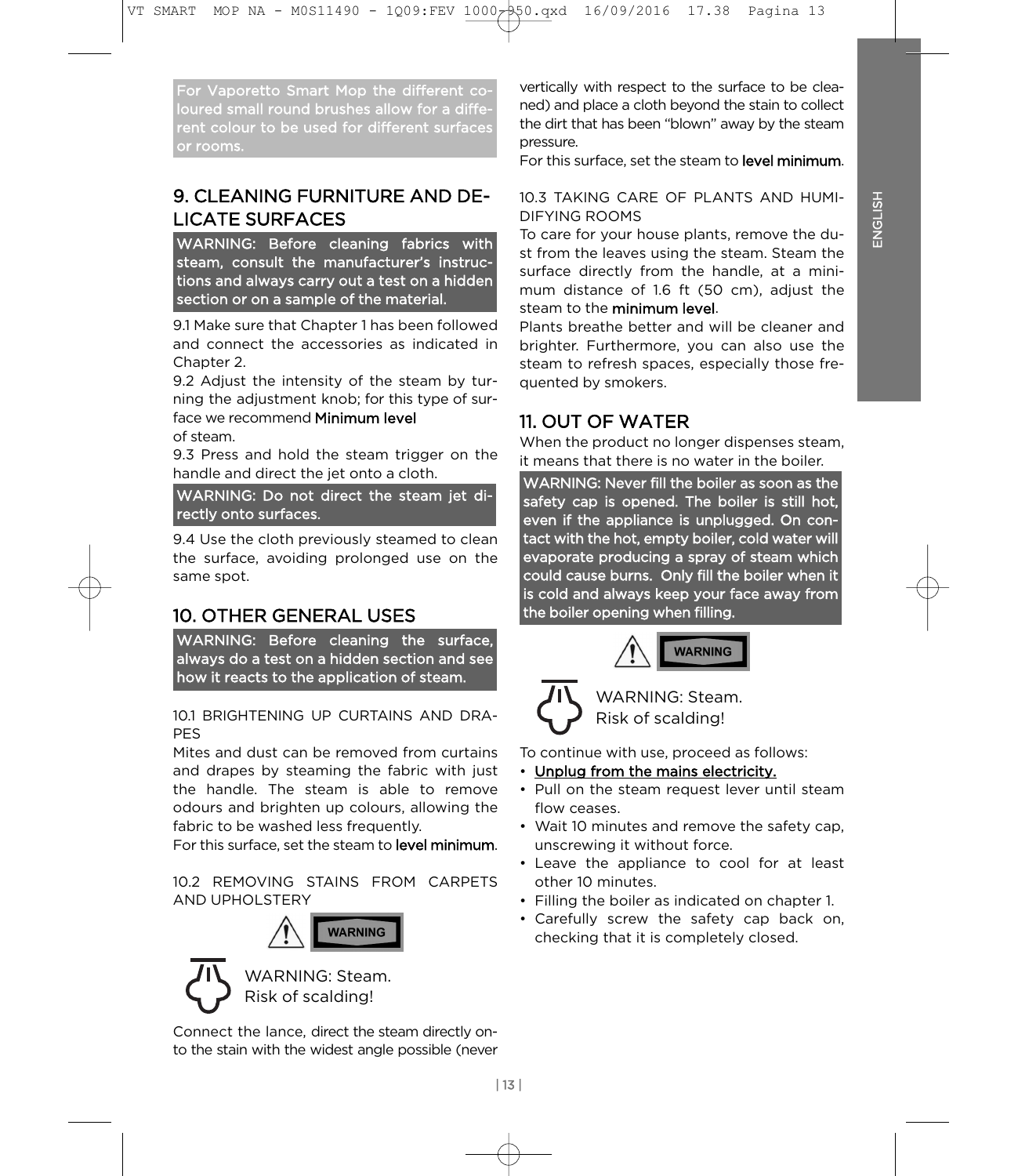WARNING: If, during unscrewing, the cap spins freely or if steam is escaping, immediately stop the operation, ensuring that the boiler is switched off and the power cable is unplugged from the mains. Wait for the appliance to cool (2 hours) and unscrew the cap before removal. TAKE CARE TO PROTECT YOUR FACE !!! TAKE CARE TO PROTECT YOUR FACE !!!

WARNING: When pressing the steam lever when the appliance is still pressurised, even if off and disconnected from the mains, steam may in any case be released from the flexible hose. As such, before turning the appliance off and putting it away, please first press the lever until the steam flow ceases.

# **12. GENERAL MAINTENANCE**

To clean the outside of the appliance, only use a damp cloth and tap water. All accessories can be cleaned using running water, ensuring they are completely dry before the next use. After using the brushes, we recommend letting the bristles cool down in their natural position, in order to avoid any deformation. Do not use detergents of any type.

Every 2 months, rinse the boiler with tap water. Every 2 months, rinse the boiler with tap water.

## 13. KALSTOP optional

Kalstop is the limescale product for appliances with boiler for ironing and steam cleaning. Regular use of Kalstop, every time the tank is filled with water:

- Extends the life of the appliance.
- Allows emission of a "drier" steam
- Prevents limescale build up.
- Protects the walls of the boiler.
- Contributes to saving energy. - Contributes to saving energy.

## **14. STORAGE**

14.1 Turn off the appliance and disconnect from the mains electricity.



14.2 It is possible to unclear the appliance by placing the brush (including the frame) and the hoses in the parking unit. parking unit.



The smaller accessories can be stored inside the laccessories compartment. accessories compartment.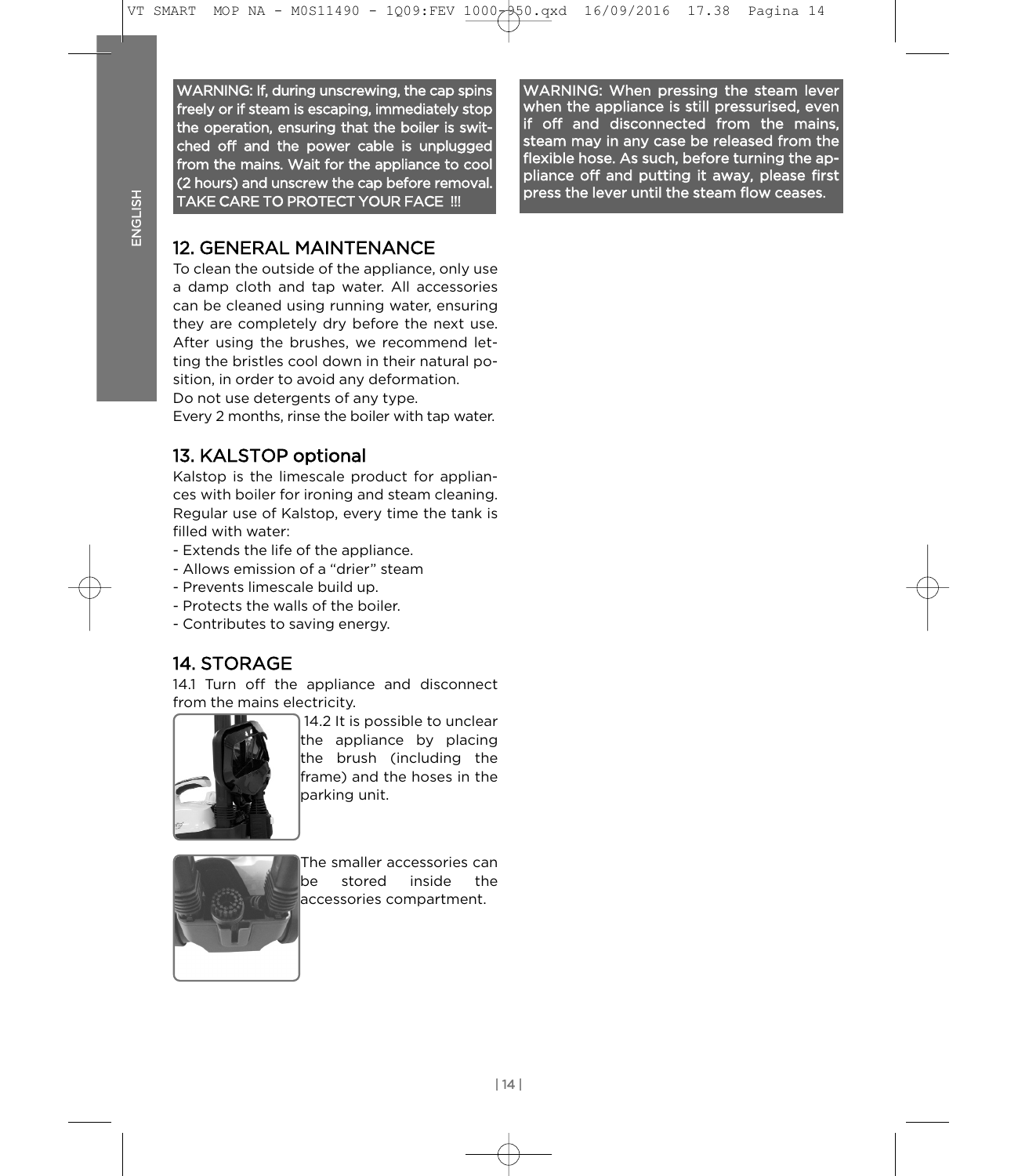| <b>PROBLEM</b>                                                                                                                      | <b>CAUSE</b>                                                                                           | <b>SOLUTION</b>                                                                                                           |  |
|-------------------------------------------------------------------------------------------------------------------------------------|--------------------------------------------------------------------------------------------------------|---------------------------------------------------------------------------------------------------------------------------|--|
| The appliance does not turn on.                                                                                                     | No power.                                                                                              | Check that the appliance has<br>been connected from the mains,<br>as indicated in Section 1.                              |  |
| The steam ready indicator li-<br>ght turns on and off during<br>use.                                                                | This indicates that the<br>electrical resistor has<br>started to work to keep<br>the pressure constant | It is a normal phenomenon, no ac-<br>tion is necessary.                                                                   |  |
| Does not dispense steam.                                                                                                            | Out of water.                                                                                          | Add water to the boiler as de-<br>scribed in Chapter 11.                                                                  |  |
|                                                                                                                                     | Steam lock activated.                                                                                  | Deactivate the steam lock on the<br>handle.                                                                               |  |
|                                                                                                                                     | The boiler is not yet pres-<br>surised.                                                                | Wait until the steam indicator li-<br>ght comes on.                                                                       |  |
|                                                                                                                                     | Steam hose trapped or<br>twisted.                                                                      | Check that the steam hose is not<br>trapped or twisted.                                                                   |  |
| Steam does not come out and<br>the cap won't unscrew.                                                                               | Steam button broken.                                                                                   | Take the appliance to an Authori-<br>sed Service Centre.                                                                  |  |
| The appliance is pressurized<br>but little steam comes out.                                                                         | Steam adjustment dial set<br>to the <b>minimum</b> .                                                   | Adjust the position of the dial for<br>the desired increase.                                                              |  |
| Floors that are too wet.                                                                                                            | First delivery of steam or<br>after approx. two minutes<br>of inactivity.                              | Direct the steam jet onto a rag<br>for a few seconds.                                                                     |  |
|                                                                                                                                     | Steam level too high.                                                                                  | Reduce the quantity of steam.                                                                                             |  |
|                                                                                                                                     | Room temperature too<br>cold.                                                                          | Reduce the quantity of steam<br>and dispense intermittently.                                                              |  |
| Accessories are difficult to as-<br>semble.                                                                                         | The seals produce friction.                                                                            | Lubricate the seals with silicone<br>grease or Vaseline, or alternati-<br>vely with a small amount of ve-<br>getable oil. |  |
| If problems persist or are not listed above, please contact our Polti Customer Services.<br>USA:<br>1-888-99-POLTI (1-888-997-6584) |                                                                                                        |                                                                                                                           |  |

USA: 1-888-99<br>Monday - Friday: 9am - 6am EST Monday - Friday: 8am - 6pm EST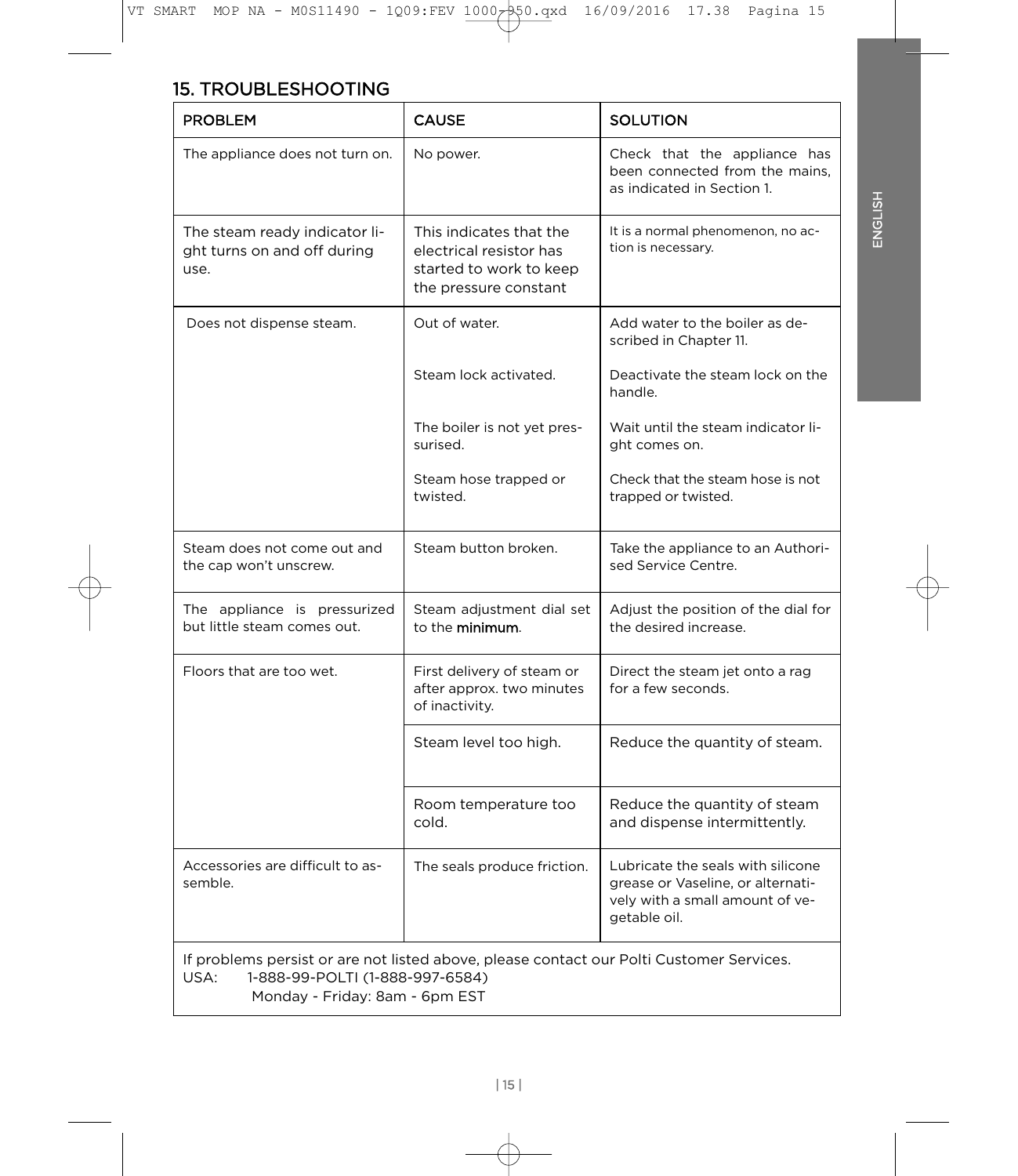# **LIMITED WARRANTY**

#### WHO IS COVERED:

This product is warranted to the original purchaser or the person receiving the product as a gift, it is warrented against defects in materials and workmanship as based on the date of original purchase from an Authorized Dealer. The original sales receipt showing the product name and the purchase date from an authorized retailer is considered proof of the date of purchase. the purchase date from an authorized retailer is considered proof of the date of purchase.

### **WHAT IS COVERED:**

Subject to the exclusions contained below, Polti USA, Inc. warrants this product to be free from defects in materials and workmanship for a period of 1 (one) year from the date of purchase. At its option, Polti USA, Inc. will either repair the product at no charge, using new or refurbished replacement parts; exchange the product with a product that is new or which has been manufactured from new, or serviceable used parts and is at least functionally equivalent to the original product in current inventory; or refund the original purchase price of the product. Polti USA, Inc. warrants replacement products or parts provided under this warranty against defects in materials and workmanship from the date of the replacement or repair for the remaining portion of the original product's warranty. When a product or part is exchanged, any replacement<br>item becomes your property and the replaced item becomes Polti USA, Inc.'s property

When a refund is given, your product becomes Polti USA, Inc.'s property. Replacement products can only be sent if all warranty requirements are met. Failure to follow all requirements can result in delay or denial of warranty. in delay or denial of warranty.

#### WHAT IS NOT COVERED EXCLUSIONS AND LIMITATIONS:

This limited warranty does not cover defects due to incorrect use or use other than that is identified in the instruction manual, which is an integral part of the contract of sale for the product. The limited warranty does not cover parts that are subject to normal wear and tear (consumables such as filters, brushes, etc.),

Defects or damage that result from (a) the use of non-Polti original accessories, spare parts or consumables, (b) improper operation, storage, misuse or abuse, accident or neglect, such as physical damage (cracks, scratches, etc.) to the surface of the product resulting from misuse, (c) use of the products for commercial purposes; (d) subjecting the product to abnormal usage or conditions, (e) limescale build-up, and (f) chance (fire, short circuit) which are not the fault of Polti USA, Inc., are excluded from coverage.

Polti will accept no responsibility for any injury to people or animals or damage to property directly or indirectly resulting from failure to follow the instructions provided in the instruction manual, including, without limitation, warnings and product maintenance instructions.

The limited warranty does not cover damage caused by service performed by anyone other than an Authorized Service Location, to a product or a part that has been modified without written permission, if the recommended maintenance of the product is not correctly performed or if any product's serial number has been removed or defaced. any product's serial number has been removed or defaced.

### THIS LIMITED WARRANTY DOES NOT COVER:

• Product repair and/or part replacement because of improper use or maintenance, connections to improper voltage supply, power line surge, lighting damage, unauthorized repair or other cause not within the control of Polti USA, Inc...

- Damage from mishandled shipments or transit accidents when returning product.
- A product that requires modification or adaptation to enable it to operate in any country other than the country for which it was designed, manufactured, approved and/or authorized, or repair of products damaged by these modifications.
- Product lost in shipment and no signature verification receipt can be provided.
- $\bullet$  Failure to operate in accordance with the Instructions Manual • Failure to operate in accordance with the Instructions Manual.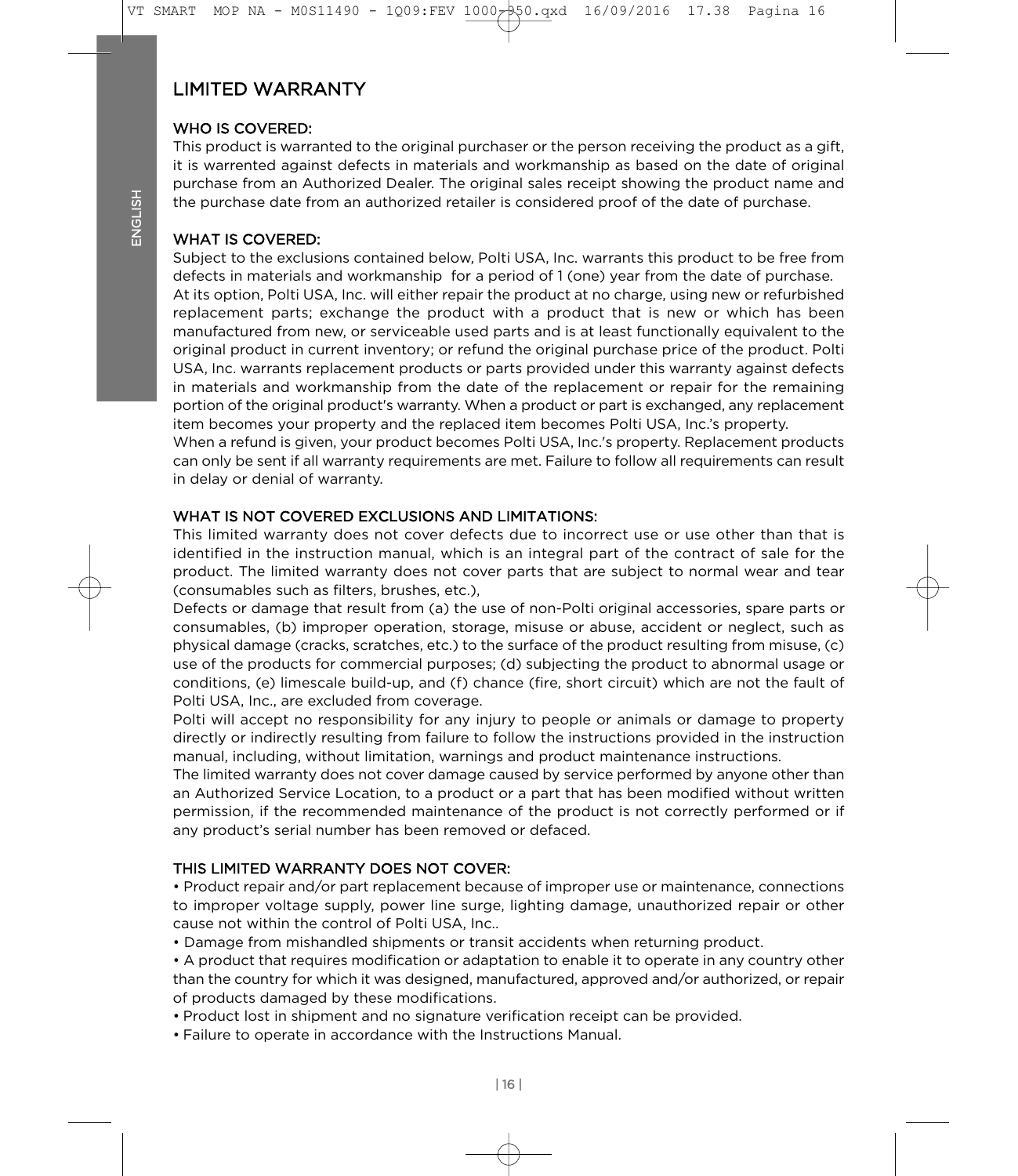WHAT OTHER LIMITATIONS ARE THERE?<br>ANY IMPLIED WARRANTIES, INCLUDING, WITHOUT LIMITATION, THE IMPLIED WARRANTIES OF MERCHANTABILITY AND FITNESS FOR A PARTICULAR PURPOSE SHALL BE LIMITED TO THE DURATION OF THIS LIMITED WARRANTY. OTHERWISE THE REPAIR. REPLACEMENT, OR REFUND AS PROVIDED UNDER THIS EXPRESS LIMITED WARRANTY IS THE EXCLUSIVE REMEDY OF THE CONSUMER, AND IS PROVIDED IN LIEU OF ALL OTHER WARRANTIES, EXPRESS OR IMPLIED. IN NO EVENT SHALL POLTI USA, INC. BE LIABLE, WHETHER IN CONTRACT OR TORT (INCLUDING NEGLIGENCE) FOR DAMAGES IN EXCESS OF THE PURCHASE PRICE OF THE PRODUCT OR ACCESSORY, OR FOR ANY INDIRECT, INCIDENTAL, SPECIAL OR CONSEQUENTIAL DAMAGES OF ANY KIND, OR LOSS OF REVENUE OR PROFITS, OR OTHER FINANCIAL LOSS ARISING OUT OF OR IN CONNECTION WITH THE ABILITY OR INABILITY TO USE THE PRODUCTS, TO THE FULL EXTENT THESE DAMAGES MAY BE DISCLAIMED BY LAW.

Some states and jurisdictions do not allow the limitation or exclusion of incidental or consequential damages, or limitation on the length of an implied warranty, so the above limitations or exclusions may not apply to you. This warranty gives you specific legal rights, and you may also have other rights that vary from state to state or from one jurisdiction to another.  $\mathcal{S}$  also have other rights that vary from state to state or from state or from one jurisdiction to another.

#### TO OBTAIN ASSISTANCE

For technical support go to www.polti.com and select customer care / technical support or call: For technical support go to www.polti.com and select customer care / technical support or call:

**IJSA** 1-888-99-POLTI (1-888-997-6584) Monday - Friday: 8am - 6pm EST Monday - Friday: 8am - 6pm EST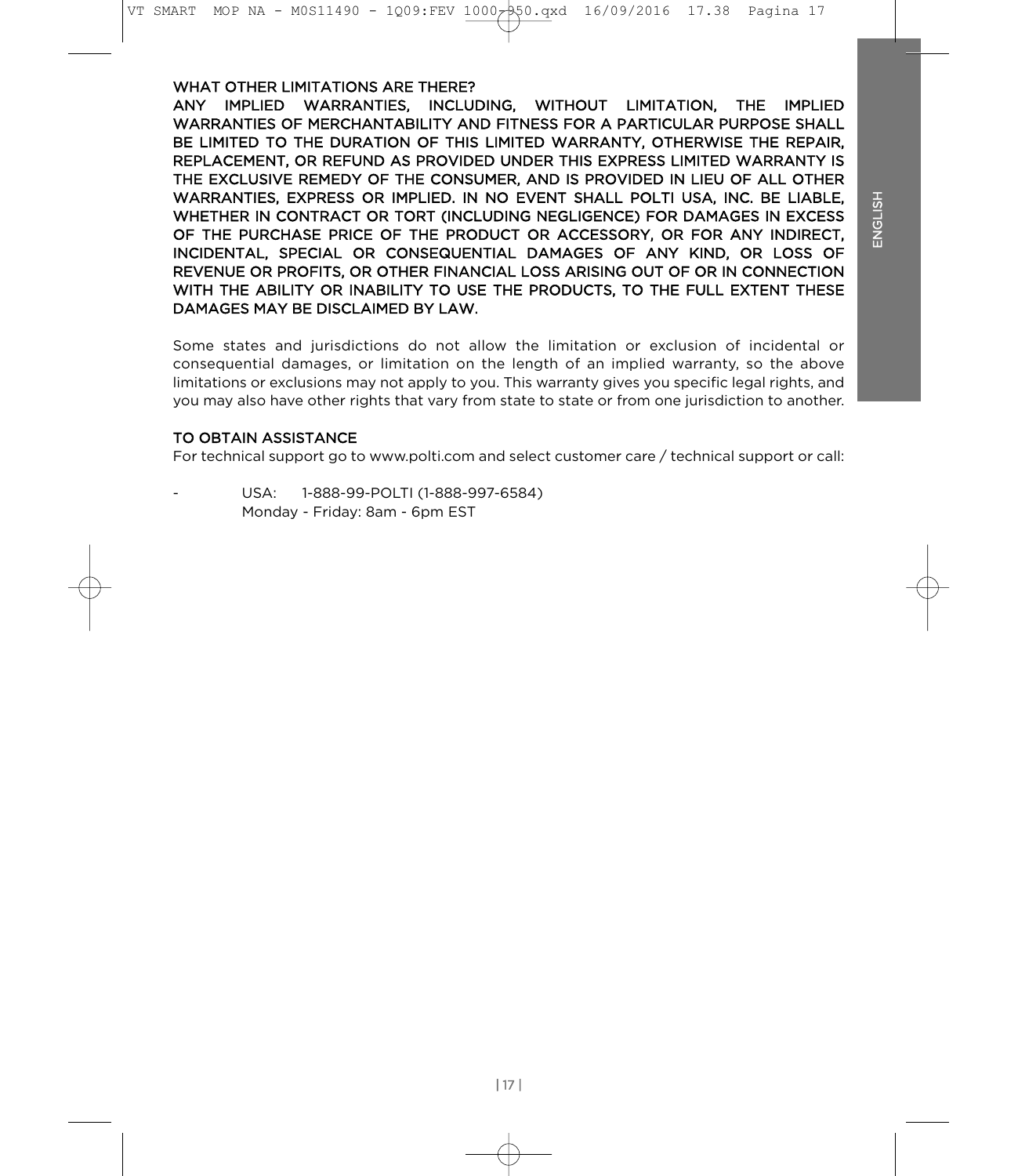# **BIENVENUE DANS LE MONDE DE** VAPORETTO

LE SYSTÈME QUI NETTOIE LES SURFACE DE LA MAISON, EN NEUTRALISANT ET EN ÉLIMINANT LES ACARIENS. LES GERMES ET LES BACTÉRIES SANS DÉTERGENTS CHIMIQUES.



#### **DES ACCESSOIRES POUR TOUS LES BESOINS** TOUS LES BESON

En visitant notre site Web www.polti.com, vous pourrez trouver une large gamme d'ac-<br>cossoires afin d'accroître les cessoires afin d'accroître les<br>performances et la praticité de vos appareils de même que rendre le nettoyage de votre maison plus facile. Pour vérifier la compatibilité d'un accessoire avec votre appareil, re-

cherchez la référence PANAXXXX listée à côté de cha-

que accessoire sur la page 3. si le code d'accessoire que vous souhaitez acheter n'est pas réperinvitons à contacter notre service invitons à contacter notre service clientèle pour plus d'informations.

#### **ENREGISTREZ VOTRE** PRODUIT PRODUIT

Connectez-vous au site<br> **www.polti.com** ou appelez le Service Après-Vente Polti et enregistrez votre produit. Vous bénéficierez, dans les pays adhérents. d'une offre spéciale de bienvenue, serez toujours informé des dernières nouveautés Polti et

pourrez acheter les accessoires et les consommables. Pour enregistrer votre produit, vous devez entrer, outre les données personnelles, le numéro de série (SN) fi-

gurant sur sur l'étiquette argentée située sur la boîte et sous l'appareil. Pour gagner du temps et avoir votre numéro de série toujours à

portée de main, notez-le dans l'espace prévu à cet effet sur le verso de la couverture du manuel.



YOUTURE

# **NOTRE CHAINE OFFICIELLE**

<u>YOUTUBE EXPLORE</u> Voulez-vous en savoir plus ? Visitez notre canal officiel : www.youtube.com/poltispa. Les nombreuses vidéos sur Vaporetto et sur tous les autres produits du monde Polti vous montreront l'efficacité de la force naturelle et écologique de la vapeur autant pour l'aspiration que pour le nettoyage.

Abonnez-vous au canal pour revidéo !

tion que pour le nettoyage.

ATTENTION: Les consignes de<br>sécurité sont énoncées seulement sur ce manuel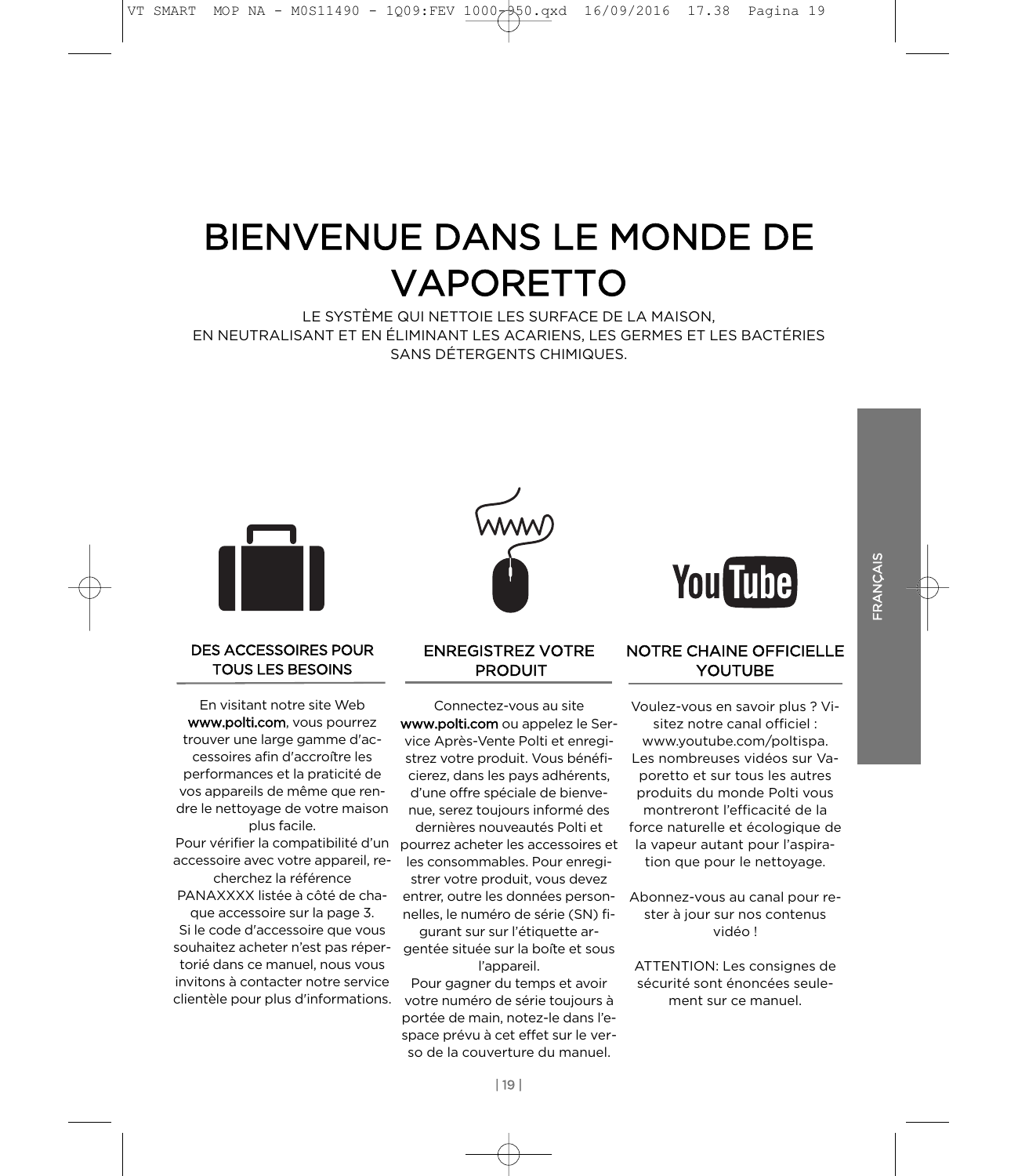# **CONSIGNES DE SÉCURITÉ IMPORTANTES**

IL EST IMPORTANT DE LIRE ET DE COMPRENDRE TOUTES LES INSTRUCTIONS ET MISES EN GARDE AVANT D'UTILISER LE NETTOYEUR À VAPEUR<br>GARDE AVANT D'UTILISER LE NETTOYEUR À VAPEUR



SYMBOLE ALERTE DE SECURITÉ : Ce symbole indique qu'il existe<br>un risque potentiel de blessure : Le symbole d'alerte de sécurité un risque potentiel de blessure. Le symbole d'alerte de sécurité<br>("DANGER" "ATTENTION" ou "AVERTISSEMENT") précède le ("DANGER", "ATTENTION" ou "AVERTISSEMENT") précède le message de sécurité.



dangereuse imminente qui, si elle n'est pas évitée, entraînera la<br>mort ou des blessures graves mort ou des blessures graves.



SIGNAL D'ATTENTION : Ce symbole indique une situation potentiellement dangereuse qui, si elle n'est pas évitée, pourrait entraîner la mort ou des blessures graves. Il souligne les personnelle. personnelle.



dangereuse qui, si elle n'est pas évitée, peut entraîner des<br>blossures mineures ou modérées et met en garde contre des blessures mineures ou modérées, et met en garde contre des pratiques dangereuses. pratiques dangereuses.

Ces messages de sécurité indiquent le danger potentiel et les moyens de réduire les risques de<br>blessures, ainsi que les risques encourus si vous ne suivez pas les instructions. blessures, ainsi que les risques encourus si vous ne suivez pas les instructions.

CONSERVER CES INSTRUCTIONS POUR CONSULTATION ULTÉRIEURE Toute utilisation non conforme aux présentes recommandations annulera la garantie.. conforme aux présentes recommandations annulera la garantie..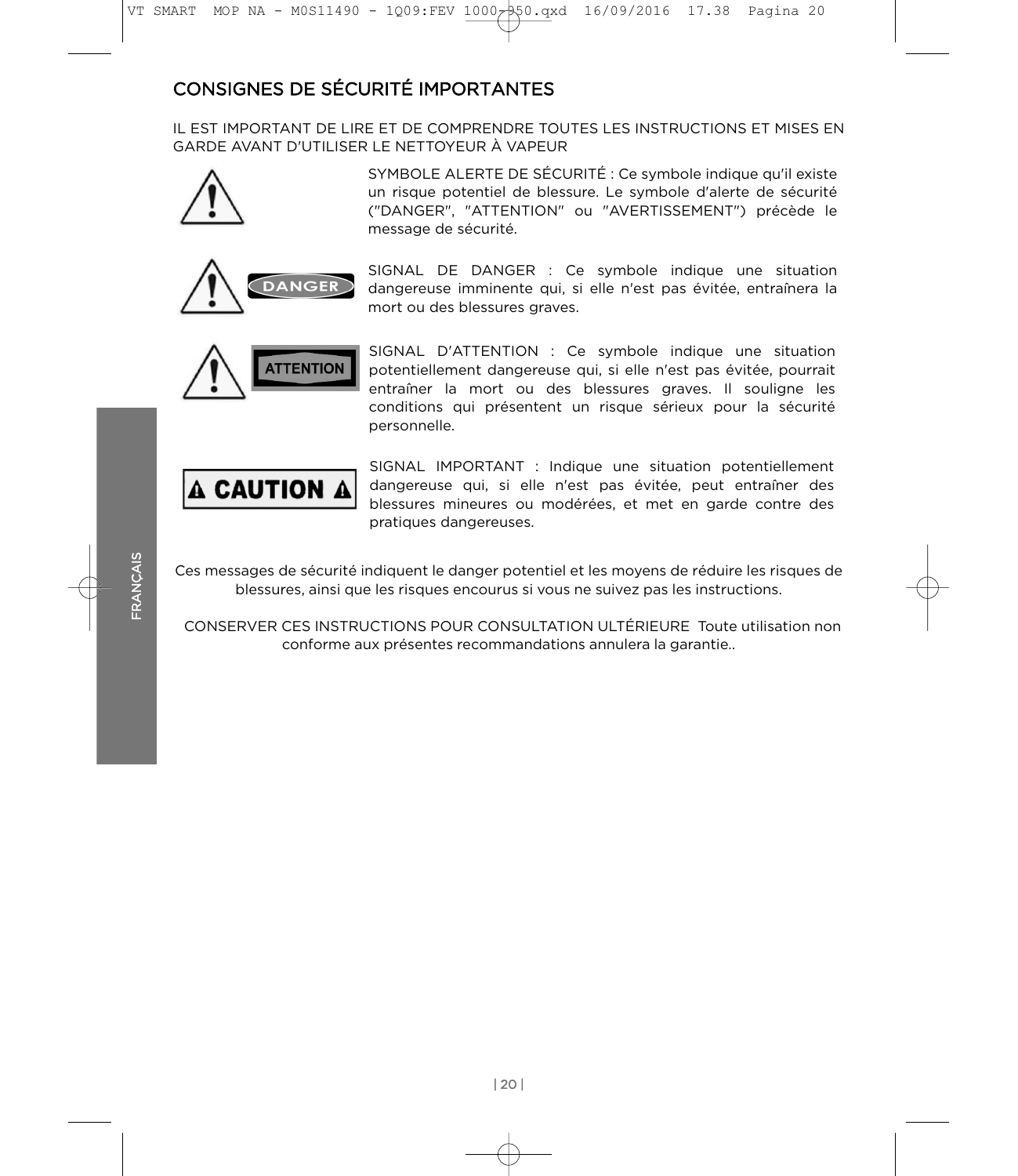#### **INFORMATIONS SUR LA SÉCURITÉ** Ce produit est uniquement destiné à un usage domestique Ce produit est uniquement destiné à un usage domestique

#### INSTRUCTIONS POUR LA MISE À LA TERRE

Cet appareil doit être mis à la terre. En cas de défaillance ou de panne, la mise à la terre réduit le risque de choc électrique en garantissant un chemin de moindre résistance pour le courant électrique. Cet appareil est équipé d'un cordon avec conducteur de mise à la terre et fiche de<br>mise à la terre La fiche doit être insérée dans une prise appropriée correctement installée et mise à la terre conformément aux codes et règlements locaux. mise à la terre conformément aux codes et règlements locaux.<br>Le terre codes et règlements locaux.



UNE MAUVAISE CONNEXION DU CONDUCTEUR DE MISE À LA TERRE DE L'ÉQUIPEMENT<br>PEUT ENTRAINER UN RISQUE DE CHOC ÉLECTRIQUE, ET PAR LÀ DES BLESSURES OU LA MORT, FAIRE APPEL À UNÉLECTRICIEN QUALIFIE OU À UN DÉPANNEUR EN CAS DE DOUTE SUR LA MISE À LA TERRE CORRECTE DE LA PRISE. NE PAS MODIFIER LA FICHE FOURNIE AVEC L'APPAREIL - SI ELLE N'ENTRE PAS DANS LA PRISE, FAIRE INSTALLER UNE PRISE<br>ADÉQUATE PAR UN ÉLECTRICIEN QUALIFIÉ

Cet appareil doit être utilisé sur un circuit d'une puissance nominale de plus de 120 volts et est équipé en usine d'un cordon électrique spécifique et d'une fiche pour permettre la connexion à un circuit électrique approprié. Veiller à ce que l'appareil soit branché à une prise ayant la<br>même configuration que la fiche. Aucun adaptateur ne doit être utilisé avec cet appareil. Si l'appareil doit être rebranché pour une utilisation sur un autre type de circuit électrique, le<br>rebranchement doit être réalisé par un èlectricien qualifié rebranchement doit être réalisé par un èlectricien qualifié.

- AVERTISSEMENT Pour réduire le risque d'incendie, de choc électrique ou de blessure :<br>• Ne pas utiliser à des fins de chauffage
- 
- Pour assurer une protection continue contre les risques d'incendie ou de choc électrique,<br>relier à une prise de terre
- Pour usage domestique seulement
- Pour réduire le risque de choc électrique Utiliser uniquement en intérieur
- Ne pas placer d'objets dans les ouvertures. Ne pas utiliser avec une ouverture bloquée ;<br>
éliminer toute trace de poussière peluches cheveux et tout ce qui pourrait réduire le débit éliminer toute trace de poussière, peluches, cheveux, et tout ce qui pourrait réduire le débit de l'air.<br>Ne nas
- Ne pas utiliser pour aspirer des liquides inflammables ou combustibles, tels que l'essence, ou
- Ne pas utiliser de câbles de rallonge • Ne pas utiliser de câbles de rallonge

# **PRÉCAUTIONS**



CONSIGNES DE SÉCURITÉ IMPORTANTES<br>POUR RÉDUIRE LE RISQUE DE CHOC ÉLECTRIQUE. INCENDIE OU BLESSURE :

Lire attentivement toutes les instructions avant d'utiliser l'appareil.<br>• Le système de câblage, auguel, l'appareil, est, branché doit, être conform

- Le système de câblage auquel l'appareil est branché doit être conforme aux lois et
- Toujours brancher à une prise de terre appropriée (voir "Instructions pour la mise à la terre"). • Toujours brancher à une prise de terre appropriée (voir "Instructions pour la mise à la terre").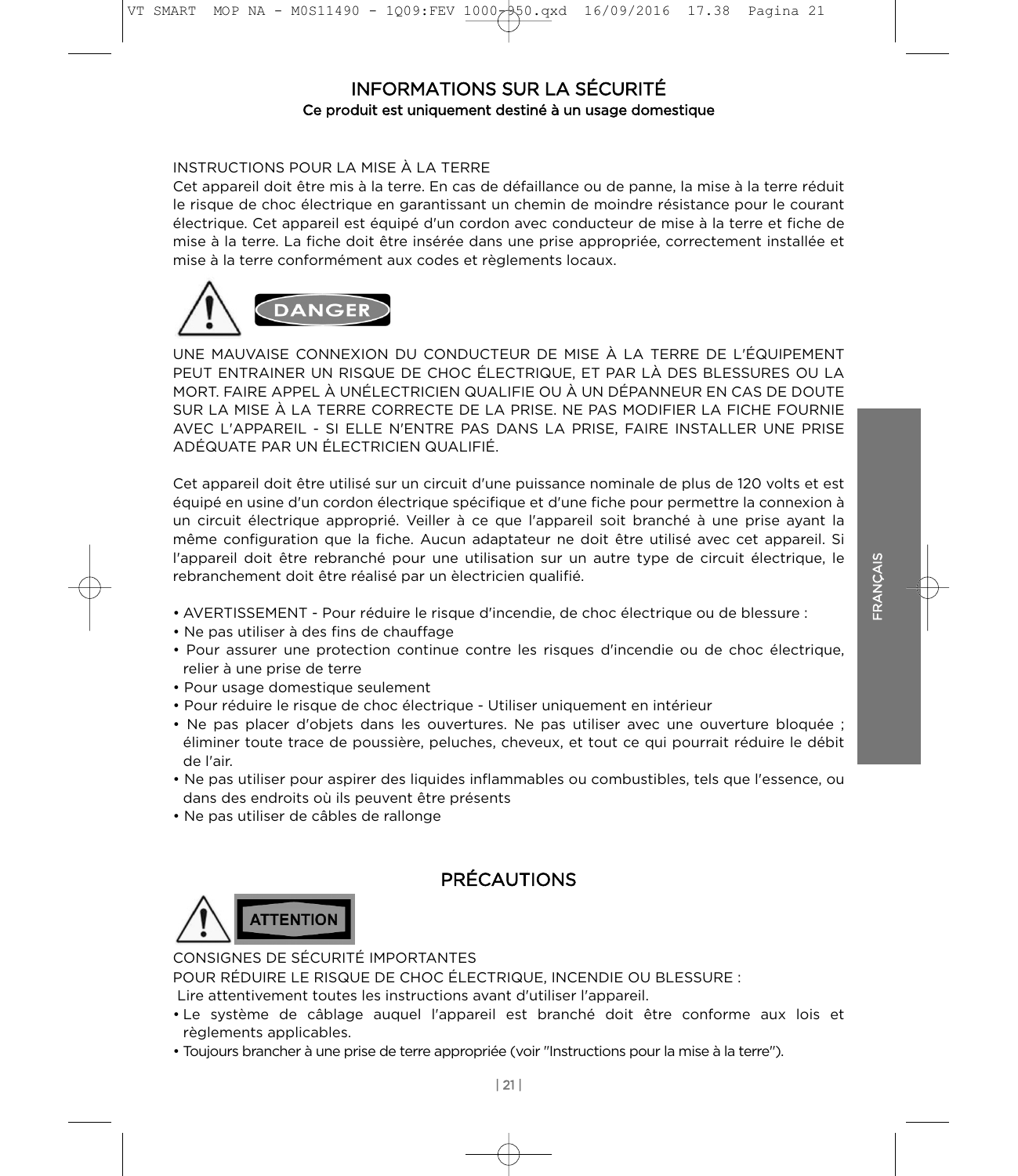- Tout branchement de l'appareil à une tension inadéquate peut causer des blessures ou un incendie ou endommager l'appareil. Avant de brancher l'appareil, s'assurer que la tension correspond à la valeur indiquée sur la plaque signalétique de l'appareil. Aucun adaptateur ne<br>doit être utilisé avec cet appareil.
- S'assurer que l'appareil est débranché avant d'effectuer tout type d'entretien, y compris<br>L'ajout d'eau ou le nettovage de l'appareil l'ajout d'eau ou le nettoyage de l'appareil.<br>Ne nas débrancher l'annareil en tirant le
- Ne pas débrancher l'appareil en tirant le cordon. Retirer la fiche de la prise pour éviter de l'endommager et de provoquer un court-circuit.
- Veiller à ce que le câble d'alimentation ne subisse pas de torsions, d'écrasements ou d'étirements, et qu'il n'entre pas en contact avec des surfaces coupantes ou chaudes.
- Ne pas utiliser l'appareil si le câble d'alimentation ou d'autres parties de l'appareil sont effilochés ou endommagés, et ne pas essayer d'effectuer des réparations. Si le câble est<br>endommagé, il doit être remplacé par le fabricant, son service après-vente ou des personnes de qualification similaire afin d'éviter tout danger.<br>Ne iamais toucher l'annareil avec les mains ou les pieds mouillés quand la fiche est branchée.
- Ne jamais toucher l'appareil avec les mains ou les pieds mouillés quand la fiche est branchée.
- Ne pas utiliser l'appareil pieds nus.
- Ne pas utiliser l'appareil à côté d'un lavabo, d'une baignoire, d'une douche ou d'un récipient plein d'eau.<br>Ne iamais r
- Ne jamais plonger l'appareil, le câble ou les fiches dans l'eau ou dans d'autres liquides.
- Utiliser l'appareil conformément à l'usage prévu tel que décrit dans ce manuel. Ne pas utiliser comme appareil de chauffage ou à d'autres fins non indiquées.
- 
- Ne pas utiliser un liquide inflammable ou combustible pour nettoyer un plancher ou une autre  $\frac{1}{2}$  is the pass unit inflammable output in  $\frac{1}{2}$  is the pour network of uncertainty of uncertainty  $\frac{1}{2}$  is the pour network of uncertainty  $\frac{1}{2}$  is the pour network of uncertainty  $\frac{1}{2}$  is the pour
- Ne pas utiliser l'appareil dans des lieux présentant un risque d'explosion.<br>• Utiliser uniquement en intérieur
- 
- Ne pas placer l'appareil près d'un autre appareil électrique en cours d'utilisation ou d'une<br>source de chaleur.
- Ranger l'appareil dans un endroit sec. Ne pas exposer à des températures inférieures à 32 ° F<br>(0°C) ou supérieures à 104 ° E (40°C) (0°C) ou supérieures à 104 ° F (40°C).<br>• Ne pas diriger le jet de vapeur sur des équipements électriques et/ou électroniques ou sur
- Ne pas diriger le jet de vapeur sur des équipements électriques et/ou électroniques ou sur l'appareil.
- Tenir l'appareil hors de portée des enfants. Il contient de petites parties qui pourraient
- L'appareil n'est pas destiné à être utilisé par des personnes (y compris les enfants) dont les<br>capacités sphysiques sensorielles ou mentales sont réduites l'ire et comprendre les recommandations avant d'utiliser l'appareil.<br>Les jets de vapour à haute pression peuvent être dangereux s'ils sont mal utilisés.
- Les jets de vapeur à haute pression peuvent être dangereux s'ils sont mal utilisés.<br>•Ne pas diriger le jet de vapeur vers des personnes, animaux ou déchets.
- 
- Ne pas toucher les surfaces chauffées. Utiliser les poignées ou les boutons.
- Débranchez l'appareil quand il n'est pas en service et avant de le nettoyer.
- L'utilisation d'accessoires non recommandés par le fabricant peut causer des blessures. • L'utilisation d'accessoires non recommandés par le fabricant peut causer des blessures.



# CONSIGNES DE SÉCURITÉ IMPORTANTES POUR L'UTILISATION DE LA VAPEUR



FR o<br>K ≅<br>≫

> corps. Toujours laisser refreidir le pettoveur à vapeur avant de le manipuler corps. Toujours laisser refroidir le nettoyeur à vapeur avant de le manipuler.

• Ne pas diriger le jet de vapeur sur des équipements électriques ou sur l'appareil.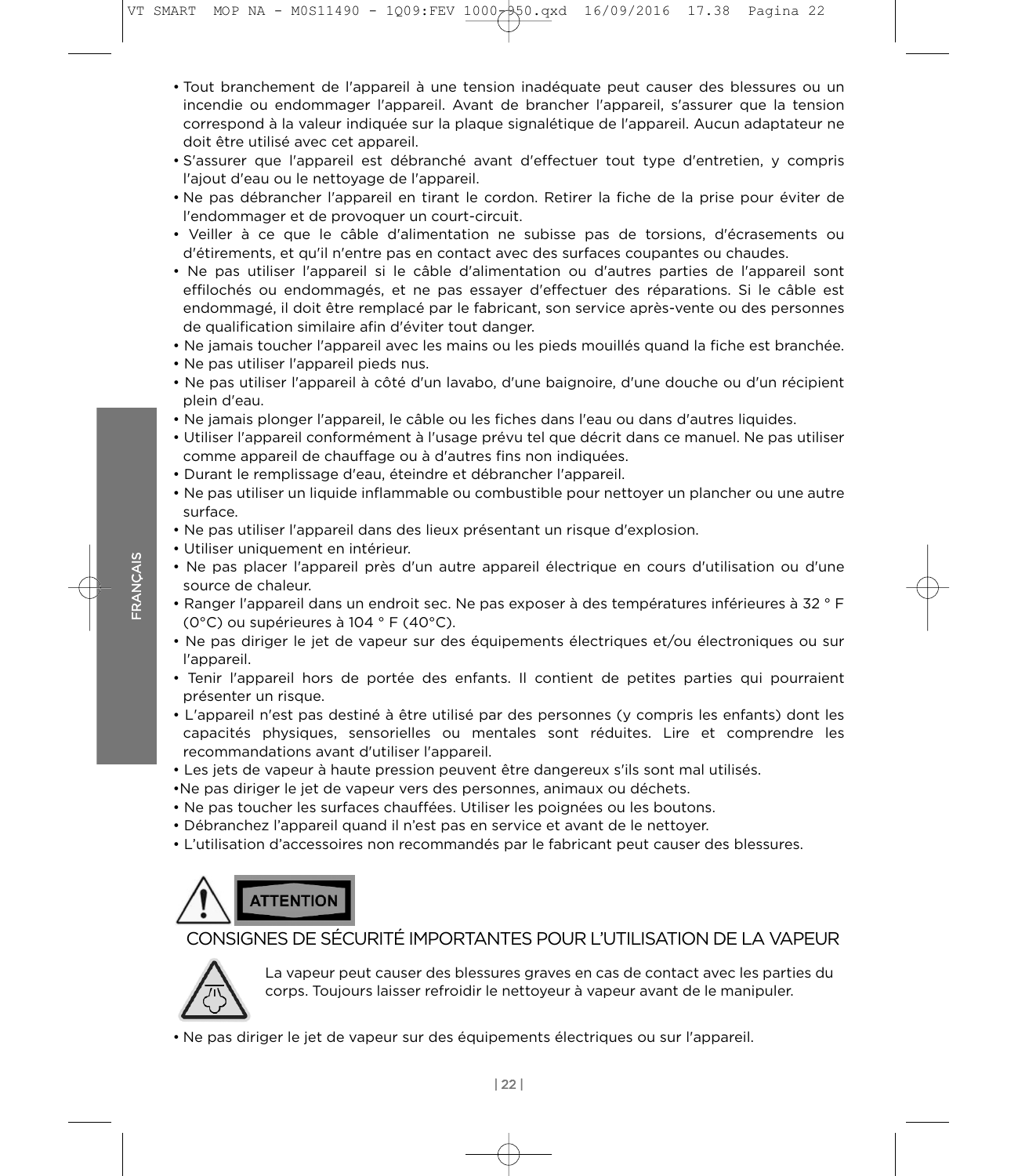- 
- Avant de remplir l'appareil quand il est chaud, l'éteindre, le débrancher, dévisser le bouchon<br>de sécurité et le laisser refroidir pendant au moins 10 minutes pour éviter toute brûlure
- Éloigner le visage et les parties du corps durant le remplissage de la chaudière alors qu'elle • Éloigner le visage et les parties du corps durant le remplissage de la chaudière alors qu'elle est encore chaude, car des gouttes d'eau peuvent s'évaporer au contact de la chaudière<br>encore chaude et générer des éclaboussures de vapeur
- Ne pas vider l'appareil quand l'eau à l'intérieur de la chaudière est encore chaude.<br>• Ne pas dévisser le bouchon lorsque l'appareil est en marche
- Ne pas dévisser le bouchon lorsque l'appareil est en marche.<br>• Ne pas utiliser sur des vêtements qui sont portés par une personne.
- 
- Utiliser avec prudence lors du nettoyage des escaliers.
- Ne pas enrouler le câble d'alimentation autour de l'appareil, et surtout pas lorsque l'appareil<br>est encore chaud
- Veiller à placer le câble de manière à ne pas trébucher dessus. Ranger le câble après chaque utilisation pour éviter tout risque de trébuchement.
- La vapeur à travers le tuyau peut le chauffer. Éviter tout contact avec des zones chaudes.
- Si l'appareil est tombé, endommagé ou immergé dans l'eau, ou s'il présente des fuites, ne pas<br>L'utiliser et le remettre à un SAV car les dispositifs de sécurité internes peuvent avoir été l'utiliser et le remettre à un SAV, car les dispositifs de sécurité internes peuvent avoir été<br>touchés.
- En cas de panne ou de défaillance, éteindre l'appareil ; ne pas essayer de le démonter mais le<br>remettre à un SAV
- Cet appareil est équipé de dispositifs de sécurité qui doivent être remplacés uniquement par un technicien qualifié.
- Vérifier régulièrement l'état du bouchon de sécurité et du joint d'étanchéité, remplacer si<br>pécessaire par des pièces originales
- Laisser refroidir l'appareil avant de le nettoyer ou d'effectuer tout entretien.<br>• Avant de ranger l'appareil, veiller à ce qu'il soit complètement froid
- 

• Avant de ranger l'appareil, veiller à ce qu'il soit complètement froid.<br>• Si l'appareil reste inutilisé, le débrancher de la prise électrique. Ne jamais laisser l'appareil sans surveillance lorsqu'il est branché. Avant de le ranger, s'assurer qu'il s'est complètement refroidi. De la vapeur pourrait s'échapper même lorsque l'appareil n'est plus alimenté. Avant de ranger l'appareil, appuyer sur le levier jusqu'à ce que le débit de vapeur cesse.

Le système de verrouillage de la vapeur présent sur la poignée garantit une plus grande sécurité, puisqu'il limite le risque d'enclenchement accidentel de la distribution de vapeur par des rité, puisque des resonnes ne connaissant pas les fonctions de l'annamil enfants ou des personnes ne connaissant pas les fonctions de l'appareil.<br>Lorsque-vous-n'utilisez-pas-la-vapeur,-enclenchez-le-verrouillage-de-la-vapeur.-Pour-poursuivre-ladistribution de vapeur, remettez la touche à sa position initiale. distribution de vapeur, remettez la touche à sa position initiale. La touche à sa position initiale. La touche<br>De vapour, remet de vapour, remet de vapour, remet de vapour, remet de vapour, remet de vapour, remet de vapou

# IMPORTANT A

# CONSIGNES DE SÉCURITÉ IMPORTANTES DURANT L'UTILISATION DE L'APPAREIL :<br>• Ne iamais utiliser d'eau distillée ou d'eau parfumée.

- 
- •Ne pas ajouter de détergent ou de substance chimique dans la chaudière.
- •Pour de meilleurs résultats, utiliser uniquement des produits d'origine Polti car ceux d'autres
- marques pourraient ne pas convenir aux appareils Polti et les abîmer. comme un stylo ou un tournevis.
- •Pour éviter de compromettre la sécurité de l'appareil, utiliser uniquement des pièces de rechange d'origine.<br>• Ne pas trop remplir le réservoir de la chaudière.
- 
- Ne pas placer l'appareil chaud sur des surfaces sensibles à la chaleur.<br>CAVE TUEEE INSTRUCTIONS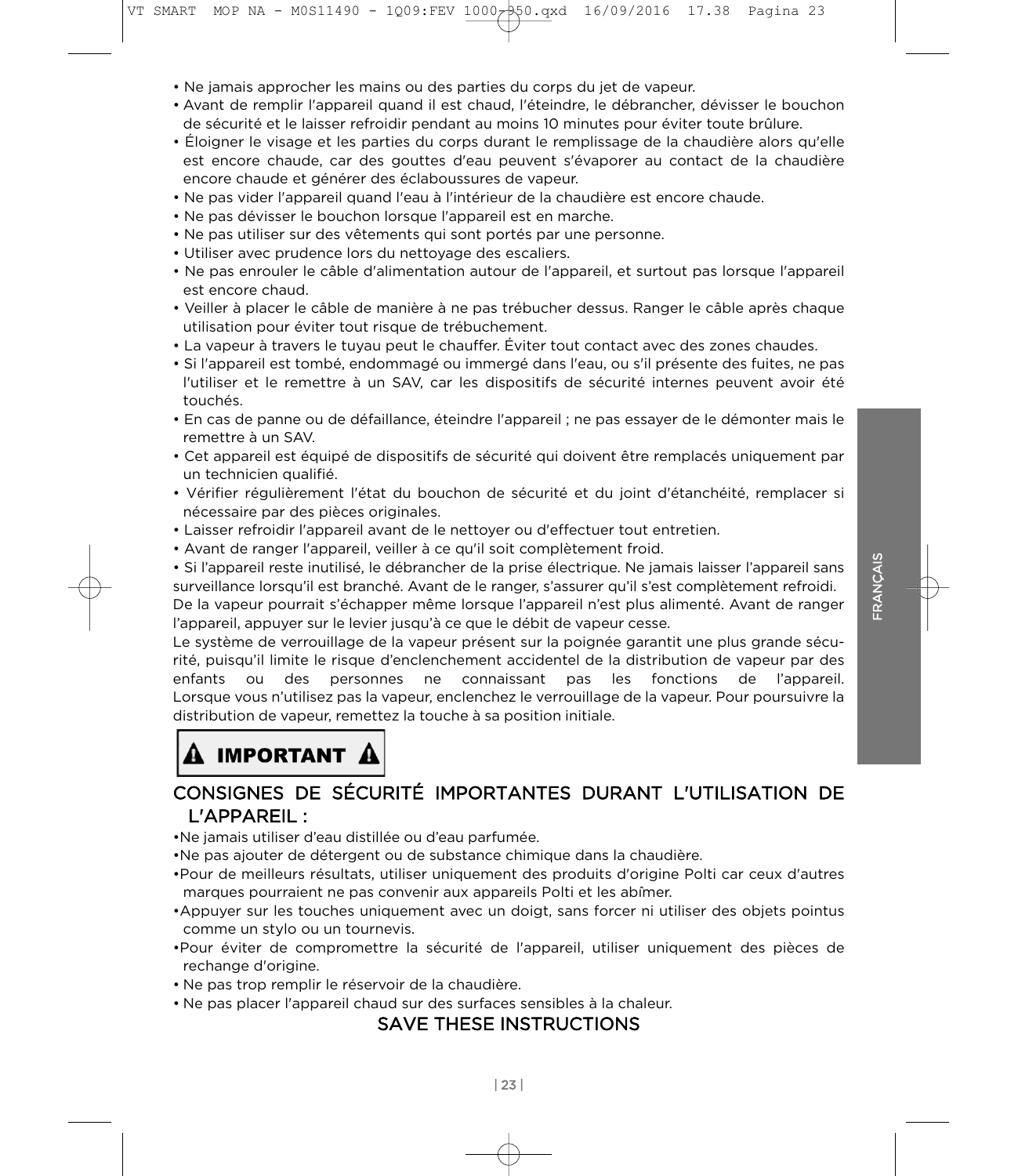# UTILISATION CORRECTE DU PRO-ערי בייני האיז האזויי האיז האזויי האזויי האזויי האזויי האזויי האזויי האזויי האזויי האזויי האזויי האזויי האזויי  $T$

Cet appareil est conçu pour un usage domestique comme générateur de vapeur, conformément aux descriptions et instructions fournies dans le présent manuel. Nous vous prions de lire attentivement ces instructions et de les conserver, car elles pourraient vous être utiles par la suite.

La Société POLTI et ses distributeurs déclinent toutes responsabilités pour tout accident dû à une utilisation de Vaporetto qui ne correspond pas aux conditions d'emploi ci-dessus. pond pas aux conditions d'emploi ci-dessus.

# **IMPORTANT**

Tous les appareils sont testés rigoureusement en fin de chaîne de production. C'est pourquoi votre Vaporetto peut encore contenir de l'eau résiduelle dans la chaudière.

# 1. PRÉPARATION



La vapeur peut causer des blessures I graves en cas de contact avec les parties du corps. Toujours laisser refroidir le nettoyeur à vapeur avant de le manipuler.

Pour réduire le risque de blessure, débrancher le câble d'alimentation de la<br>électrique et laisser refroidire prise complètement l'appareil et les accessoires complètement l'appareil et les accessoires avant de manipuler l'appareil et les accessoires.

S'assurer que l'appareil est débranché  $\langle \cdot \rangle$  avant d'effectuer tout type d'entretien, y compris l'ajout d'eau ou le nettoyage de l'appareil.



11.1 Dévissez le bouchon de sécurité.



| 1.2 Remplir la chaudière<br>|avec 1.6 | d'eau (si elle est complètement vide) en lutilisant l'entonnoir fourni à cet effet. Bien revisser le bouchon de sécurité et vérifier qu'il soit vérifier que il soit de la proposition de la proposition de la proposition de la proposition de la proposition<br>La proposition de la proposition de la proposition de la proposition de la proposition de la proposition de la

Assurez-vous que le bouchon de sécurité est bien vissé afin d'éviter toute fuite de vapeur.

ATTENTION: ne dépassez jamais le niveau<br>maximal de remplissage 54 fl oz (1,6 l)) de la maximal de remplis<br>Anti-indicato de remainda de remainista de remplis chaudière et utilisez toujours la carafe fournie.



de la prise monobloc et brancher la fiche monobloc iusqu'à ce qu'il y ait un déclic. Contrôler si la fiche lest bien branchée avant de procéder. Pour décrocher la

gaine, il suffit d'appuyer sur la touche correspondante tout en enlevant la fiche monobloc.



) 1.4 Le pistolet à vapeur du<br>Ituvau flexible est équipé d'une touche de sécurité qui empêche l'activation laccidentelle du iet de vapeur par des enfants ou des personnes qui ne

connaissent pas le fonctionnement de l'appareil. Pour empêcher la distribution accidentelle de vapeur, amener la touche sur la position OFF. Pour distribuer de nouveau de la vapeur, ramener la touche sur la position ON.

1.5 Dérouler complètement et brancher le câ-<br>ble d'alimentation à une prise de courant anble d'alimentation à une prise de courant ap-<br>propriée et présentant un raccordement à la prise de terre.

Toujours utiliser le produit avec le câble complètement déroulé. plètement déroulé.



**Branchez** câble 11.6 le d'alimentation sur une prise de courant de tension ladéquate. adéquate.



1.7 Appuyer sur lvovant de fonctionnement (rouge) s'allumera.

Attendre que le voyant vapeur (vert) s'allume (8 minutes environ). L'appareil nutes environ). L'appareil

est prêt à l'emploi.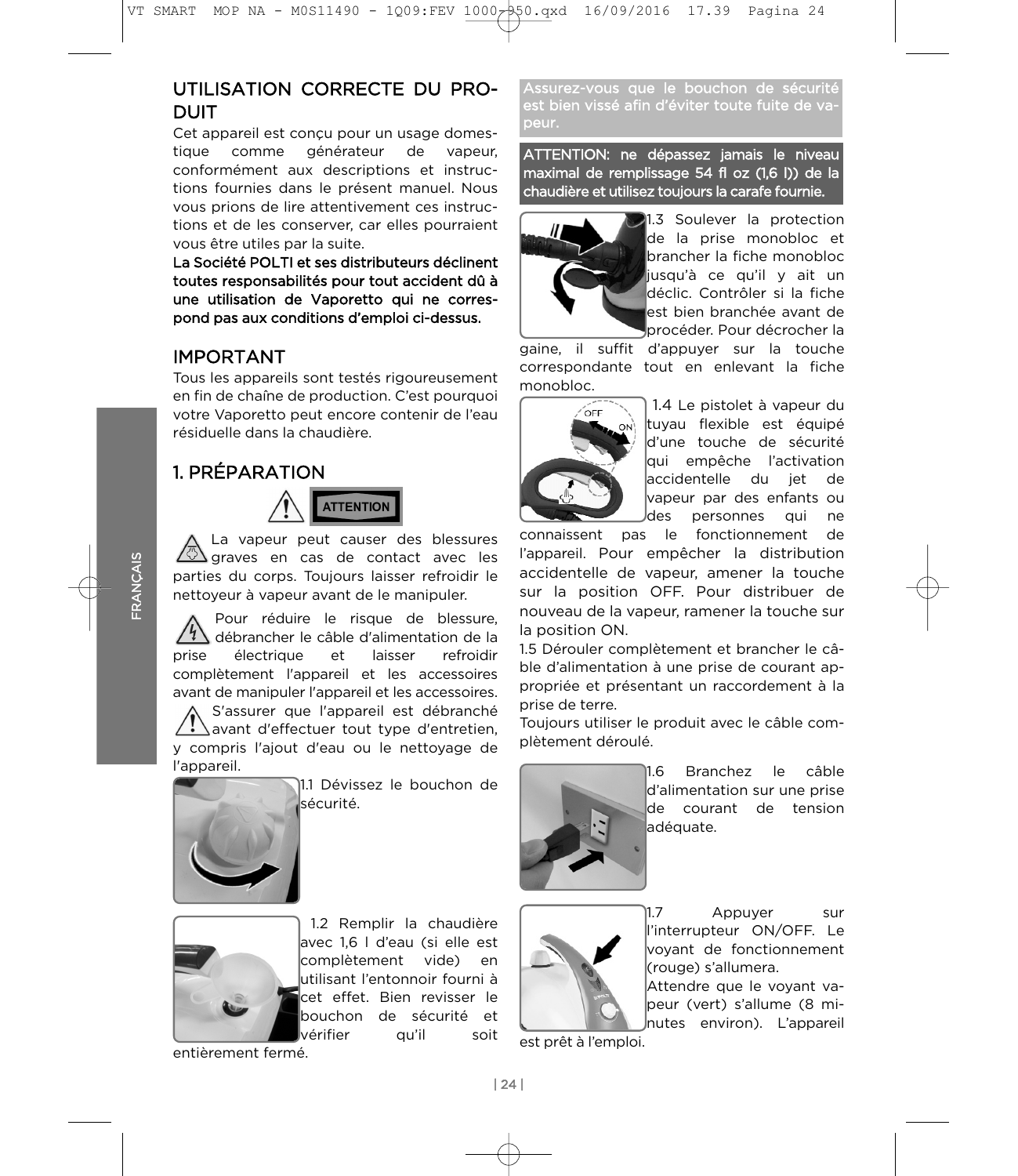Le voyant vapeur (vert) s'allume et s'éteint durant l'utilisation. Cela indique que la résistance électrique se met en marche pour maintenir la pression constante : c'est un phénomène normal et on peut continuer à nettoyer.

ATTENTION : si de la vapeur s'échappe du brancher le fiche d'alimentation du secteur. Attendre au moins 2 heures pour permettre à l'appareil de refroidir avant de dévisser et de revisser le bouchon. revisser le bouchon.

ATTENTION : Durant le premier fonctionnemélangée à de la vapeur peuvent s'écouler en raison d'une stabilisation thermique imparfaite. Diriger le premier jet de vapeur sur un chiffon pendant quelques secondes. un chiffon pendant quelques secondes.

## 2. RACCORDEMENT ACCESSOIRES



2.1 Pour raccorder le tube rallonge au tube flexible et à la brosse pour sols, il suffit de les unir jusqu'à ce que la ltouche de blocage laccessoires s'enclenche. JPour décrocher l'accessoire,

maintenir enfoncée la touche et séparer les composants. Avant d'utiliser les accessoires, vérifier leur solidité.



2.2 Pour raccorder la petite brosse, le concentrateur de lvapeur et les petites brosses au tube flexible ou laux tubes rallonges, insérer les accessoires puis les ltourner de manière à les

accrocher.

## 3. RÉGLAGE VAPEUR



On peut optimiser le débit de vapeur en tournant le bouton de réglage. Pour lobtenir un débit plus important, tourner la poignée dans le sens contraire des aiguilles d'une

montre. En la tournant dans le sens des montre. En la tournant dans le sens des<br>aiguilles d'une montre. le débit diminue. En aiguilles d'une montre, le débit diminue. En

tournant la poignée dans le sens contraire des auelques conseils pour effectuer le réglage :

- Niveau maximum: pour enlever les incrustations, les taches, la graisse et pour désinfecter :
- Niveau moyen: pour la moquette, les tapis, les vitres, les sols :
- · Niveau minimum: pour vaporiser les plantes, nettoyer les tissus délicats, les tapisseries, les canapés, etc.

ATTENTION : En cas d'humidité excessive, réduire la quantité de vapeur. réduire la quantité de vapeur.

# 4. NETTOYAGE DES SOLS

Avant d'utiliser l'appareil sur des surfaces délicates, vérifier que la partie en contact avec la surface est exempte de corps étrangers qui pourraient causer des rayures. gers qui pourraient causer des rayures.

4.1 S'assurer que les instructions du chapitre 1 comme il est indiqué au chapitre 2.

4.2 Raccorder les tubes de rallonge au tube vapeur et la brosse pour sols aux tubes de ralvapeur et la brosse pour sols aux tubes de ral-



4.3 Accrocher la lingette<br>fournie sur la brosse pour sols. Afin de faciliter l'application, le chiffon est muni d'un système d'accrochaqe/décrochage facile pour léviter d'avoir à se plier et à

utiliser les mains. Il suffit de positionner la partie nettoyante du chiffon au sol et d'y placer la brosse.

4.4 Régler l'intensité de la vapeur en tournant le bouton de réglage; pour ce type de surface, il est conseillé de régler la vapeur au Niveau moven.

4.5 Désactiver le verrouillage de la vapeur et distribuer de la vapeur en appuvant sur le bouton de la vapeur présent sur la poignée du tube vapeur.

4.6 Nettoyer les sols en déplaçant la brosse.

La brosse est équipée d'une articulation souple qui permet un accès facile aux endroits cachés (sous les meubles, sous les lits, etc.). cachés (sous les meubles, sous les lits, etc.).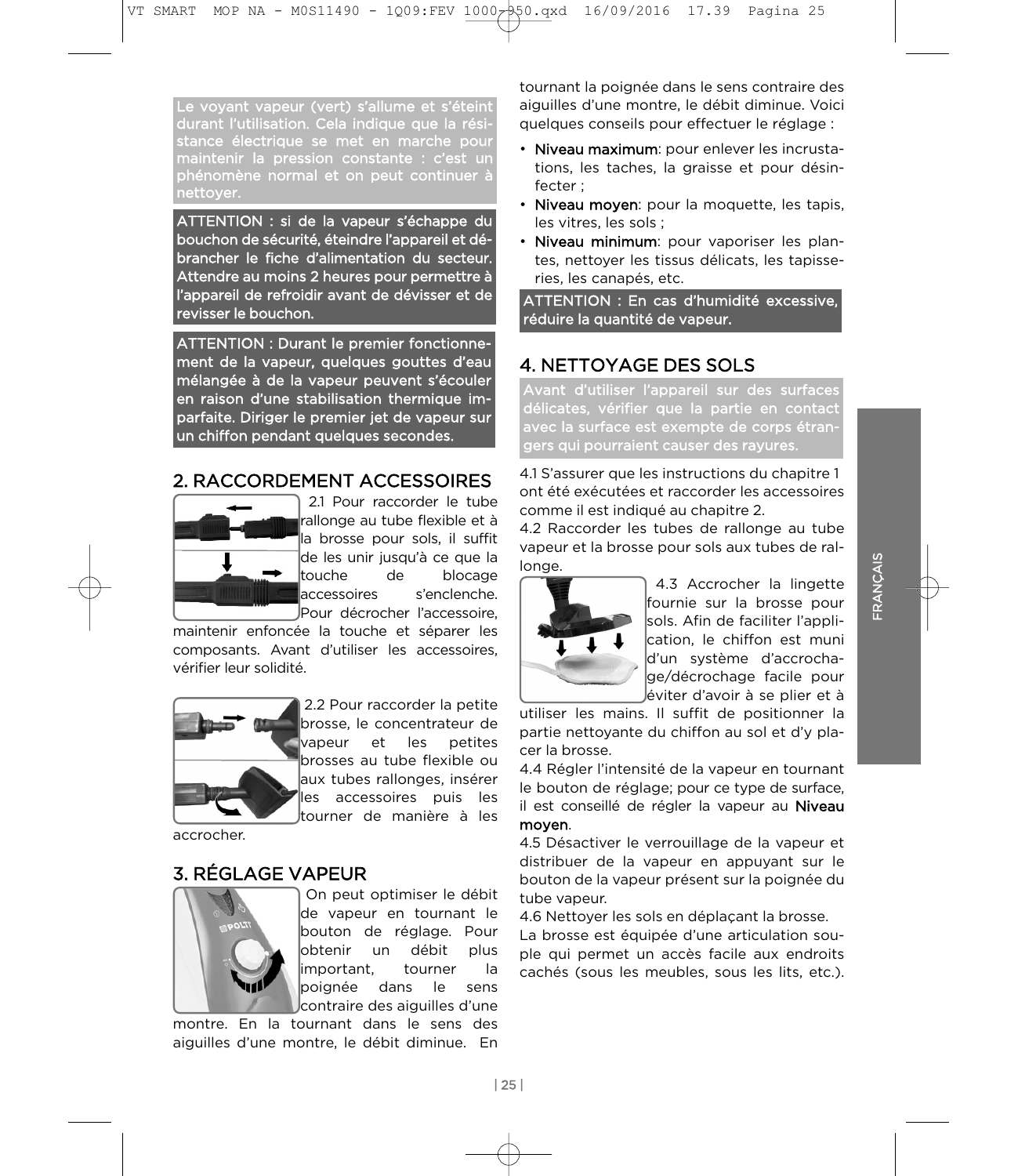

) La brosse est équipée de<br>Ipoils sur le côté arrière lpour éliminer les salissures ltenaces. Replacer la poignée en position verticale en la bloquant, puis incliner Ide manière à faire adhérer

#### les poils au sol et gratter la saleté.

Avant de retirer le chiffon de la brosse, le laisser refroidir quelques minutes. Puis pla-<br>cer un pied sur la languette qui dépasse du chiffon et tirer la brosse vers le haut.

ATTENTION : Ne pas utiliser l'appareil sans le chiffon.

ATTENTION : Pour un contrôle supplémen-<br>taire de la sécurité, distribuer de la vapeur sur une partie cachée et laisser sécher la partie traitée pour vérifier qu'il n'y a pas eu de changement de couleur ou de déformation. changement de couleur ou de déformation.

## 5. NETTOYAGE DE TAPIS ET DE **MOQUETTE**

ATTENTION : Avant de traiter à la vapeur des tissus, lire les instructions du fabricant et toujours effectuer un test sur une partie cachée ou sur un échantillon. Laisser sécher la partie traitée afin de vérifier qu'il n'y a pas eu de changement de couleur ou de déformation. de changement de couleur ou de déformation.

5.1 S'assurer que les instructions du chapitre 1 comme il est indiqué au chapitre 2.

5.2 Raccorder les tubes de rallonge au tube vapeur et la brosse pour sols aux tubes de ralvan die broei van die broei van die broei van die broei van die broei van die broei van die broei van die broe<br>Die broei van die broei van die broei van die broei van die broei van die broei van die broei van die broei va longe.



Insérer la brosse avec le lchiffon (voir point 4.3) dans le châssis afin de permettre le alissement sur le tapis. le glissement sur le tapis.

5.3 Régler l'intensité de la vapeur en tournant<br>le bouton de réglage ; pour ce type de surface, il est conseillé de régler la vapeur au Niveau moven.

5.4 Désactiver le verrouillage de la vapeur et distribuer de la vapeur en appuyant sur le distribución de la vapeur de la vapeur de la vapeur de la vapeur de la vapeur de la vapeur de la vapeur de la bouton vapeur présent sur la poignée du tube

5.5 Passer la brosse pour sols sur la surface. 5.5 Passer la brosse pour sols sur la surface.

Avant de retirer le chiffon de la brosse, le<br>laisser refroidir quelques minutes. Ensuite laisser refroidir quelques minutes. Ensuite retirer le châssis en posant le pied sur le symbole correspondant et enlever le chiffon en le bloquant avec le pied placé sur la languette et en tirant la brosse vers le haut.

## 6. CLEANING GLASS, WINDOWS **AND TILES** NETTOYAGE DES VITRES, MIROIRS **ET CARREAUX**

ATTENTION : Pour nettoyer les surfaces vitrées lorsque les températures sont basses, préchauffer les vitres en pulvérisant la vapeur à une distance d'environ 50 cm de la sur face à traiter.

ont été exécutées et raccorder les accessoires comme il est indiqué au chapitre 2. 6.1 S'assurer que les instructions du chapitre 1

6.2 Régler l'intensité de la vapeur avec la poignée ; pour ce type de surface, il est conseillé de régler la vapeur au Niveau moyen.

6.3 S'assurer que le verrouillage de la vapeur situé sur la poignée est désactivé.

6.4 Pour le nettoyage des vitres et des miroirs, vaporiser abondamment la surface pour dissoudre la saleté. Raccorder la petite raclette au tube flexible et nettoyer la surface pour enlever la saleté, sans distribuer de vapeur. Il est possible de raccorder les tubes rallonges au tuyau flexible pour atteindre les surfaces en hauteur.

6.5 Pour le nettoyage des carrelages, appliquer la bonnette sur la petite brosse et passer sur la surface en éjectant de la vapeur afin d'éliminer la saleté. Il est possible de raccorder les tubes rallonges à la poignée pour atteindre les surfaces en hauteur.

## 7. NETTOYAGE DES ÉLÉMENTS REMBOURRÉS

## (matelas, canapés, intérieurs de voiture, ...)

ATTENTION : Avant de traiter à la vapeur des cuirs ou des tissus, lire les instructions du fabricant et toujours effectuer un test sur une partie cachée ou sur un échantillon. Laisser sécher la partie traitée afin de vérifier qu'il n'y a pas eu de changement de couleur ou de déformation. ou de déformation.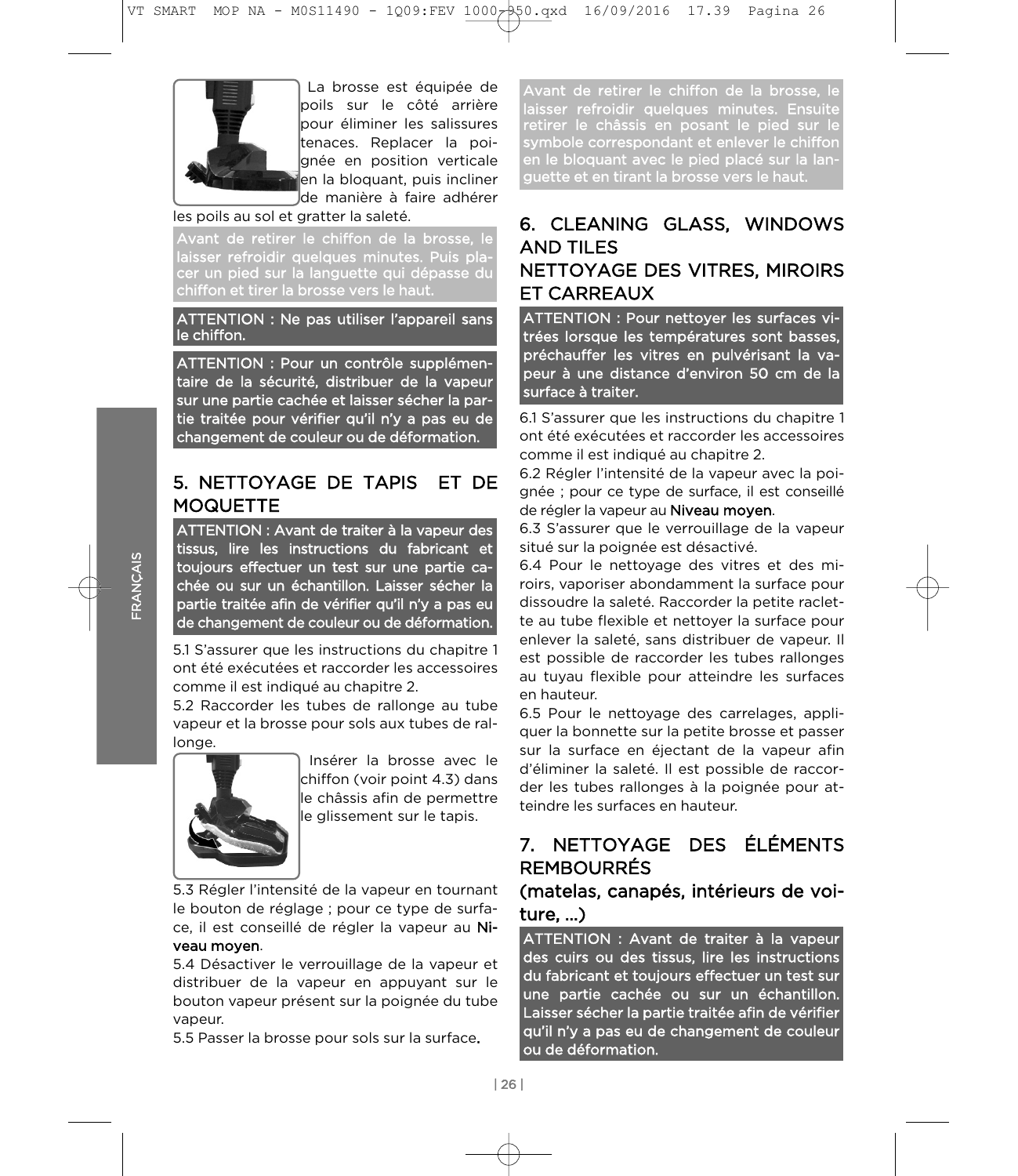| 27 |

7.1 S'assurer que les instructions du chapitre 1 comme il est indiqué au chapitre 2.

7.2 Raccorder le petite brosse à la gaine.

7.3 Appliquer la bonnette sur la petite brosse

7.4 Régler l'intensité de la vapeur en tournant le bouton de réglage; pour ce type de surface, il est conseillé de régler la vapeur au Niveau minimum.

7.5 S'assurer que le verrouillage de la vapeur situé sur la poignée est désactivé.

7.6 Maintenir enfoncé le bouton vapeur sur la poignée et nettoyer la surface. poignée et nettoyer la surface.

# 8. NETTOYAGE DES SANITAIRES. **JOINTS ENTRE LES CARREAUX ET** PLAQUES DE CUISSON

8.1 S'assurer que les instructions du chapitre 1 ont été exécutées et raccorder les accessoires comme il est indiqué au chapitre 2.

8.2 Régler l'intensité de la vapeur en tournant le bouton de réglage ; pour ce type de surface, il est conseillé de régler la vapeur au Niveau maximum.

8.3 S'assurer que le verrouillage de la vapeur situé sur la poignée est désactivé.

8.4 Maintenir enfoncé le bouton vapeur sur la poignée et pulvériser à fond la surface pour dissoudre la saleté.

Utiliser un chiffon sec pour enlever la saleté dissoute par la vapeur. Il est possible de brancher à la poignée l'un des accessoires suivants pour enlever la saleté incrustée des surfaces dans les endroits très étroits : concentrateur vapeur, petite brosse ronde, grande brosse ronde.

Pour Vaporetto Smart Mop, les différentes couleurs des petites brosses rondes permettent d'attribuer à chaque couleur une surfatent d'attribué d'attribuer à contrattribuer de couleur de couleur de couleur de couleur de couleur de couleur<br>Le présent une surface de couleur une surface déterminée ou une pièce déterminée.

# 9. NETTOYAGE DES MEUBLES ET DES SURFACES DÉLICATES

ATTENTION : Avant de traiter la surface. toujours faire un test sur une partie cachée pour voir comment elle réagit au traitement à la vapeur

ont été exécutées. 9.1 S'assurer que les instructions du chapitre 1

9.2 Régler l'intensité de la vapeur en tournant le bouton de réglage; pour ce type de surface, le bouton de réglage; pour ce type de surface,

il est conseillé de régler la vapeur au **Niveau mi-**<br>**nimum**.

9.3 Appuver et maintenir enfoncé le bouton vapeur sur la poignée et diriger le jet de vapeur sur un chiffon.

ATTENTION : Ne jamais diriger le jet de vapeur directement sur la surface. peur directement sur la surface.

en évitant d'insister sur un endroit.

# 10. AUTRES UTILISATIONS GÉNÉ-RAI FS

ATTENTION : Avant de traiter la surface, toujours faire un test sur une partie cachée pour voir comment elle réagit au traitement pour voir comment en deux de comment en deux de comment en deux de commentaires de commentaires de commentaire<br>Le pour de commentaire de commentaire de commentaire de commentaire de commentaire de commentaire de comme de à la vapeur.

#### 10.1 RAVIVER LES RIDEAUX ET LES DOU-**BLES RIDEAUX**

Il est possible d'éliminer les acariens et la poussière des rideaux et doubles rideaux en vaporisant le tissu directement avec la poignée. La vapeur d'eau est capable d'éliminer les odeurs et de raviver les couleurs, et donc de réduire la fréquence de lavage des tissus. Pour ces surfaces, régler la vapeur au niveau minimum.

10.2 ÉLIMINER LES TACHES SUR LES TAPIS **ET LES ÉLÉMENTS REMBOURRÉS** 





ATTENTION : Vapeur.<br>Danger de brûlure ! Danger de brûlure !

Raccorder la lance et diriger la vapeur direc-<br>tement sur la tache avec l'inclinaison maximale possible (jamais à la verticale par rapport à la surface à traiter) et placer un tissu autour de la tache, de facon à recueillir la saleté « soufflée » par la pression de la vapeur.

Pour ces surfaces, régler la vapeur au niveau minimum. minimum.

#### 10.3 SOINS DES PLANTES ET HUMIDIFICA-**TION DES PIÈCES**

Pour soigner vos plantes d'intérieur, il est possible d'éliminer la poussière déposée sur les feuilles en vaporisant leur surface. Vaporiser la surface directement à partir de la poignée en respectant une distance minimale de 1.6 ft (50 respectant une distance minimale de 1.6 ft (50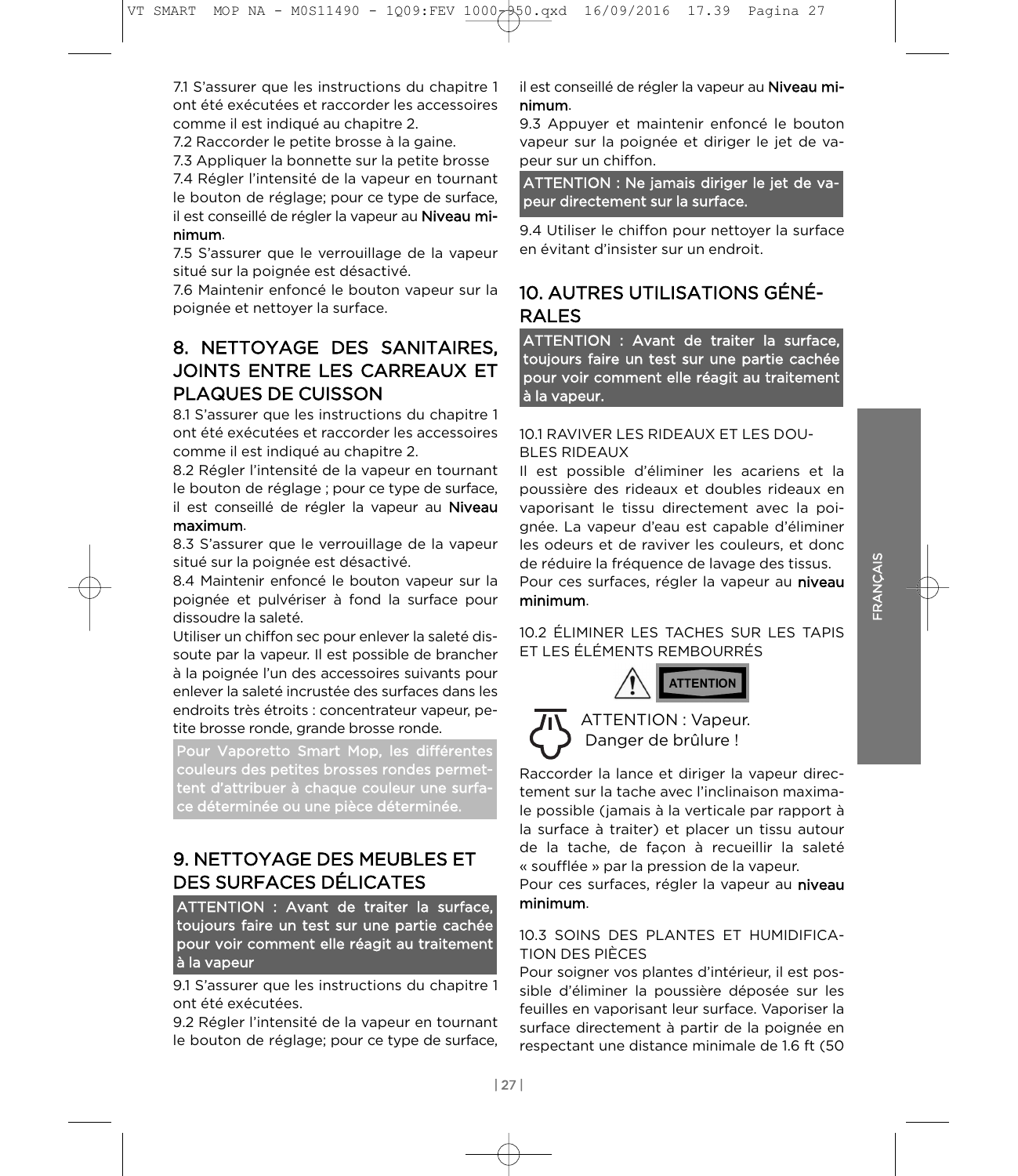cm). Régler la vapeur au **niveau minimum**. Les<br>plantes respireront mieux et seront plus propres et brillantes. Il est également possible d'utiliser la vapeur pour rafraîchir les pièces, surtout les pièces fréquentées par les fumeurs. surtout les pièces fréquentées par les fumeurs.

# 11. ABSENCE D'EAU

Quand l'appareil cesse d'émettre de la vapeur. cela veut dire qu'il n'y a plus d'eau dans la chaudière.

ATTENTION : Ne jamais remplir la chaudière dès que l'on ouvre le bouchon de sécurité. La chaudière est encore chaude, même si la fiche est débranchée ; l'eau froide, en contact avec la chaudière chaude et vide, s'évapore, provoquant un jet de vapeur qui peut causer des brûlures en cas de contact avec la peau. Remplir la chaudière uniquement lorsqu'elle est froide et toujours en éloignant le visage de l'entrée de la chaudière. le visage de l'entrée de la chaudière.



ATTENTION: Vapeur. Danger de brûlure !

Pour continuer à utiliser l'appareil, procéder<br>comme suit : Danger de brûlure !

#### · Débrancher la fiche d'alimentation.

- Appuyer sur le bouton vapeur sur la poignée jusqu'à ce qu'il n'y ait plus de vapeur.
- Attendre au moins 10 minutes et retirer le bouchon de sécurité en dévissant sans forcer.
- Laisser refroidir l'appareil pendant au moins 10 minutes.
- · Remplir la chaudière comme il est indiqué au chapitre 1.
- · Bien revisser le bouchon de sécurité, en vérifiant qu'il est complètement fermé.

ATTENTION : Si en dévissant le bouchon, celui-ci tourne à vide ou si de la vapeur s'échappe du bouchon, arrêter immédiatement l'opération, éteindre la chaudière au moyen de l'interrupteur et débrancher le câble d'alimentation de la prise. Puis attendre que l'appareil refroidisse (au moins 2 heures) et dévisser le refroidisse (au moins 2 heures) et dévisser le bouchon. At the second authorities in the second second authorities in the second second second second second second second second second second second second second second second second second second second second second

# 12. ENTRETIEN GÉNÉRAL

Pour le nettoyage extérieur de l'appareil, utiliser uniquement un chiffon mouillé.

Tous les accessoires se nettoient à l'eau courante. S'assurer qu'ils sont complètement secs avant de les utiliser à nouveau.

Après avoir utilisé les brosses, laisser refroidir nière à éviter toute déformation.

Ne pas utiliser de produits nettoyants.

Tous les deux mois, rincer la chaudière avec de l'eau du robinet.

# 13. KALSTOP optional

Kalstop est un anticalcaire pour appareils à chaudière pour repassage et nettoyage à la vapeur.

L'utilisation constante de Kalstop à chaque remplissage d'eau du réservoir :

- allonge la durée de vie de l'appareil ;
- fait en sorte que la vapeur émise soit plus - fait en sorte que la vapeur émise soit plus émise soit plus émise soit plus émise soit plus é un soit plus é<br>La vapeur émise soit plus é un soit plus é un soit plus é un soit plus é un soit plus é un soit plus é un soit
- prévient les incrustations de calcaire ;
- protège les patois de la chaudière ;
- permet d'économiser de l'énergie. - permet d'économiser de l'énergie.

# 14. RANGEMENT

14.1 Éteindre et débrancher l'appareil du secteur.



14.2 Il est possible de ranger l'appareil en logeant lla brosse (avec le châssis) let les tubes dans le lrangement. rangement.



Les accessoires plus petits<br>peuvent être logés dans la base dans l'espace prévu à lcet effet. cet effet.

ATTENTION : si l'on appuie sur le levier vapeur alors que l'appareil est encore sous pression, même s'il est éteint et débranché, de la vapeur peut toujours s'échapper du tuyau flexible. Par conséquent, lorsque l'on éteint l'appareil et avant de le ranger, appuyer sur le levier jusqu'à ce que la vapeur cesse de sortir.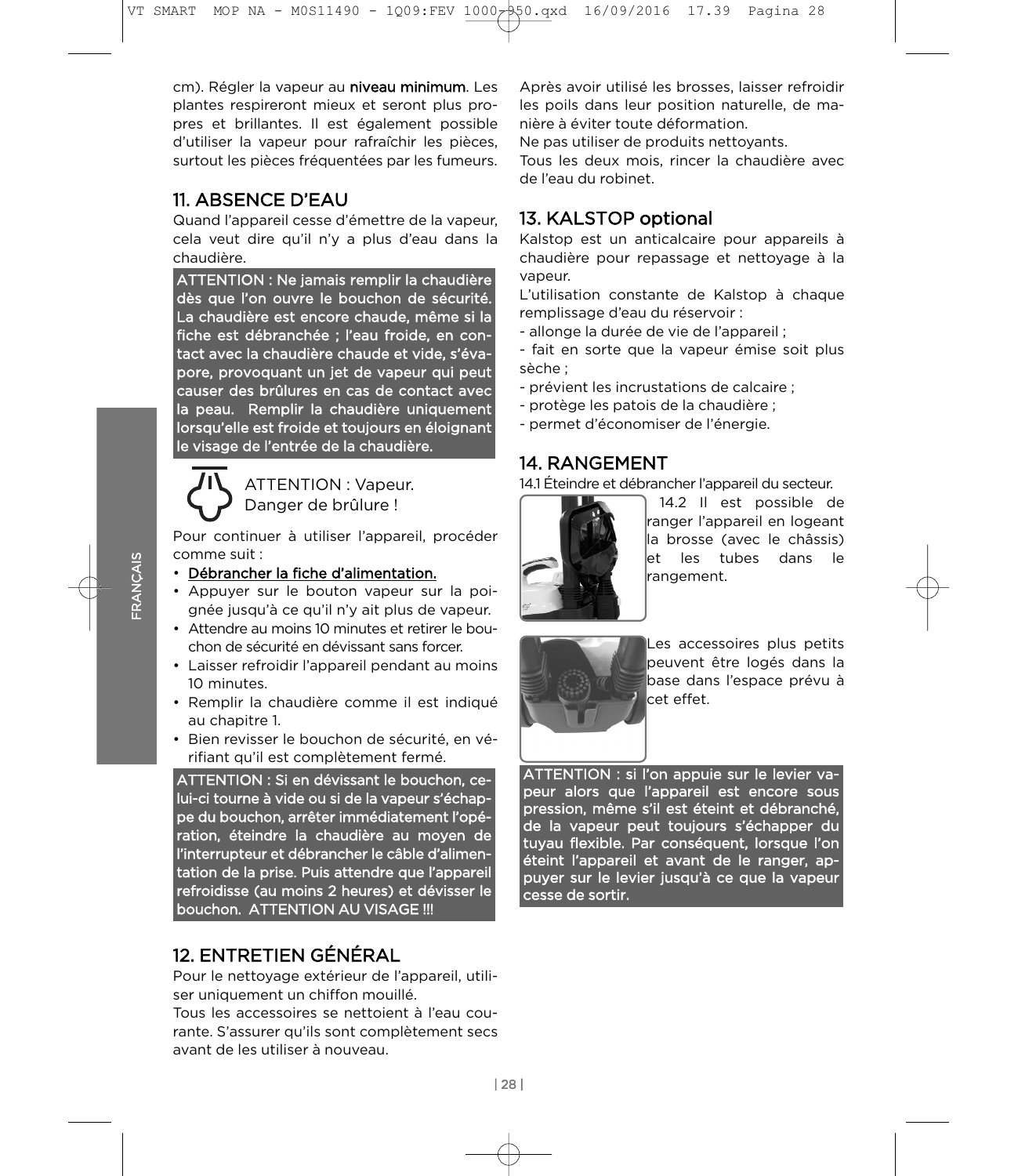| <b>PROBLEM</b>                                                                                                                      | <b>CAUSE</b>                                                                                                | <b>SOLUTION</b>                                                                                                                               |
|-------------------------------------------------------------------------------------------------------------------------------------|-------------------------------------------------------------------------------------------------------------|-----------------------------------------------------------------------------------------------------------------------------------------------|
| L'appareil ne s'allume pas.                                                                                                         | Absence de tension.                                                                                         | S'assurer que l'appareil est bran-<br>ché au courant comme indiqué<br>au chapitre 1.                                                          |
| Le voyant vapeur s'allume et<br>s'éteint pendant l'utilisation.                                                                     | Cela indique que la rési-<br>stance électrique se met<br>en marche pour maintenir<br>constante la pression. | C'est un phénomène normal, aucu-<br>ne action n'est requise.                                                                                  |
| La vapeur ne sort pas.                                                                                                              | Manque d'eau<br>dans<br>la<br>chaudière.                                                                    | Remplir la chaudière comme il est<br>indiqué au chapitre 11.                                                                                  |
|                                                                                                                                     | Verrou vapeur activé.                                                                                       | Désinsérer le verrouillage de la va-<br>peur de la poignée du tube vapeur.                                                                    |
|                                                                                                                                     | La chaudière n'est pas en-<br>core sous pression.                                                           | Attendre que le voyant vapeur<br>s'allume.                                                                                                    |
|                                                                                                                                     | Tube vapeur étranglé ou<br>recourbé.                                                                        | Vérifier que le tube vapeur ne soit<br>pas étranglé ou recourbé.                                                                              |
| La vapeur ne sort pas et le bou-<br>chon ne se dévisse pas.                                                                         | Touche vapeur en panne.                                                                                     | Porter l'appareil dans un SAV<br>Agréé.                                                                                                       |
| L'appareil est sous pression,<br>mais peu de vapeur en sort.                                                                        | Bouton de réglage de la<br>vapeur réglé au minimum.                                                         | Augmenter le réglage de la poi-<br>gnée à la position désirée.                                                                                |
| L'appareil est sous pression,<br>mais peu de vapeur en sort.                                                                        | Bouton de réglage de la<br>vapeur réglé au minimum.                                                         | Augmenter le réglage de la poi-<br>gnée à la position désirée.                                                                                |
|                                                                                                                                     | Niveau<br>vapeur<br>trop<br>élevé.                                                                          | Diminuer la quantité de vapeur.                                                                                                               |
|                                                                                                                                     | Température<br>ambiante<br>trop froide.                                                                     | Diminuer la quantité de vapeur<br>et distribuer par intermittence.                                                                            |
| Le montage des accessoires est<br>difficile.                                                                                        | d'étanchéité<br>Les<br>joints<br>produisent un frottement.                                                  | Lubrifier les joints d'étanchéité<br>avec de la graisse de silicone ou<br>de la vaseline, ou avec de petites<br>quantités d'huiles végétales. |
| Si les problèmes persistent, contacter un SAV agréé<br>1-888-99-POLTI (1-888-997-6584)<br>- USA:<br>Lundi - Vendredi: 8am - 6pm EST |                                                                                                             |                                                                                                                                               |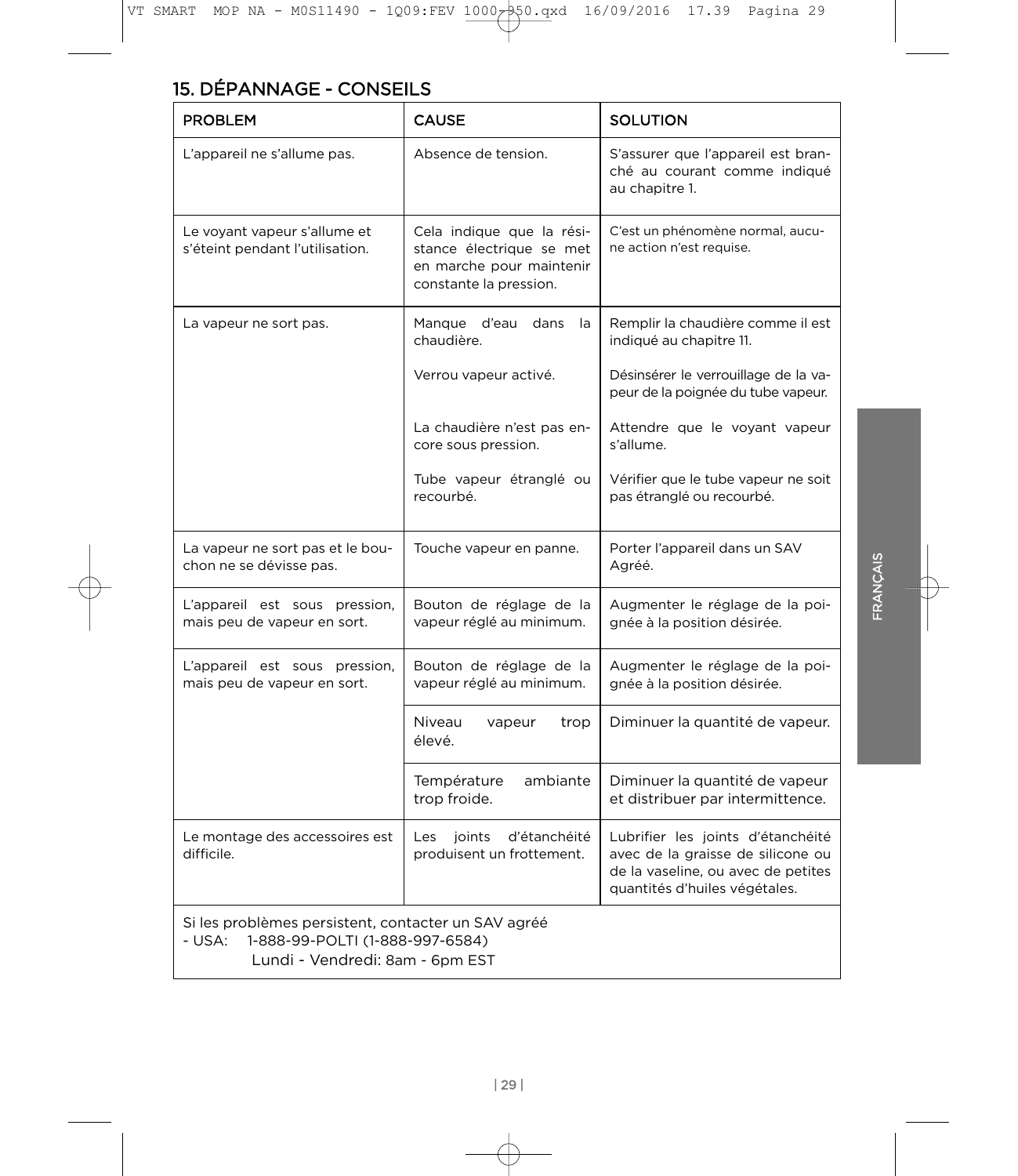# **GARANTIE LIMITÉE**

#### QUI EST COUVERT:

Ce produit est garanti à l'acheteur original ou à la personne recevant le produit en cadeau contre tout défaut de matériau et de fabrication, à compter de la date d'achat original auprès d'un tout défaut de matériau et de fabrication, à compter de la date d'achat original auprès d'un<br>Pevendeur Agréé Le ticket de caisse original indiquant le nom du produit et la date d'achat Revendeur Agréé. Le ticket de caisse original indiquant le nom du produit et la date d'achat<br>auprès d'un revendeur agréé atteste l'achat auprès d'un revendeur agréé atteste l'achat.

CE QUI EST COUVERT :<br>Sous réserve des exclusions énoncées ci-dessous, Polti USA, Inc. garantit que ce produit est exempt de défauts de matériau et de fabrication pour une période de 1 (un) an à compter de la exempt de défauts de matériau et de matériau et de fabrication pour une période de 1 (un) an à compter de la p<br>De la période de la période de la période de la période de la période de la période de la période de la périod date d'achat.<br>A sa discrétion, Polti USA, Inc. réparera le produit gratuitement, en utilisant des pièces de

rechange neuves ou rénovées, ou remplacera le produit par un produit qui est neuf ou qui a été fabriqué à partir de pièces neuves ou de pièces usagées réparables et est au moins équivalent sur le plan fonctionnel au produit d'origine dans l'inventaire actuel, ou bien remboursera le prix<br>d'achat original du produit Polti USA, loc garantit les produits ou pièces de remplacement d'achat original du produit. Polti USA, Inc. garantit les produits ou pièces de remplacement<br>fournis dans le cadre de la présente garantie contre tout défaut de matériau et de fabrication à compter de la date de remplacement ou de réparation pour la période de garantie du produit d'origine restant à couvrir. Lorsqu'un produit ou une pièce est échangé(e), le produit ou la pièce<br>de remplacement vous appartient et la propriété de l'article remplacé passe à Polti USA. Inc de remplacement vous appartient et la propriété de l'article remplacé passe à Polti USA, Inc.<br>Quand un remboursement est effectué, votre produit devient la propriété de Polti USA, Inc. Le

produit de remplacement ne peut être envoyé que si toutes les conditions de la garantie sont remplies. Le non-respect de toutes les conditions peut entraîner un retard ou un refus de garantie. remplies. Le non-respect de toutes les conditions peut entraîner un retard ou un refus de garantie.

CE QUI N'EST PAS COUVERT EXCLUSIONS ET LIMITATIONS :<br>Cette garantie ne couvre pas les défauts dus à une mauvaise utilisation ou à une utilisation non décrite dans la notice d'emploi, qui fait partie intégrante du contrat de vente. La garantie limitée<br>De couvre pas les pièces qui sont soumises à une usure pormale (consommables tels que filtres  $n_{\text{reco}}$  and  $n_{\text{reco}}$  sound sound sound sound sound  $\alpha$ 

Les défauts ou dommages dérivant de (a) l'utilisation d'accessoires, de pièces de rechange ou de<br>produits consommables, non d'origine, Polti, (b), un mauvais fonctionnement, stockage, une produits consommables non d'origine Polti, (b) un mauvais fonctionnement, stockage, une (fissures, éraflures, etc.) à la surface du produit suite à une mauvaise utilisation, (c) l'utilisation des<br>produits à des fins commerciales (d) la soumission du produit à un usage apormal ou à des enduitions anormales, (e) l'accumulation de tartre, et (f) les causes fortuites (incendie, court-<br>circuit) qui ne sont pas imputables à Polti USA. Inc. ne sont pas couverts par la garantie circuit) qui ne sont pas imputables à Polti USA, Inc., ne sont pas couverts par la garantie.<br>Polti décline toute responsabilité en cas de dommages à des personnes ou animaux ou en cas de

dommages à des biens résultant directement ou indirectement du non-respect des instructions fournies dans la notice d'emploi, en particulier les avertissements et les instructions d'entretien du<br>produit

La garantie limitée ne couvre pas les dommages causés par un service réalisé par une personne autre qu'un SAV agréé, à un produit ou à une partie qui a été modifié(e) sans autorisation écrite, si<br>L'entretien recommandé du produit p'est pas correctement effectué ou si le numére de série d'un l'entretien recommandé du produit n'est pas correctement effectué ou si le numéro de série d'un<br>produit a été enlevé ou rendu illisible. produit a été enlevé ou rendu illisible.

#### CETTE GARANTIE LIMITÉE NE COUVRE PAS :

- La réparation du produit et/ou le remplacement de la pièce suite à une utilisation ou à un entretien impropre, à des branchements sur une tension non conforme, à une surtension de la ligne d'alimentation, aux dégâts de la foudre, à une réparation non autorisée ou à toute autre<br>cause indépendante de la volenté de Pelti USA, les cause indépendante de la volonté de Polti USA, Inc.<br>• Les dommages causés par des expéditions maltraité ou par des accidents pendant le transit lors
- Les dommages causés par des expéditions maltraité ou par des accidents pendant le transit lors du retour du produit.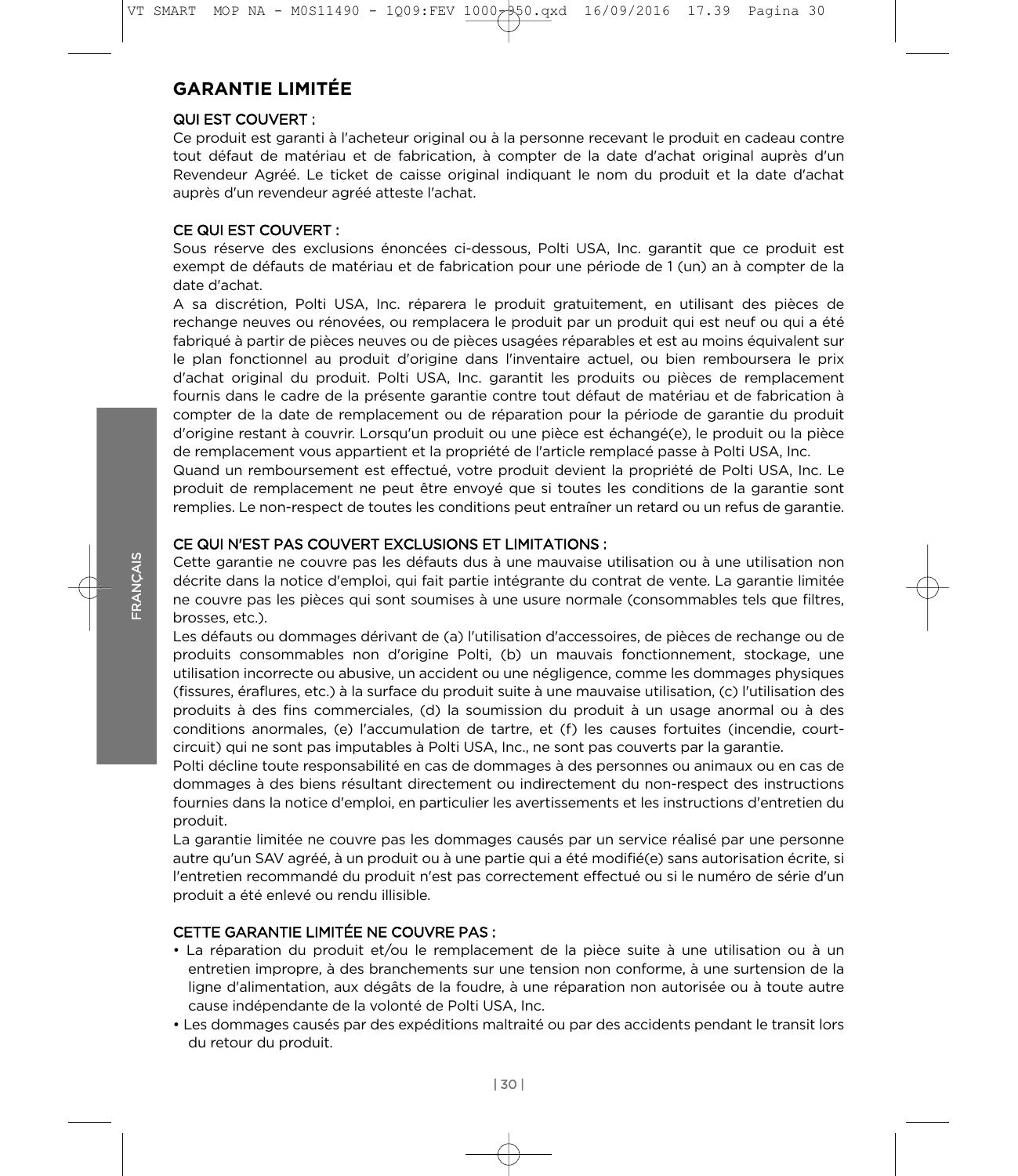- Un produit qui nécessite une modification ou une adaptation pour pouvoir fonctionner dans un réparation de produits endommagés par de telles modifications.
- Le produit perdu pendant l'expédition sans qu'un reçu de vérification de la signature ait pu être<br>fourni
- Le non-respect des recommandations figurant dans le Manuel Instructions. • Le non-respect des recommandations figurant dans le Manuel Instructions.

#### **QUELLES SONT LES AUTRES LIMITATIONS?**

TOUTE GARANTIE IMPLICITE, Y COMPRIS, SANS LIMITATION, LES GARANTIES IMPLICITES DE QUALITÉ MARCHANDE ET D'ADAPTATION À UN USAGE PARTICULIER, SERA LIMITÉE À LA DURÉE DE LA PRÉSENTE GARANTIE LIMITÉE ; DANS LE CAS CONTRAIRE, LA RÉPARATION, LE REMPLACEMENT OU LE REMBOURSEMENT PRÉVUS DANS CETTE GARANTIE LIMITÉE EXPRESSE SERONT LE RECOURS EXCLUSIF DU CONSOMMATEUR ET SERONT PROPOSES À LA PLACE DE TOUTES LES AUTRES GARANTIES, QU'ELLES SOIENT<br>EXPRESSES OLLIMBLICITES EN ALICUN CAS POLTITISA INC. NE SERA RESPONSABLE QUE EXPRESSES OU IMPLICITES. EN AUCUN CAS POLTI USA, INC. NE SERA RESPONSABLE, QUE NÉGLIGENCE), DE DOMMAGES AU-DELÀ DU PRIX D'ACHAT DU PRODUIT OU DE NÉGLIGENCE), DE DOMMAGES AU-DELA DU PRIX D'ACHAT DU PRODUIT OU DE<br>L'ACCESSOIRE. OU DE TOUT DOMMAGE INDIRECT. ACCESSOIRE SPÉCIAL OU L'ACCESSOIRE, OU DE TOUT DOMMAGE INDIRECT, ACCESSOIRE, SPÉCIAL OU<br>CONSÉCUTIE DE QUELQUE NATURE QUE CE SOIT QUI DE RERTES DE REVENUS QUI DE CONSÉCUTIF DE QUELQUE NATURE QUE CE SOIT, OU DE PERTES DE REVENUS OU DE<br>PROFITS, OU AUTRE PERTE FINANCIÈRE RÉSULTANT OU RATTACHÉE À LA CAPACITÉ OU À L'INCAPACITÉ À UTILISER LES PRODUITS, DANS TOUTE LA MESURE OU CES DOMMAGES<br>PELIVENT ÊTRE EXCLUS PAR LA LOL PEUVENT ÊTRE EXCLUS PAR LA LOI.

Certains états et juridictions n'autorisent pas la limitation ou l'exclusion des dommages accessoires ou consécutifs, ou la limitation de la durée d'une garantie implicite, de sorte que les limitations ou exclusions susmentionnées peuvent ne pas s'appliquer à vous. Cette garantie vous accorde des droits légaux spécifiques, et vous pouvez également jouir d'autres droits qui varient d'un état à l'autre ou d'une juridiction à l'autre.

#### POUR OBTENIR UNE ASSISTANCE TECHNIQUE

Pour le support technique, visitez www.polti.com et sélectionnez service à la clientèle / support technique ou appelez : technique ou appelez :

- USA: 1-888-99-POLTI (1-888-997-6584) Lundi - Vendredi: 8am - 6pm EST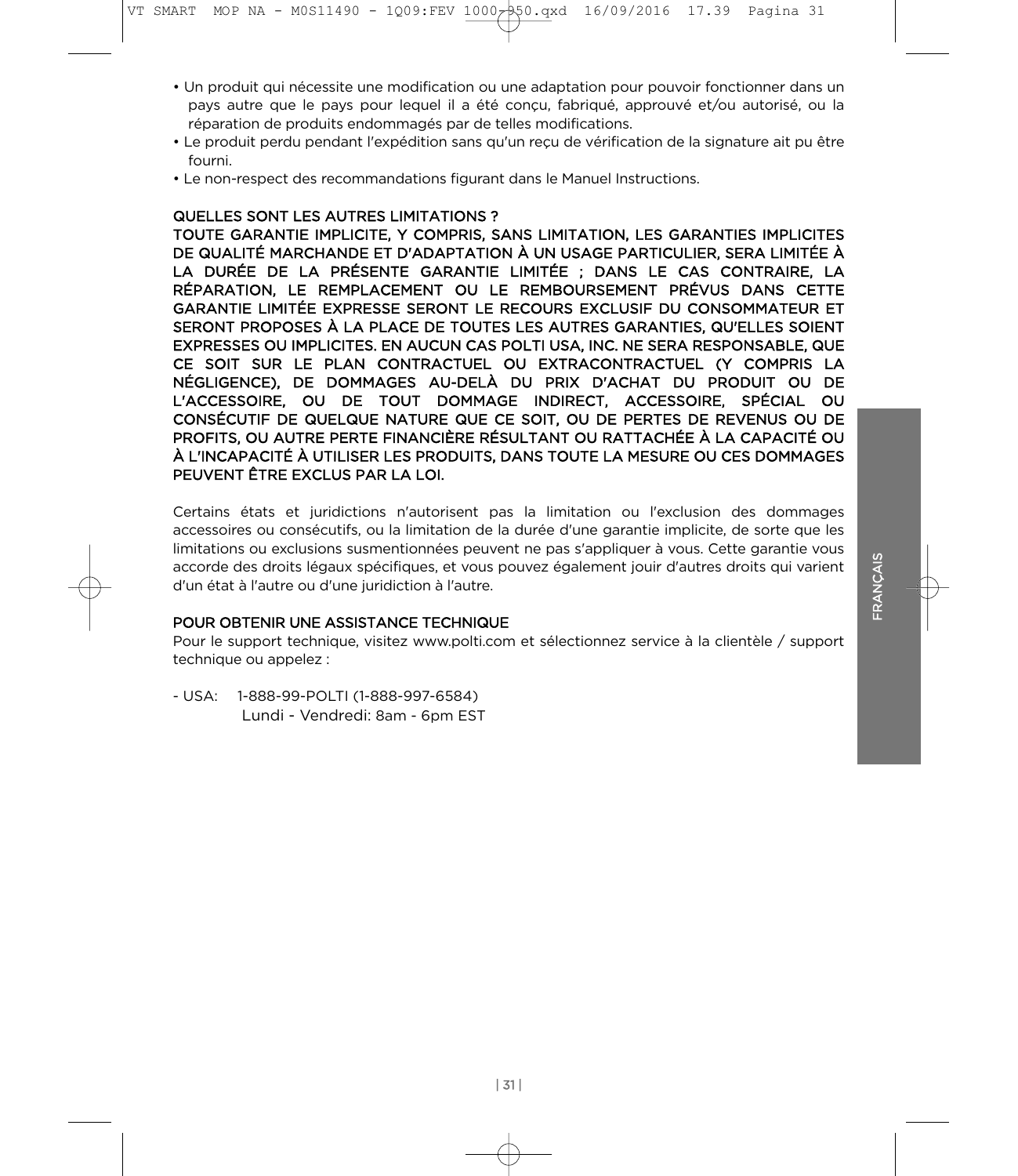# BIENVENIDO AL MUNDO DE<br>VAPORETTO

EL SISTEMA DE LIMPIEZA QUE LIMPIA LAS SUPERFICIES DE LA CASA,<br>NEUTRALIZANDO Y ELIMINANDO ÁCAROS, GÉRMENES Y BACTERIAS SIN DETERGENTES  $\Omega$ LIMICOS



#### **ACCESORIOS PARA TODAS LAS NECESIDADES** LAS NECESIDADES

Visitando nuestra página web<br>www.polti.com puede encontrar una amplia gama de accesorios para mejorar las prestaciones y el uso práctico de su aparato y por lo tanto haciendo la limpieza de la casa más fácil. Para verificar la compatibilidad de accesorios con su aparato, busque el código PANAXXX indicado a continuación de cada accesorio en la página 3. Si el código del accesorio que desea comprar no está en la lista de este manual, le invitamos a contactar con nuestro Servicio Atencion al Cliente para más información.

#### **REGISTRE SU PRODUCTO** REGISTRE SU PRODUCTO

Conéctese a la página web www.polti.com o llame al Servicio de Atención al Cliente Polti y registre su producto. Podrá apro-

vechar una oferta especial de bienvenida, en los países adheridos, y estar siempre informado sobre las últimas novedades de Polti, así como comprar acceso-

rios y material de consumo. Para registrar su producto.

además de sus datos personales. deberá introducir el número de serie (SN) que aparece indicado en la etiqueta plateada situada en la caja y en la base del producto. Para ahorrar tiempo y tener siempre a mano el número de serie, escríbalo en el espacio presente en el reverso de la portada de este manual.

**You Tube** 

#### **CANAL OFICIAL YOUTUBE** CANAL OF CANAL OF CANAL OF CANAL OF

¿Quiere saber más? Visite nuestro canal oficial:

www.youtube.com/poltispa. Le mostraremos la eficacia de la fuerza natural y ecológica del vapor tanto para el planchado como para la limpieza, a través de muchos vídeos de Vaporetto v de todos los otros productos del mundo Polti.

¡Suscríbase al canal para estar siempre actualizado acerca de nuestros vídeos!

ATENCION: Los avisos de seguridad están indicados solo en el manual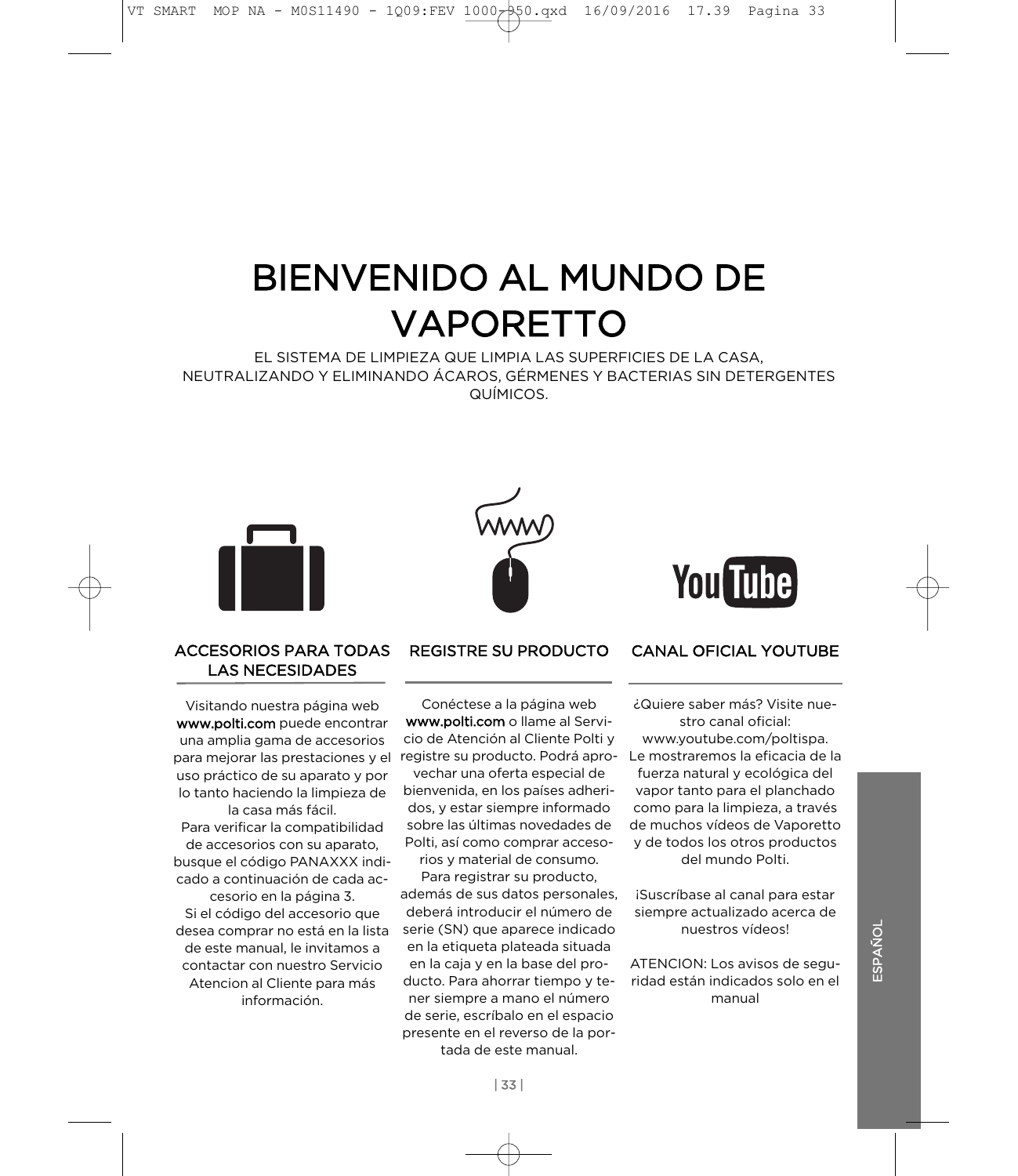# **INSTRUCCIONES DE SEGURIDAD IMPORTANTES**

#### **I FFR TODAS**  $A$ **INSTRUCCIONES** Y. **ADVERTENCIAS** Y ASEGURARSE DE HABERLAS ENTENDIDO ANTES DE USAR EL APARATO.



existe un riesgo potencial de lesiones. El símbolo de aviso de seguridad irá seguido por los mensajes de seguridad: "PELIGRO", "CUIDADO" o "PRECAUCIÓN".



**IDAD** 

inminente que, de no evitarse, puede ocasionar la muerte o lesiones graves. lesiones graves.

SEÑAL DE PELIGRO: esta señal indica una situación de peligro

SÍMBOLO DE AVISO DE SEGURIDAD: este símbolo indica que

SEÑAL DE CUIDADO: indica una situación de peligro potencial que, de no evitarse, puede ocasionar la muerte o lesiones graves. Pone de relieve situaciones que constituyen un grave riesgo para la seguridad personal. la seguridad personal.



SEÑAL DE PRECAUCIÓN: indica una situación de peligro potencial que, de no evitarse, puede ocasionar lesiones menores o moderadas, y pone sobre aviso acerca de prácticas peligrosas. moderadas, y pone sobre aviso acerca de prácticas peligrosas.

Estos mensajes de seguridad señalan peligros potenciales, cómo reducir el riesgo de lesiones y los riesgos que comporta no seguir las instrucciones.

CONSERVAR EL MANUAL PARA SU FUTURA CONSULTA Todo uso contrario a las instrucciones del manual ocasionará la pérdida de validez de  $T_{\rm c}$ la garantía.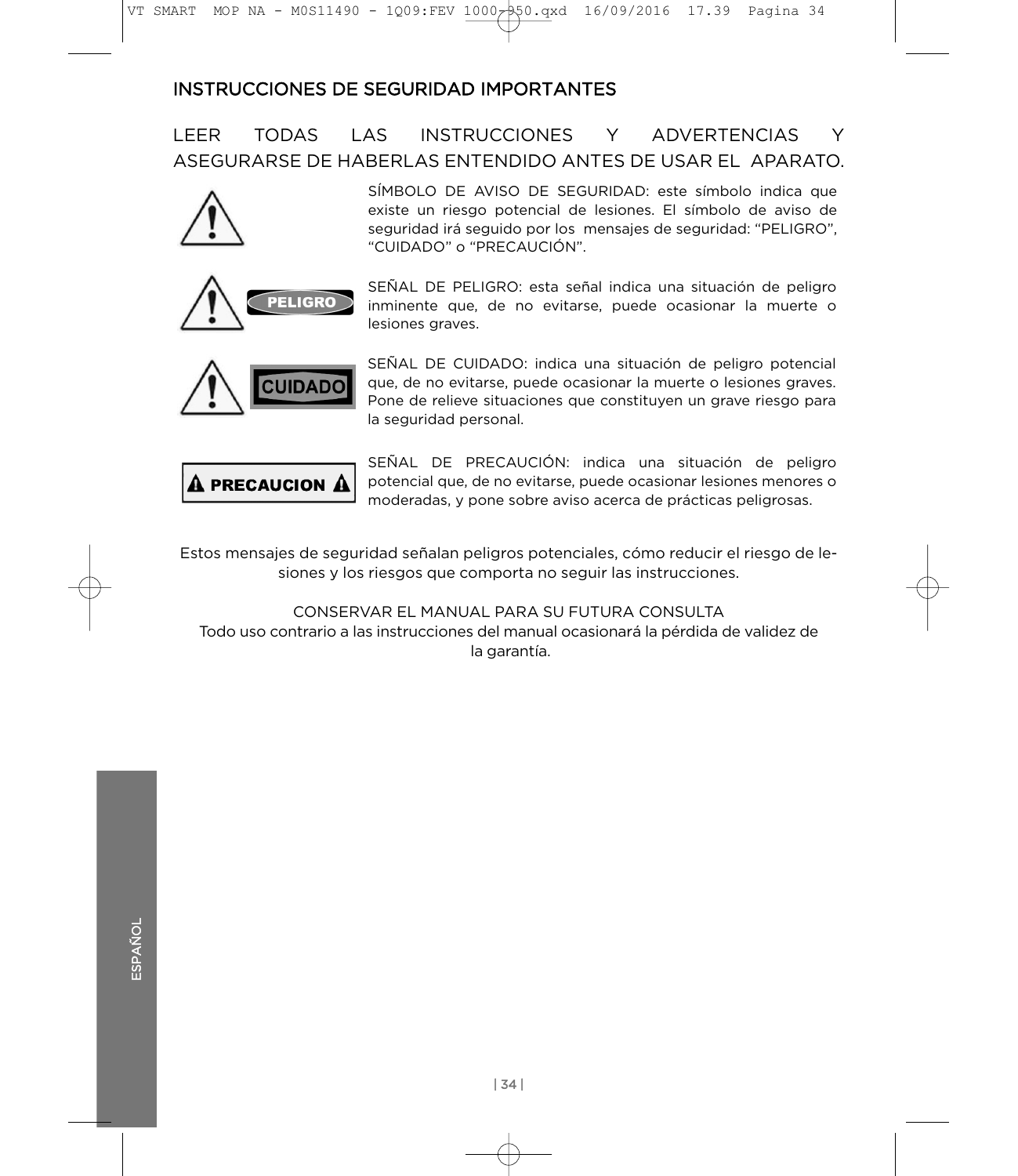#### INFORMACIÓN DE SEGURIDAD Este producto está destinado solo para uso doméstico Este producto está destinado solo para uso doméstico

## INSTRUCCIONES PARA LA PUESTA A TIERRA

Este aparato debe conectarse a tierra. En caso de problemas o fallos de funcionamiento. la puesta a tierra proporciona una trayectoria de resistencia mínima para la corriente eléctrica, reduciendo el riesgo de descarga eléctrica. Este aparato está equipado con un cable dotado de un conductor de puesta a tierra y un enchufe de puesta a tierra. El enchufe debe introducirse en una toma adecuada, que esté instalada y conectada a tierra en modo correcto y conforme a todas las normas y reglamentos locales. tierra en modo correcto y conforme a todas las normas y reglamentos locales.



UNA CONEXIÓN INCORRECTA ENTRE EL APARATO Y EL CONDUCTOR DE PUESTA A TIERRA COMPORTA RIESGOS DE DESCARGA ELÉCTRICA QUE PUEDEN OCASIONAR LESIONES O MUERTE, HACER COMPROBAR LA CONEXIÓN POR UN ELECTRICISTA CUALIFICADO O UN TÉCNICO EN CASO DE DUDA SOBRE SI LA TOMA ESTÁ BIEN CONECTADA A TIERRA. NO MODIFICAR EL ENCHUFE SUMINISTRADO CON EL APARATO, SI NO CORRESPONDE A LA TOMA, HACER INSTALAR UNA TOMA ADECUADA POR UN ELECTRICISTA CUALIFICADO.

El aparato es para uso en circuito de tensión nominal de más de 120 volts y viene de fábrica con un cable y un enchufe que permiten la conexión a un circuito eléctrico adecuado. Cerciorarse de que el aparato esté conectado a una toma que tenga la misma configuración que el enchufe. Con este aparato no deben usarse adaptadores. Si el aparato debe volverse a conectar para ser usado con otro tipo de circuito eléctrico, la operación deberá ser realizada por personal cualificado del servicio técnico. operación deberá ser realizada por personal cualificado del servicio técnico.

- ATENCIÓN Para reducir el riesgo de incendios, descargas eléctricas o lesiones:<br>• No utilizar con fines de calefacción de habitaciones.
- 
- Para proporcionar protección continuada contra el riesgo de incendios o descargas eléctricas, conectar a una toma correctamente conectada a tierra.
- · Sólo para uso doméstico.
- Para reducir el riesgo de descargas eléctricas, utilizar sólo en interiores.
- No poner ningún objeto en los orificios. No utilizar con los orificios tapados. Mantener libre de polvo, pelusas, pelos y cualquier material que reduzca el flujo de aire.
- No utilizar para recoger líquidos inflamables o combustibles, como por ejemplo gasolina, ni en zonas donde estos puedan estar presentes.
- No usar cables de prolongación. • No usar cables de prolongación.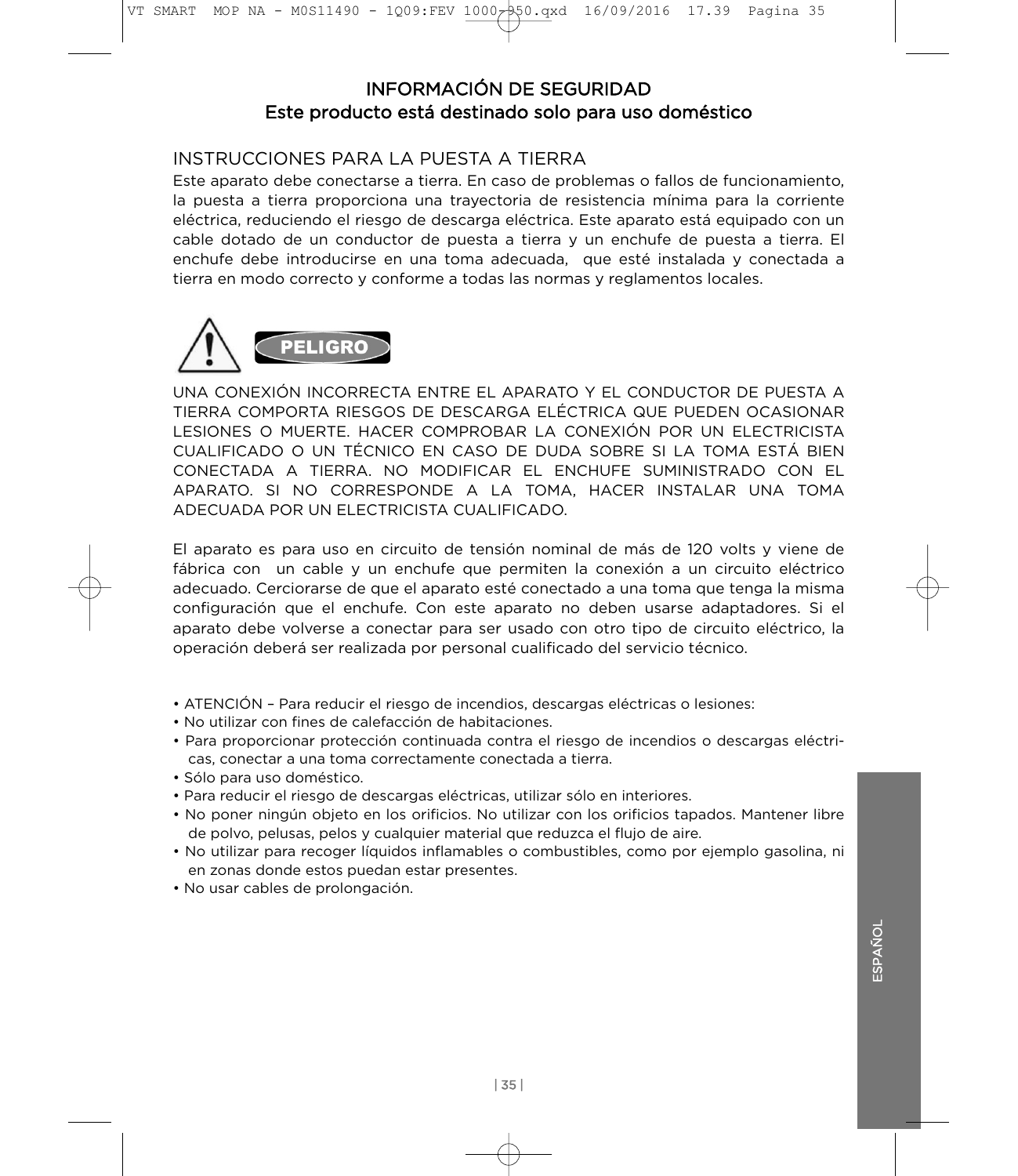# **PRECAUTIONS**



# INSTRUCCIONES DE SEGURIDAD IMPORTANTES PARA REDUCIR EL RIE-SGO DE INCENDIOS, DESCARGAS ELÉCTRICAS O LESIONES:

#### Leer atentamente el presente manual antes de usar el aparato.

- . El sistema de cableado al que está conectado el aparato debe cumplir las normas y reglamentos aplicables.
- Conectar siempre a una toma puesta a tierra (ver "Instrucciones para la puesta a tierra").
- Si se conecta el aparato a una tensión incorrecta, se pueden ocasionar lesiones por incendio o daños al aparato. Antes de conectar el aparato, asegurarse de que la tensión sea igual a la indicada en la placa. Con este aparato no deben usarse adaptadores.
- Si el aparato no se usa, desconectarlo de la toma de corriente. No dejar nunca el aparato sin vigilancia cuando está enchufado.
- Cerciorarse siempre de que el aparato esté desenchufado antes de efectuar cualquier tipo de trabajo de mantenimiento e incluso agregar agua o limpiarlo.
- No desenchufar el aparato tirando del cable. Aferrar el enchufe para no dañar el conector y evitar el riesgo de cortocircuito.
- No dejar que el cable de alimentación se enrolle, aplaste, estire o entre en contacto con objetos filosos o calientes.
- No usar el aparato si el cable de alimentación u otras piezas del mismo están desgastadas o dañadas, y no tratar de repararlas. Si el cable de alimentación está dañado, deberá ser cambiado por el fabricante, su agente de servicio técnico u otra persona cualificada, para evitar riesgos,
- No tocar nunca el aparato con las manos o los pies húmedos estando el cable enchufado en la toma de corriente.
- No usar el aparato con los pies descalzos.
- No usar el aparato cerca de lavabos, bañeras, duchas o recipientes llenos de agua.
- No sumergir nunca el aparato, el cable o los enchufes en el agua u otro líquido.
- Usar el aparato sólo para el uso previsto descrito en este manual. No usar para calentar habitaciones u otros fines no especificados.
- Apagar y desenchufar el aparato antes de llenar con agua.
- No usar líquidos inflamables o combustibles para limpiar el suelo u otras superficies.
- No usar el aparato en caso de riesgo de explosión.
- Usar sólo en interiores.
- No colocar el aparato cerca de ningún otro aparato eléctrico en uso o cerca de fuentes de calor.
- Guardar el aparato en un lugar seco. No exponerlo a temperatura inferior a 32 °F (0°C) o superior a 104  $\degree$ F (40 $\degree$ C).
- No dirigir el chorro de vapor hacia equipos eléctricos y/o electrónicos o hacia el aparato mismo.
- Mantener el aparato fuera del alcance de los niños. Contiene piezas pequeñas.
- El aparato no ha sido concebido para ser usado por personas (incluso niños) con capacidades físicas, sensoriales o mentales reducidas. No usarlo sin haber leído y entendido antes este manual.
- Los chorros de vapor de alta presión pueden ser peligrosos si se usan incorrectamente.
- No dirigir el chorro de vapor de agua a personas, animales o desechos.
- No tocar superficies calientes. Usar el mango o los botones.
- Desconectar de la toma cuando no se utilice y antes de la limpieza.
- El uso del accesorio añadidos no recomendados por el fabricante puede causar daños.  $\overline{\phantom{a}}$





ESPAÑOL

ESPAÑOL

# $E = \frac{1}{2}$ parte del cuerpo. Dejar enfriar el aparato antes de manipular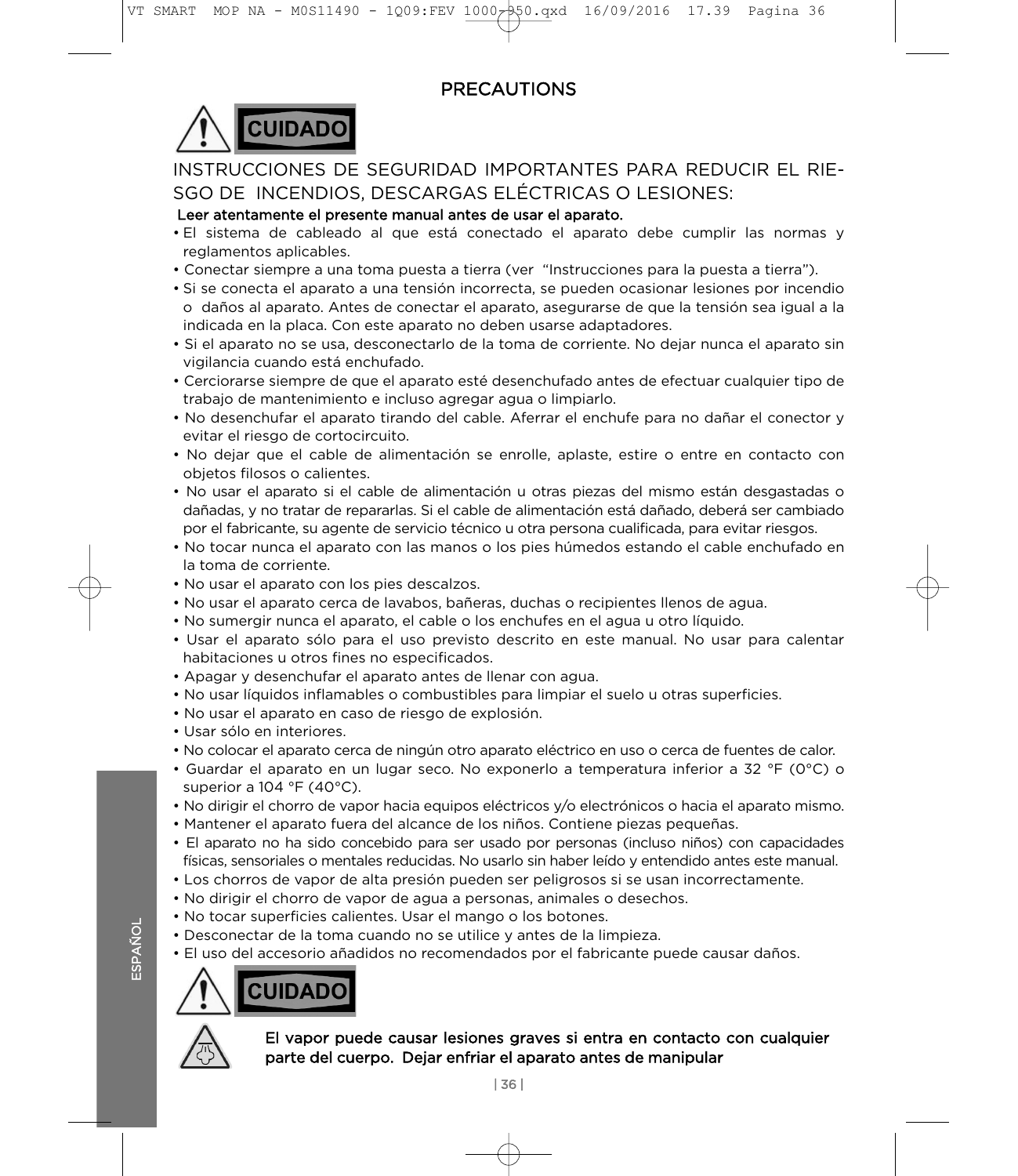- No dirigir el chorro de vapor hacia equipos eléctricos o hacia el aparato mismo.
- 
- Antes de llenar el aparato cuando esté caliente, apagarlo, desenchufarlo, esperar al menos 10 minutos y desenroscar el tapón de seguridad, dejarlo enfriar por otros 10 minutos para evitar escaldaduras.
- Mantener el rostro y demás partes del cuerpo alejadas si se llena el aparato cuando está caliente puesto que pueden evaporarse algunas gotas de agua al entrar en contacto con la caldera caliente y causar un chorro de vapor.
- No vaciar el aparato cuando el agua que contiene aún está caliente.
- No desenroscar el tapón cuando el aparato está en funcionamiento.
- No poner ningún objeto en los orificios. No utilizar con los orificios tapados. Mantener libre de polvo, pelusas, pelos y cualquier material que reduzca el flujo de aire.
- No usar para tratar ropa puesta sobre el cuerpo.
- Tener aún más cuidado al limpiar escaleras.
- No enrollar el cable de alimentación alrededor del aparato, especialmente cuando este aún  $\bullet$  de align $\bullet$  de alimentación algorithmente cuando este aún de algorithmente cuando este aún do este aún do este aún do este aún do este aún do este aún do este aún do este aún do este aún do este aún do este aún do e
- Tener cuidado de acomodar el cable para no tropezar con él. Colocar en modo seguro el cable en su compartimento y guardar el aparato después de cada uso para prevenir accidentes por tropiezos.
- El vapor puede hacer que la manguera se caliente al atravesarla. No tocar estas zonas  $\epsilon$ el interestas se calientes al atravesarla. No tocar estas zonas zonas zonas zonas  $\epsilon$
- Si el aparato se cae, se arruina, se sumerge en agua o tiene pérdidas, no usarlo y llevarlo a un Centro de Asistencia Técnica porque pueden haberse dañado los dispositivos de seguridad internos.
- En caso de fallo o mal funcionamiento, apagar el aparato y no intentar desmontarlo; llevarlo a un Centro de Asistencia Técnica.
- · El aparato está dotado de dispositivos de seguridad que deberán ser reemplazados únicamente por un técnico cualificado.
- Controlar regularmente el estado del tapón y el sello de seguridad y, en su caso, sustituirlos con piezas originales.
- Dejar enfriar el aparato antes de limpiarlo o efectuar cualquier mantenimiento.
- Si el aparato no se usa, desconectarlo de la toma de corriente. No dejar nunca el aparato sin vigilancia cuando está enchufado.

Antes de guardar el aparato, asegurarse de que se haya enfriado completamente.

El vapor puede activarse incluso cuando el aparato está desconectado de la red eléctrica.

Antes de poner el aparato , por favor, pulse primero el gatillo hasta que el flujo de vapor cese. El bloqueo de vapor presente en la empuñadura garantiza una mayor seguridad, ya que impide la activación involuntaria y accidental de la aplicación de vapor por parte de niños o personas que no conozcan el funcionamiento del aparato. Cuando el vapor no se utiliza, activar el bloqueo de vapor. conozcan el funcionamiento del aparato. Cuando el vapor no se utilizar el vapor no se utilizar el bloqueo de v

# $\bf{\Delta}$  precaucion  $\bf{\Delta}$

# PROTECCIONES IMPORTANTES AL USAR EL APARATO

- 
- No verter detergentes o sustancias químicas en la caldera.
- Para obtener mejores resultados, usar sólo productos originales Polti porque puede ser que los productos de otras marcas no sean adecuados y causen daños.
- · Pulsar los botones sólo con un dedo, sin ejercitar una presión excesiva ni usar productos puntiagudos tales como bolígrafos o destornilladores.
- Para no comprometer la seguridad del aparato, usar sólo piezas de repuesto originales.
- No llenar excesivamente el depósito de la caldera.
- No colocar el anarato caliente sobre superficies se • No colocar el aparato caliente sobre superficies sensibles al calor.

## **CONSERVAR ESTAS INSTRUCCIONES**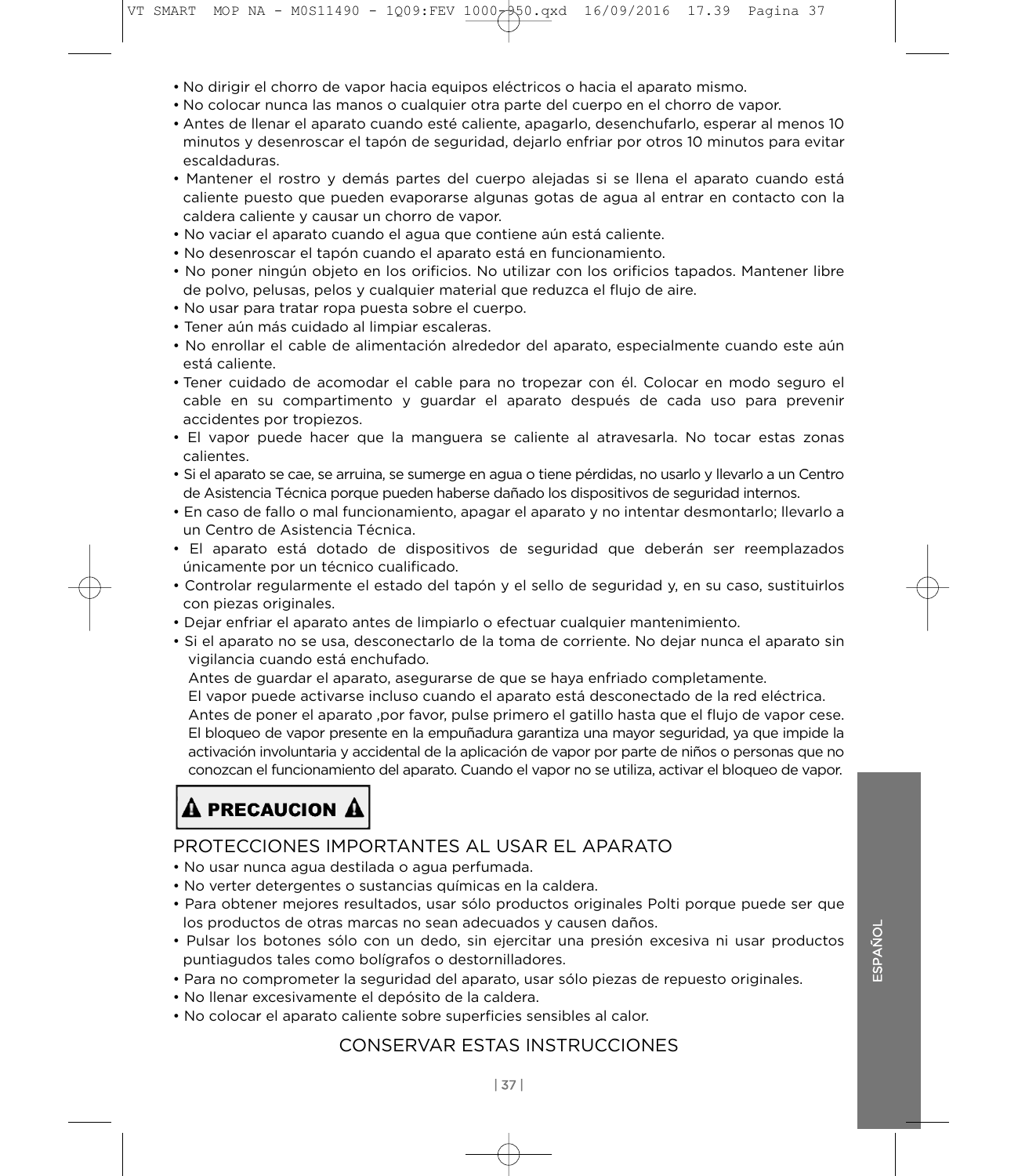# USO CORRECTO DEL PRODUCTO

Este aparato está destinado para el uso doméstico como generador de vapor, según la descripción y las instrucciones indicadas en el presente manual. Se ruega leer atentamente las presente instrucciones y conservarlas, ya que pueden serle útiles en un futuro.

POLTI S.p.A. declina toda responsabilidad en caso de accidentes derivados de una utilización de Vaporetto no conforme a las presentes instrucciones de uso.

# **IMPORTANTE**

Antes de salir de fábrica, todos nuestros productos se someten a rigurosas pruebas, por lo tanto su Vaporetto puede contener aqua residual en la caldera.

#### 1. PREPARACIÓN  $\overline{1}$



El vapor puede causar lesiones graves<br>si entra en contacto con cualquier parte del cuerpo. Dejar enfriar el aparato antes de manipular.

Para reducir el riesgo de lesiones personales, desenchufar el cable de alimentación de la toma de corriente y dejar enfriar completamente el aparato y los accesorios antes de manipular.

Cerciorarse siempre de que el aparato. esté desenchufado antes de efectuar cualquier tipo de trabajo de mantenimiento e incluso agregar agua o limpiarlo. miento e incluso agregar agua o limpiarlo.



11.1 Desenroscar el tapón de<br>|seguridad. seguridad.



1.2 Llenar la caldera con 1,6l completamente vacía) lutilizando el embudo. Wolver a enroscar con cuidado el tapón de seguridad, asegurándose

de que quede totalmente enroscado. Volver a enroscar con cuidado el tapón de seguridad. enroscar con cuidado el tapón de seguridad,

asegurándose de que esté completamente<br>enroscado.

Es aconsejable asegurarse de que la caldera esté vacía antes de efectuar el llenado.

ATENCIÓN: no superar nunca el nivel máximo de llenado de la caldera 54 fl oz (1,6l) y utilizar siempre la jarra incluida.



1.3 Abrir la tapa de la toma<br>monobloque; introducir el enchufe monobloque hasta que se oiga el clic del enganche. Asegurarse de que esté bien acoplado antes de continuar. Para

desconectar el tubo flexible, presionar el botón de desenganche y simultáneamente extraer el enchufe monobloque



 $\sqrt{\epsilon}$  1.4 La pistola vaporizadora ldel tubo flexible está dotada de un botón de lseauridad aue impide la activación accidental del suministro de vapor por barte de niños o personas

que no conozcan el funcionamiento del aparato. Para impedir la salida accidental de vapor. Ilevar la tecla la posición OFF. Para volver a vaporizar, llevar la tecla a la posición ON.

n<br>1.5 Desenrollar completamente y conectar el<br>cable de alimentación a una toma de corriente adecuada provista de conexión a tierra. Utilizar el producto siempre con el cable completamente desenrollado. cable completamente desenrollado.



1.6 Conectar el cable de<br>alimentación a una toma de lcorriente adecuada corriente adecuada.



11.7 Pulsar el interruptor<br>ION/OFF. Se iluminará el lpiloto de funcionamiento (rojo).

Esperar hasta que el piloto de vapor listo (verde) se enlcienda (unos 8 minutos). El

aparato está listo para el uso. aparato está listo para el uso.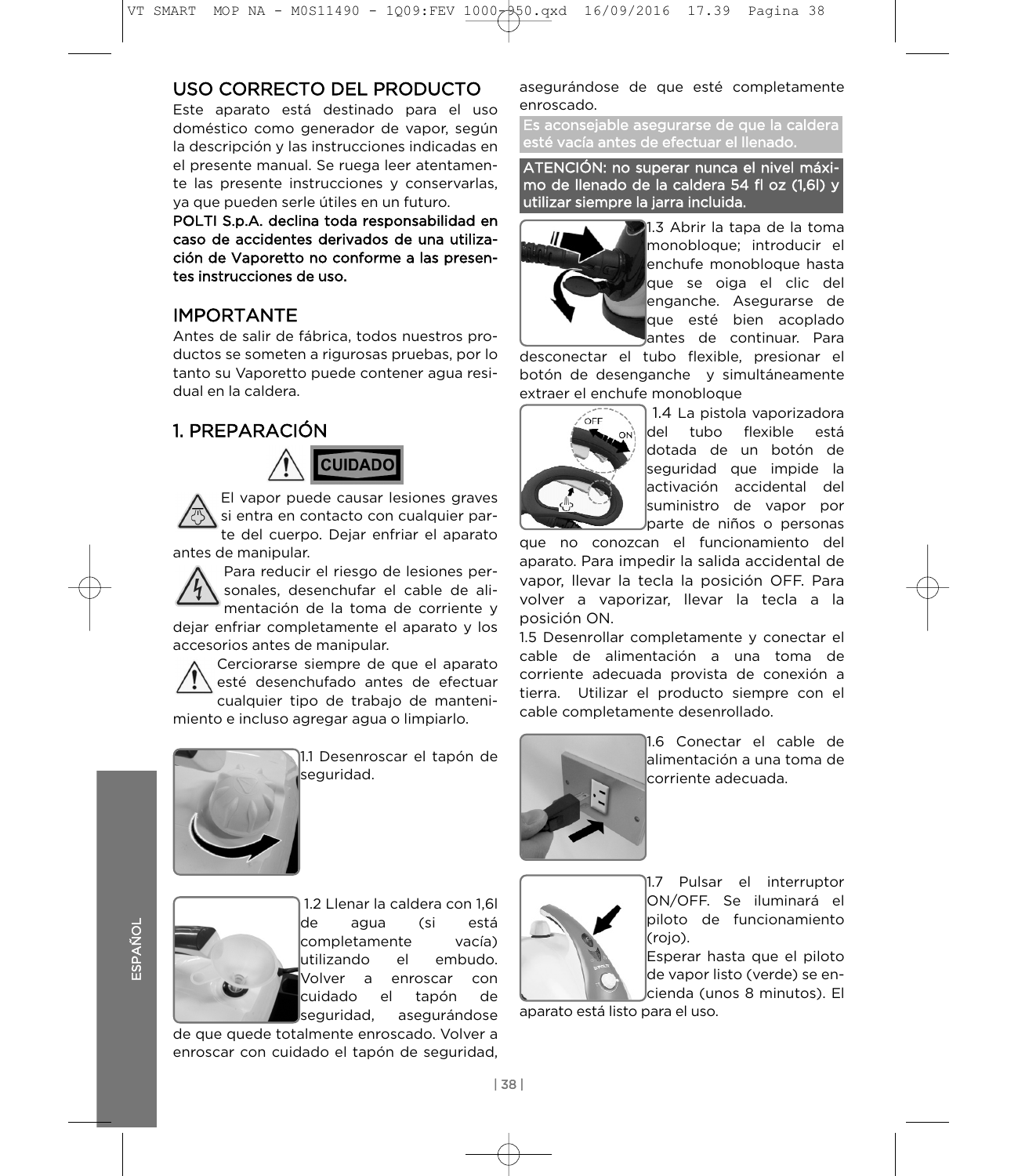El piloto de vapor listo (verde) se enciende y se apaga durante el uso. Esto indica que la resistencia eléctrica entra en funcionamiento para mantener la presión constante: es un fenómeno normal y se puede continuar con las operaciones de limpieza.

ATENCIÓN: si se producen fugas de vapor por sconectar el enchufe de alimentación de la red eléctrica. Esperar 2 horas para que se enfríe el aparato antes de desenroscar y volver a enroscar el tapón. scar el tapón.

ATENCIÓN: Durante el primer funcionadida de algunas gotas de agua mezclada con vapor, debido a una estabilización térmica imperfecta. Orientar el primer chorro de vapor hacia un paño unos segundos. de vapor hacia un paño unos segundos.

# 2. CONEXIÓN DE LOS ACCESORIOS



2.1 Para acoplar el tubo lalargador con el tubo flexible y el cepillo de suelos, basta unirlos hasta advertir lel clic de la tecla de bloqueo de los accesorios. Para desenganchar el accesorio.

será suficiente mantener pulsada la tecla y separar las piezas. Antes de utilizar los accesorios, comprobar que estén bien fijados.



2.2 Para conectar el cepillo pequeño, el concentrador de vapor y los cepillos al tubo flexible o a los tubos alargadores, proceder  $\parallel$ introduciendo $\parallel$ os Jaccesorios v después

de engancharlos girarlos con el fin de engancharlos.

# 3. REGULACIÓN DEL VAPOR



Se puede optimizar el fluio lde vapor deseado utilizando el mando de regulación. Para obtener un flujo mayor, girar el mando en sentido antihorario. Al girarlo en sentido horario.

 $el$ fluio disminuve. A continuación presentamos algunas sugerencias para el uso. de la regulación:

· Nivel máximo: para eliminar incrustaciones, • Nivel máximo: para eliminar incrustaciones,

- manchas y grasa y para lavar;<br>• **Nivel medio**: para moquetas, alfombras, cristales v suelos:
- Nivel mínimo: para vaporizar plantas y limpiar tejidos delicados, tapicerías, sofás, etc.

ATENCIÓN: En caso de exceso de humedad. disminuir la cantidad de vapor. disminuir la cantidad de vapor.

# 4. LIMPIEZA DE SUELOS

Antes de utilizar el aparato en superficies delicadas, comprobar que la parte en contacto con la superficie esté libre de cuerpos extraños que nuedan provocar arañazos esté extraños que puedan provocar arañazos.

4.1 Asegurarse de que el capítulo 1 se haya llese indica en el capítulo 2.

4.2 Conectar los tubos alargadores al tubo de vapor y el cepillo de suelos a los tubos alargadores



4.3 Aplicar al cepillo de<br>suelos el paño en dotación. Para facilitar la aplicación, el paño cuenta con un  $\sf l$ sistema de enganche / ldesenganche facilitado )para evitar tener que

agacharse y usar las manos. Es suficiente colocar la parte limpiadora del paño en el suelo y colocar encima el cepillo.

4.4 Regular la intensidad del vapor girando el mando de regulación: para este tipo de superficie, recomendamos el **Nivel medio** de vapor.

4.5 Desactivar el bloqueo de vapor y realizar el suministro pulsando la tecla de vapor en la empuñadura del tubo de vapor.

4.6 Limpiar los suelos moviendo el cepillo.

El cepillo cuenta con una articulación flexible. que permite llegar fácilmente las zonas más ocultas (bajo los muebles, bajo las camas,  $\alpha$ 



El cepillo cuenta con cerdas integradas en el llado posterior, ideales para eliminar la suciedad más lobstinada. Para el uso. colocar la empuñadura en Jposición vertical

bloqueando el cepillo. Después, inclinar con el fin de que las cerdas se adhieran al suelo y de ras par el suelo. raspar el suelo.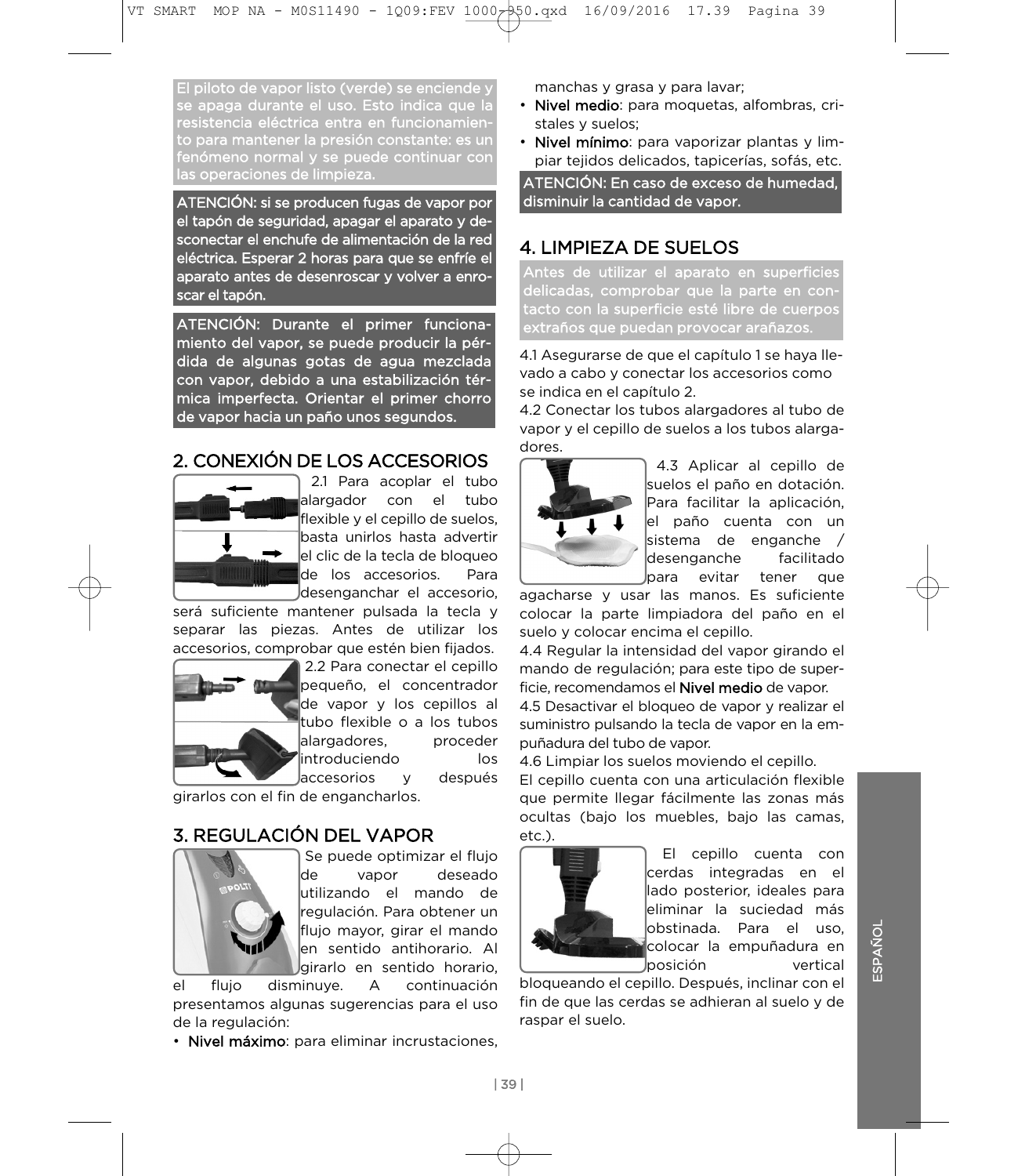Antes de quitar el paño del cepillo, esperar unos minutos para permitir que se enfríe. Después, colocar un pie en la lengüeta sobrante del paño y tirar del cepillo hacia arriba.

ATENCIÓN: No utilizar el aparato sin el paño.

ATENCIÓN: Para una mayor seguridad, realiuna parte no demasiado visible y dejar secar la parte vaporizada para comprobar que no se hayan producido variaciones de color ni deformaciones. deformaciones.

# 5. LIMPIEZA DE ALFOMBRAS Y MO-**QUETAS**

ATENCIÓN: Antes de tratar con vapor los tejidos, consultar las instrucciones del fabricante en cuestión y, en cualquier caso, hacer siempre una prueba en una parte que quede escondida o en una muestra. Dejar secar la parte vaporizada para comprobar que no se hayan producido variaciones de color ni deformaciones. cido variaciones de color ni deformaciones.

5.1 Asegurarse de que el capítulo 1 se haya llese indica en el capítulo 2.

5.2 Conectar los tubos alargadores al tubo de vapor y el cepillo de suelos a los tubos alargavalor y el cepillo de suelos a los tubos a los tubos alarga-<br>doras



Introducir el cepillo con el<br>paño aplicado (ver punto 4.3) en el bastidor específico para permitir laue se deslice por la alfombra.

5.3 Regular la intensidad del vapor girando el mando de regulación : para este tipo de superficie, recomendamos el **Nivel medio** de vapor.

5.4 Desactivar el bloqueo de vapor y realizar el suministro pulsando la tecla de vapor en la empuñadura del tubo de vapor.

5.5 Pasar por la superficie el cepillo de suelos.

Antes de quitar el paño del cepillo, esperai  $\frac{1}{2}$ paño mismo. Luego retirar el bastidor colo-<br>cando el pie en el símbolo correspondiente y cando el pie en el símbolo correspondiente y después retirar el paño sujetándolo con el pie colocado en la lengüeta y tirando del cepillo hacia arriba.

#### **LIMPIEZA** DE **DE CRISTALES.** 6. **ESPEJOS Y BALDOSAS**

ATENCIÓN: Para la limpieza de superficies de vidrio en condiciones de bajas temperaturas, precalentar los cristales empezando a vaporizar desde una distancia de 50 cm de la superficie.

vado a cabo y conectar los accesorios como se indica en el capítulo 2. 6.1 Asegurarse de que el capítulo 1 se haya lle-

6.2 Regular la intensidad del vapor con el mando específico; para este tipo de superficie, recomendamos el **Nivel medio** de vapor.

6.3 Asegurarse de que el bloqueo de vapor de la empuñadura esté desactivado.

6.4 Para la limpieza de vidrios, vaporizar abundantemente la superficie para disolver la suciedad. Conectar el cepillo pequeño limpiacristales al tubo flexible y repasar la superficie para eliminar la suciedad sin dejar salir el vapor. Es posible conectar los tubos alargadores al tubo flexible para alcanzar superficies altas. 6.5 Para la limpieza de baldosas aplicar la funda al cepillo pequeño y pasarlo por la superficie haciendo salir el vapor para eliminar la suciedad. Es posible conectar los tubos alargadores a la empuñadura para alcanzar superficies altas. superficies altas.

# 7. LIMPIEZA DE LAS TAPICERÍAS (colchones, sofás, interiores de coches, ...)

ATENCIÓN: Antes de tratar con vapor pieles o tejidos, consultar las instrucciones del fabricante en cuestión y hacer siempre una prueba en una parte que quede oculta o en una muestra. Dejar secar la parte vaporizada para comprobar que no se hayan producido variaciones de color ni deformaciones.

vado a cabo y conectar los accesorios como se indica en el capítulo 2. 7.1 Asegurarse de que el capítulo 1 se haya lle-

7.2 Conectar el cepillo pequeño a la manguera.

7.3 Aplicar la funda al cepillo pequeño.

7.4 Regular la intensidad del vapor girando el mando de regulación; para este tipo de superficie, recomendamos el Nivel mínimo de vapor.

7.5 Asegurarse de que el bloqueo de vapor de la empuñadura esté desactivado.

7.6 Mantener pulsado el botón de vapor en la empuñadura y pasar por la superficie. empuñadura y pasar por la superficie.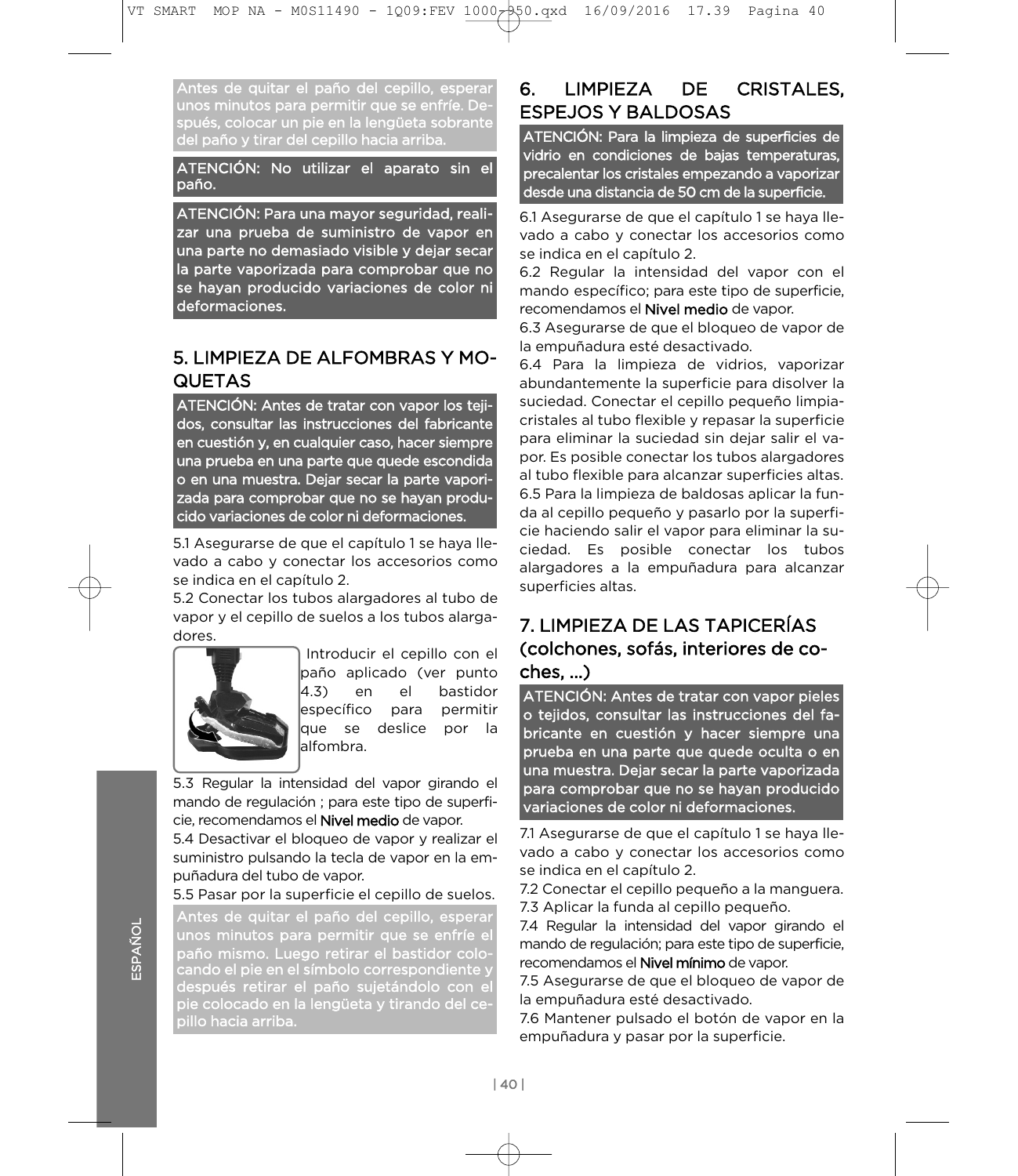# 8. LIMPIEZA DE SANITARIOS, JUN-TAS DE BALDOSAS Y PLACAS DE **COCCIÓN**

8.1 Asegurarse de que el capítulo 1 se hava llevado a cabo y conectar los accesorios como se indica en el capítulo 2.

8.2 Regular la intensidad del vapor girando el mando de regulación (7); para este tipo de superficie, recomendamos el **Nivel máximo** de vapor.

8.3 Asegurarse de que el bloqueo de vapor de la empuñadura esté desactivado.

8.4 Mantener pulsada la tecla del vapor en la empuñadura y vaporizar abundantemente la superficie para disolver la suciedad.

Usar un paño seco para eliminar la suciedad disuelta por el vapor. Es posible acoplar a la empuñadura uno de los siguientes accesorios adecuados para eliminar la suciedad incrustada en superficies muy angostas: concentrador de vapor, cepillo redondo pequeño, cepillo redondo grande.

Para Vaporetto Smart Mop, los diferentes colores de los cepillos redondos pequeños permiten asignar a cada color una superficie .<br>determinada o un ambiente determinado determinada o un ambiente determinado.

# 9. LIMPIEZA DE MUEBLES Y SUPER-**FICIES DELICADAS**

ATENCIÓN: No dirigir nunca el chorro de vapor directamente a la superficie. Antes de tratar la superficie, realizar siempre una prueba en una parte oculta y ver cómo reacciona al tratamiento de vapor.

el capítulo 1. 9.1 Asegurarse de que se haya llevado a cabo

9.2 Regular la intensidad del vapor girando el mando de regulación; para este tipo de superficie, recomendamos el Nivel mínimo de vapor.

9.3 Mantener pulsada la tecla del vapor en la empuñadura y dirigir el chorro a un paño.

ATENCIÓN: No dirigir nunca el chorro de vapor directamente a la superficie.

para limpiar la superficie evitando insistir en el mismo punto. mismo punto. 9.4 Utilizar el paño anteriormente vaporizado

# 10. OTROS USOS GENERALES

ATENCIÓN: Antes de tratar la superficie, realizar siempre una prueba en una parte oculta y ver cómo reacciona al tratamiento de vapor. ver cómo reacciona al tratamiento de vapor.

#### 10.1 REAVIVAR LAS CORTINAS

Es posible eliminar los ácaros y el polvo de las cortinas y sobrecortinas vaporizando el tejido directamente con la empuñadura. El vapor es capaz de eliminar los olores y reavivar los colores, disminuyendo la frecuencia de los lavados de los teiidos.

Para estas superficies, regular el vapor en el nivel mínimo.

10.2 ELIMINAR MANCHAS DE ALFOMBRAS Y **TAPICERÍAS** 





ATENCIÓN: Vapor. iPeligro de quemaduras!

con la máxima inclinación posible (nunca en vertical respecto de la superficie que se debe tratar) y colocar un paño alrededor de la mancha para recoger la suciedad esparcida por la presión del vapor. Dirigir el vapor directamente hacia la mancha

Para estas superficies, regular el vapor en el nivel mínimo.

#### 11.3 CUIDADO DE PLANTAS Y HUMIDIFICA-**CIÓN DE AMBIENTES**

Para el cuidado de las plantas del hogar, es posible quitar el polvo de las hojas con vapor. Vaporizar la superficie directamente con la empuñadura, a una distancia mínima de 50 cm, regular el vapor en el nivel mínimo.

De este modo las plantas respiran mejor y están más limpias y brillantes. Además, se puede usar el vapor para refrescar los ambientes, sobre todo donde haya fumadores. sobre todo donde haya fumadores.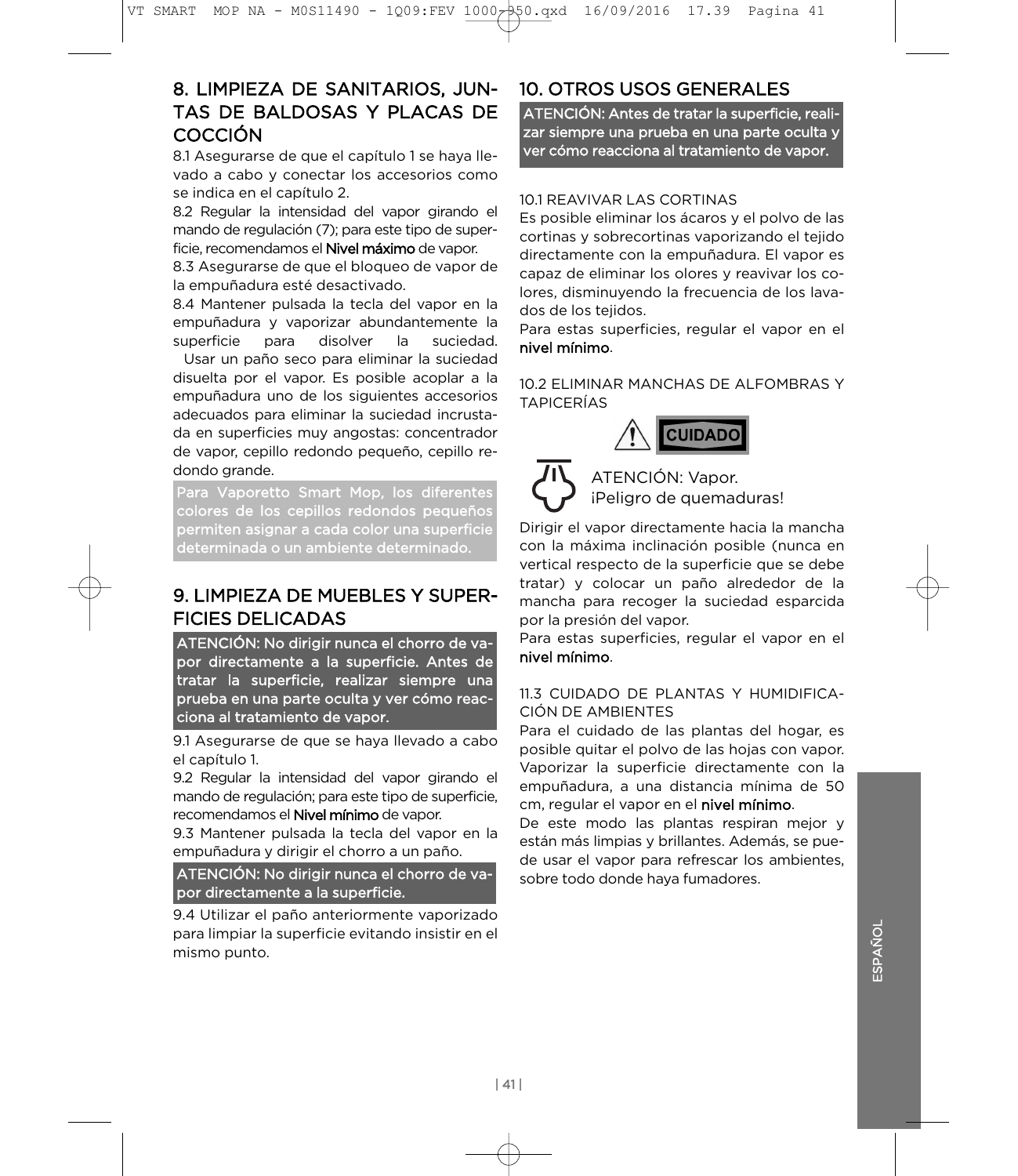# 11. FALTA DE AGUA

Cuando el producto deje de suministrar vapor. significa que ya no hay agua en la caldera.

ATENCIÓN: No llenar nunca la caldera en cuanto se abre el tapón de seguridad. La caldera está aún caliente, a pesar de que el enchufe esté desconectado; el agua fría, en contacto con la caldera caliente y vacía, se evapora y provoca una salida de vapor que podría causar quemaduras en contacto con la piel. Sólo efectuar el llenado cuando la caldera está fría y, de cualquier manera, cuando se realiza el llenado mantener el roctro siempre leios de la boca de la caldera stro siempre lejos de la boca de la caldera. .



ATENCIÓN: Vapor. iPeligro de quemaduras!

guiente: Para seguir utilizando el aparato, realizar lo si-

· Desconectar el enchufe de alimentación de la red eléctrica.

· Pulsar el botón de vapor en la empuñadura hasta que se agote el flujo de vapor.

- Esperar al menos 10 minutos y quitar el tapón de seguridad, desenroscándolo sin forzarlo.
- Dejar enfriar el aparato al menos 10 minu- $\frac{1}{\sqrt{2}}$
- · Llenar la caldera como se indica en el capí $t \cdot \ln 1$
- · Volver a enroscar con cuidado el tapón de seguridad, asegurándose de que esté completamente cerrado.

ATENCIÓN: Si al desenroscar el tapón éste gira en vacío o se producen fugas de vapor, interrumpir inmediatamente la operación asegurándose de haber apagado la caldera mediante el interruptor y de haber desconectado el cable de alimentación de la toma. Esperar a que el aparato se enfríe, (al menos 2 horas) y desenroscar el tapón. iiiALEJAR Y CUIDAR EL ROSTRO !!! CUIDAR EL ROSTRO EL ROSTRO.<br>EL ROSTRO EL ROSTRO EL ROSTRO EL ROSTRO EL ROSTRO EL ROSTRO EL ROSTRO EL ROSTRO EL ROSTRO EL ROSTRO EL ROSTRO

# **12. MANTENIMIENTO GENERAL**

Para la limpieza exterior del aparato, utilizar exclusivamente un paño húmedo con agua del arifo.

Todos los accesorios pueden limpiarse con Todos los accesorios pueden limpiarse con

agua corriente asegurándose de que estén<br>completamente secos antes del uso siguiente Después de la utilización de los cepillos, dejar enfriar las cerdas en su posición natural, con el fin de evitar cualquier deformación. No utilizar detergentes de ningún tipo.

Cada 2 meses enjuagar la caldera con agua del grifo. del grifo.

# 13. KALSTOP optional

Kalstop es el anti-calcáreo para equipos a caldera, para el planchado o la limpieza a vapor. El uso constante de Kalstop en cada llenado de agua en el depósito:

- Prolonga la vida útil del aparato.
- Hace que el vapor emitido sea más seco.
- Evita las incrustaciones de cal.
- Protege las paredes de la caldera.
- Contribuye al ahorro de energía. - Contribuye al ahorro de energía.

# 14. CONSERVACIÓN

14.1 Apagar el aparato y desconectarlo de la red eléctrica.



14.2 Es posible guardar el<br>aparato alojando el cepillo (incluido también el chasis) los tubos en el laparcamiento. aparcamiento.



ll os accesorios más pequeños se pueden lauardar en su lcompartimiento compartimiento

ATENCIÓN: si se presiona el mando de salida de vapor mientras el aparato se encuentra bajo presión, puede producirse una salida de vapor del tubo flexible incluso después de haberlo apagado y desconectado de la red eléctrica. Por este motivo, antes de guardar el aparato apagado, presionar el mando hasta que se agote el flujo de vapor.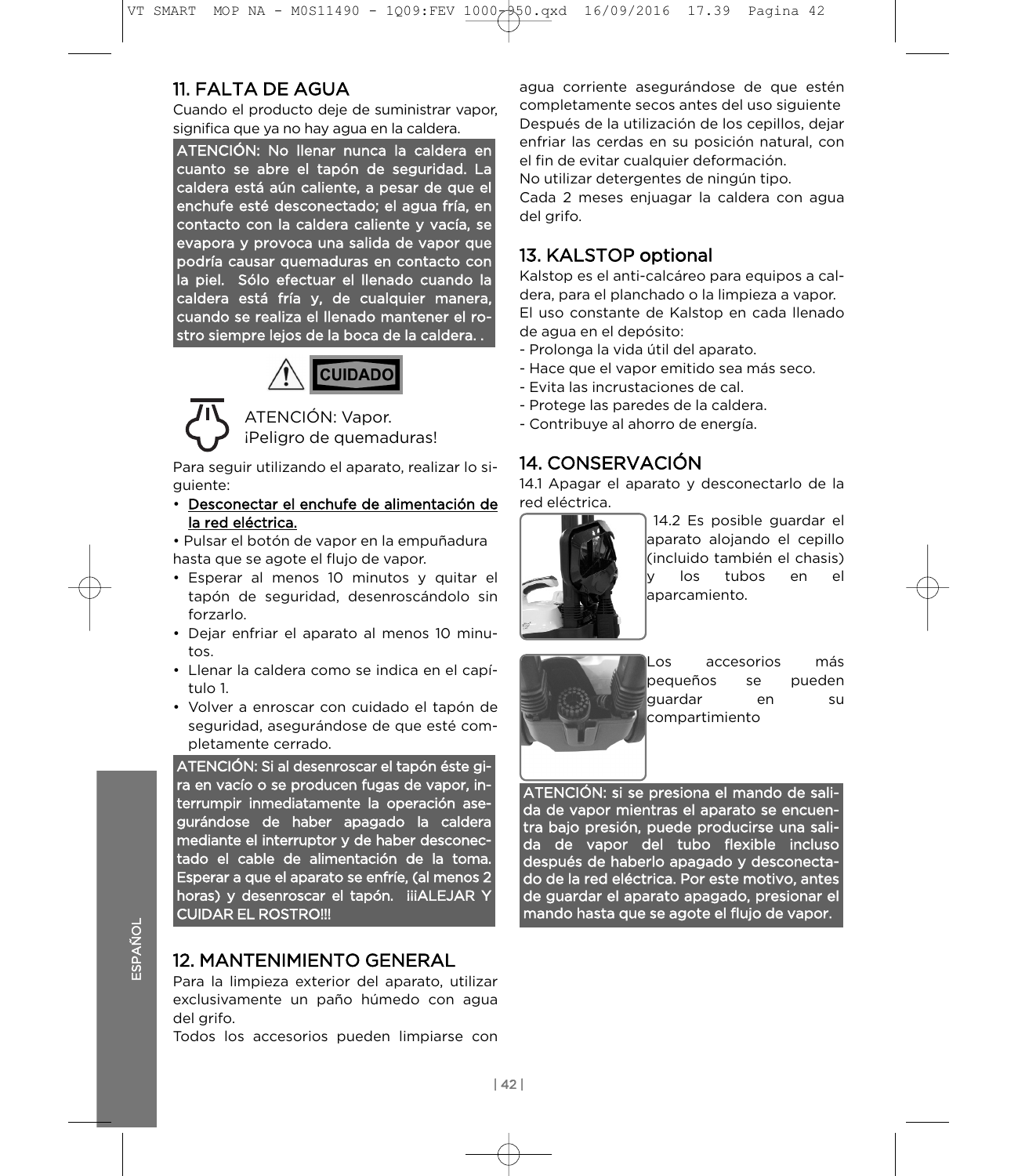# 15. RESOLUCIÓN DE PROBLEMAS - SUGERENCIAS

| <b>PROBLEMA</b>                                                         | <b>CAUSA</b>                                                                                                                                                           | <b>SOLUCIÓN</b>                                                                                                                           |
|-------------------------------------------------------------------------|------------------------------------------------------------------------------------------------------------------------------------------------------------------------|-------------------------------------------------------------------------------------------------------------------------------------------|
| El aparato no se enciende.                                              | Ausencia de tensión eléc-<br>trica.                                                                                                                                    | Comprobar que el aparato se<br>haya conectado a la corriente<br>como se indica en el capítulo 1.                                          |
| El piloto de vapor listo se en-<br>ciende y se apaga durante el<br>uso. | Indica que la resistencia<br>Es un fenómeno normal y no se<br>eléctrica entra en funcio-<br>precisa ninguna acción.<br>namiento para mantener<br>constante la presión. |                                                                                                                                           |
| No sale vapor.                                                          | Ausencia de agua en la<br>caldera.                                                                                                                                     | Llenar la caldera como se indica<br>en el capítulo 11.                                                                                    |
|                                                                         | Bloqueo de vapor activa-<br>do.                                                                                                                                        | Desconectar el bloqueo de vapor de<br>la empuñadura del tubo de vapor.                                                                    |
|                                                                         | La caldera aún no está<br>bajo presión.                                                                                                                                | Esperar hasta que el piloto de va-<br>por se encienda.                                                                                    |
|                                                                         | Tubo de vapor estrangula-<br>do o retorcido.                                                                                                                           | Comprobar que el tubo de vapor<br>no esté estrangulado o retorcido.                                                                       |
| No sale vapor y la tapa no se<br>desenrosca                             | Botón de vapor averiado                                                                                                                                                | Llevar el aparato a un Centro de<br>Asistencia Técnica Autorizado.                                                                        |
| El aparato tiene presión, pero<br>sale poco vapor.                      | El vapor está regulado<br>en el <b>nivel mínimo</b> .                                                                                                                  | Girar el mando de regulación<br>de vapor para aumentar el flujo<br>de salida.                                                             |
| Suelos demasiado mojados.                                               | Primera salida de vapor o<br>después de unos dos mi-<br>nutos de inactividad.                                                                                          | Dirigir el chorro de vapor hacia<br>un paño unos segundos.                                                                                |
|                                                                         | Nivel de vapor demasia-<br>do alto.                                                                                                                                    | Disminuir la cantidad de vapor.                                                                                                           |
|                                                                         | Temperatura ambiente<br>demasiado fría.                                                                                                                                | Disminuir la cantidad de vapor<br>y aplicar de forma intermiten-<br>te.                                                                   |
| El montaje de los accesorios re-<br>sulta difícil.                      | Las juntas de cierre produ-<br>cen roce.                                                                                                                               | Lubricar las juntas de cierre con<br>grasa siliconada o vaselina. Co-<br>mo alternativa, con pequeñas<br>cantidades de aceites vegetales. |

En caso que los problemas encontrados persistan o no estén presentes en este listado, por

- USA: 1-888-99-POLTI (1-888-997-6584)

- USA: 1-888-POLY<br>- USA: 2888-890-POLY Lunes - Viernes: 8am - 6pm EST

ESPAÑOL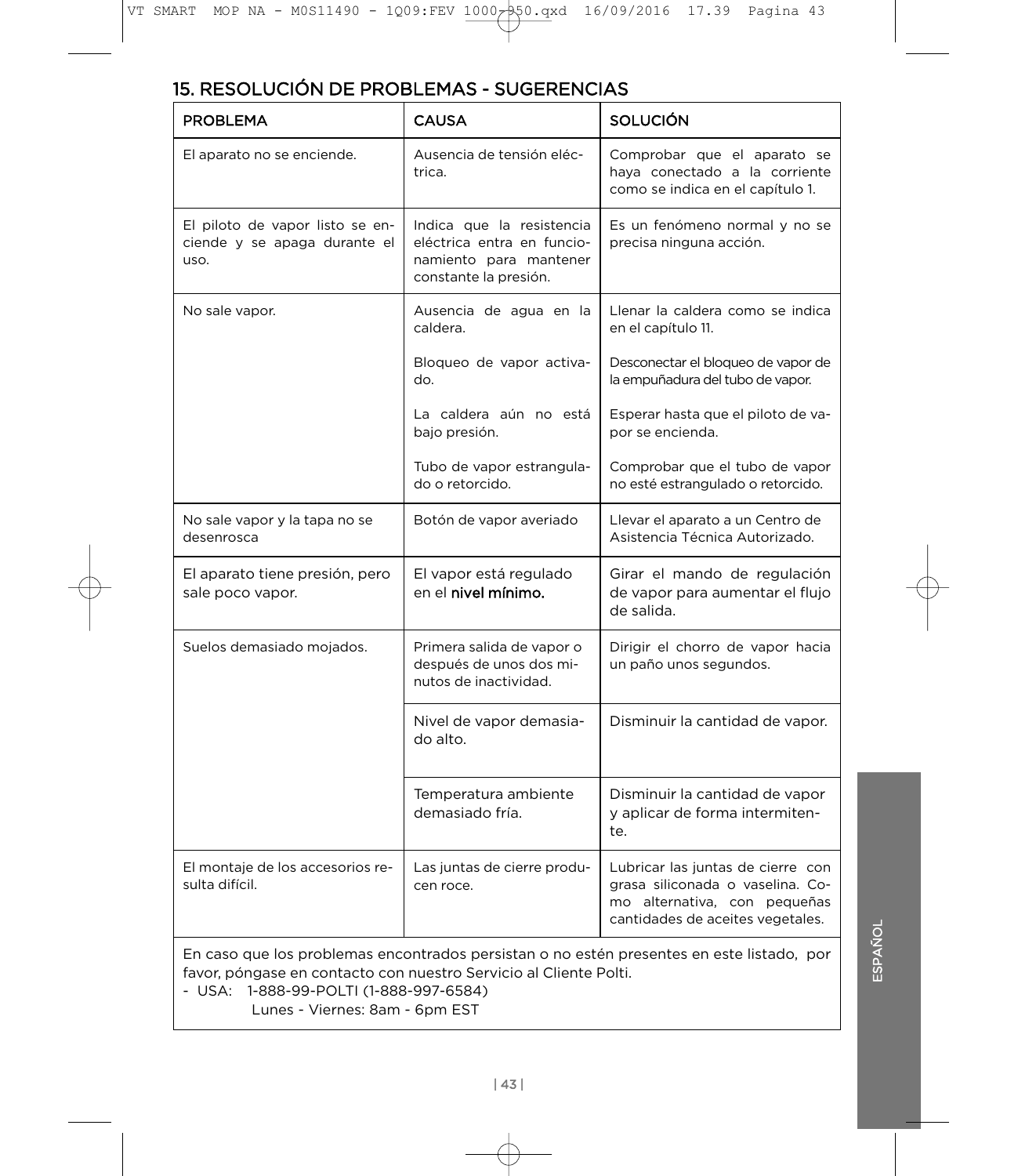# **GARANTÍA LIMITADA**

### A QUIÉN CUBRE:

La garantía del producto se aplica al comprador original o a la persona que reciba el producto como obseguio, contra defectos de materiales y fabricación a partir de la fecha de compra original a un distribuidor autorizado. El recibo de venta original con el nombre del producto y la fecha de compra a un distribuidor autorizado se considerará la prueba de la fecha de compra. fecha de compra a un distribuidor autorizado se considerará la prueba de la fecha de compra.

Con sujeción a las exclusiones citadas a continuación, Polti USA, Inc. garantiza que el producto no tiene defectos de materiales o fabricación por el plazo de 1 (uno) año a partir de la fecha de no tiene defectos de materiales o fabricación por el plazo de 1 (un o 1 de 1 (uno) año a partir de la fecha de<br>El plazo de la fecha de la fecha de la fecha de la fecha de la fecha de la fecha de la fecha de la fecha de la

Polti USA, Inc., a su discreción, reparará el producto gratuitamente usando piezas de repuesto nuevas o restauradas; cambiará el producto por otro de su stock actual, nuevo o fabricado con piezas de repuesto nuevas o usadas utilizables, que funcione por lo menos en modo igual al producto original, o restituirá el importe de la compra original del producto. Polti USA, Inc. garantiza los productos o piezas reemplazadas suministrados bajo garantía contra defectos de materiales y fabricación a partir de la fecha de sustitución o reparación, hasta el vencimiento del plazo de garantía del producto original. Cuando se cambia un producto o una pieza, el artículo que reemplaza al original será de propiedad del cliente y el reemplazado será propiedad de Polti USA. Inc.

Cuando Polti USA, Inc. realiza el reembolso de un producto, dicho producto pasa a ser de su propiedad. Se enviará el producto de reemplazo sólo si se cumplen todos los requisitos establecidos en la garantía. Si no se cumplen todos los requisitos, se pueden producir demoras o el rechazo de la garantía. Si no se cumplen todos los requisitos, se pueden producir demoras o el rechazo de la garantía.

La garantía no cubre los defectos debidos a uso incorrecto u otro uso diferente al indicado en el manual de instrucciones, que es parte integrante del contrato de venta del producto. La garantía limitada no cubre piezas que estén sujetas a normal desgaste (consumibles tales como filtros, cepillos, etc.).

Quedan excluidos de la presente garantía los defectos o daños ocasionados por (a) el uso de accesorios, piezas de repuesto o consumibles distintos a los originales Polti; (b) el funcionamiento o almacenamiento impropio, mal uso o abuso, accidentes o negligencia, tales como daños materiales (golpes, raspaduras, etc.) en la superficie derivados del mal uso; (c) el uso de los productos con fines comerciales; (d) el sometimiento del producto a uso o condiciones anormales; (e) las incrustaciones de cal, y (f) causas aleatorias (incendio, cortocircuito) ajenas a Polti USA, Inc.

Polti no se asumirá responsabilidad alguna por daños a personas o animales o daños a la propiedad, derivados directa o indirectamente del incumplimiento de las instrucciones contenidas en el manual de instrucciones, incluidas, sin limitación alguna, las advertencias y las instrucciones de mantenimiento del producto.

La garantía limitada no comprende los daños causados por otro servicio técnico que no sea el Servicio técnico autorizado de su localidad; modificaciones al producto o a una parte de él sin autorización previa por escrito; mantenimiento recomendado del producto efectuado en modo incorrecto o remoción o alteración del número de serie del producto. modo incorrecto o remoción o alteración del número de serie del producto.

- La reparación de un producto y/o una pieza de repuesto debida a uso o mantenimiento impropio, conexión a tensión de alimentación no adecuada, sobreintensidad de la línea eléctrica, daños por rayo, reparaciones no autorizadas u otra causa que exceda el control de eléctrica, daños por rayo, reparaciones no autorizadas u otra causa que exceda el control de
- Politica de la primer<br>Post de ños pr • Los daños por mal tratamiento durante el envío o accidentes de tránsito al devolver el
- Un producto que requiera modificaciones o adaptaciones para poder funcionar en otro país que no sea el país para el que fue diseñado, fabricado, aprobado y/o autorizado, o la reparación de productos dañados por estas modificaciones. reparación de productos dañados por estas modificaciones.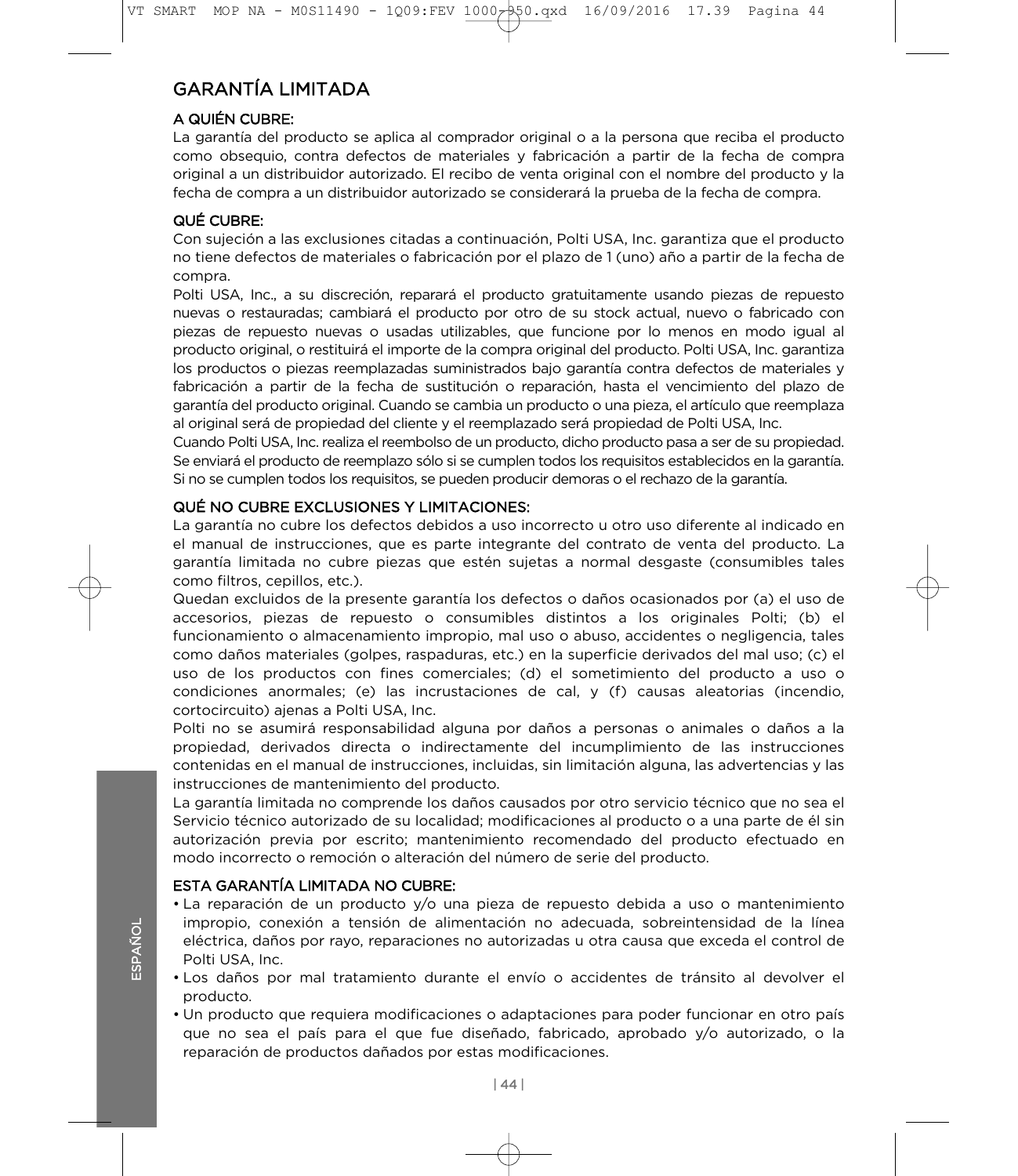- Pérdida del producto durante el envío o en caso que no se pueda proporcionar recibo de
- Funcionamiento no conforme con el manual de instrucciones

#### QUÉ OTRAS LIMITACIONES EXISTEN?

TODAS LAS GARANTÍAS IMPLÍCITAS, INCLUIDAS SIN LIMITACIÓN ALGUNA LAS GARANTÍAS IMPLÍCITAS DE COMERCIABILIDAD Y APTITUD PARA UN FIN ESPECÍFICO. SE LIMITARÁN A LA DURACIÓN DE ESTA GARANTÍA LIMITADA: DE LO CONTRARIO, LA REPARACIÓN, EL REEMPLAZO O EL REEMBOLSO DE ACUERDO CON ESTA GARANTÍA LIMITADA EXPLÍCITA SON LOS ÚNICOS RECURSOS DE LOS QUE PODRÁ HACER USO EL CONSUMIDOR Y SE OTORGA EN LUGAR DE TODAS LAS DEMÁS GARANTÍAS, EXPLÍCITAS O IMPLÍCITAS. EN NINGÚN CASO POLTI USA, INC. ASUMIRÁ RESPONSABILIDAD ALGUNA, CONTRACTUAL O EXTRACONTRACTUAL (INCLUIDA LA NEGLIGENCIA), POR DAÑOS QUE SUPEREN EL PRECIO DE COMPRA DEL PRODUCTO O ACCESORIO NI POR NINGÚN TIPO DE DAÑO INDIRECTO, INCIDENTAL, ESPECIAL O CONSECUENTE O LUCRO CESANTE O PÉRDIDA DE BENEFICIOS U OTRA PÉRDIDA FINANCIERA DERIVADA O RELACIONADA CON LA CAPACIDAD O INCAPACIDAD DE USAR LOS PRODUCTOS, LA INDEMNIZACIÓN POR DICHOS DAÑOS PODRÁ DENEGARSE HASTA LA MÁXIMA MEDIDA QUE ESTABLEZCA LA LEY.

Puesto que algunos estados y jurisdicciones no admiten la limitación o exclusión de daños<br>incidentales o consecuentes o la limitación del plazo de una garantía implícita, las citadas limitaciones o exclusiones podrían no ser aplicables para usted. La presente garantía le concede derechos jurídicos específicos, pero también podría beneficiarse de otros derechos que varían según el estado o la jurisdicción. que varían según el estado o la jurisdicción.

Para asistencia técnica, ir a www.polti.com y seleccionar la asistencia al cliente o la asistencia técnica o llamar a los siguientes números: técnica o llamar a los siguientes números:

- USA: 1-888-99-POLTI (1-888-997-6584) Lunes - Viernes: 8am - 6pm EST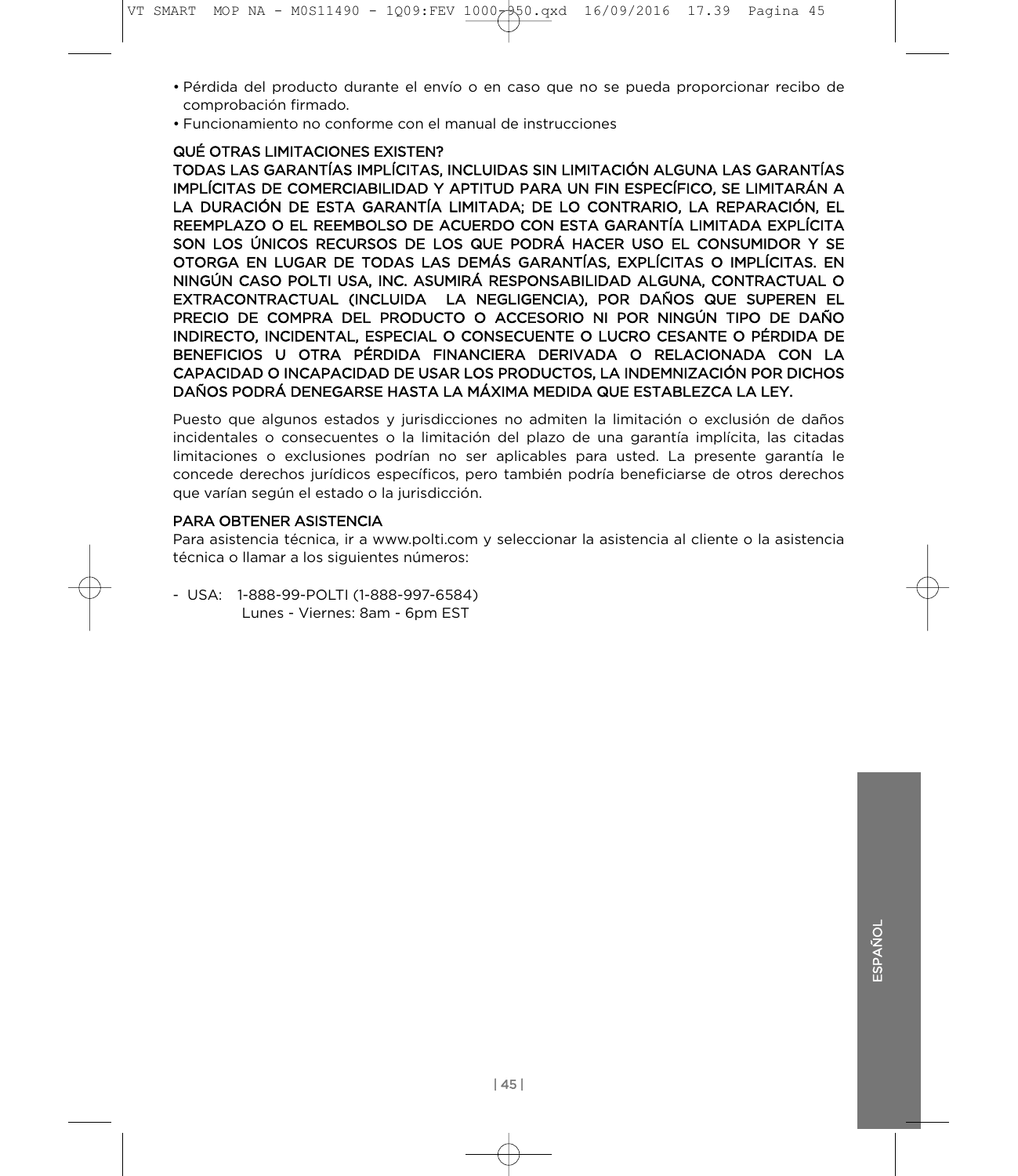

www.polti.com